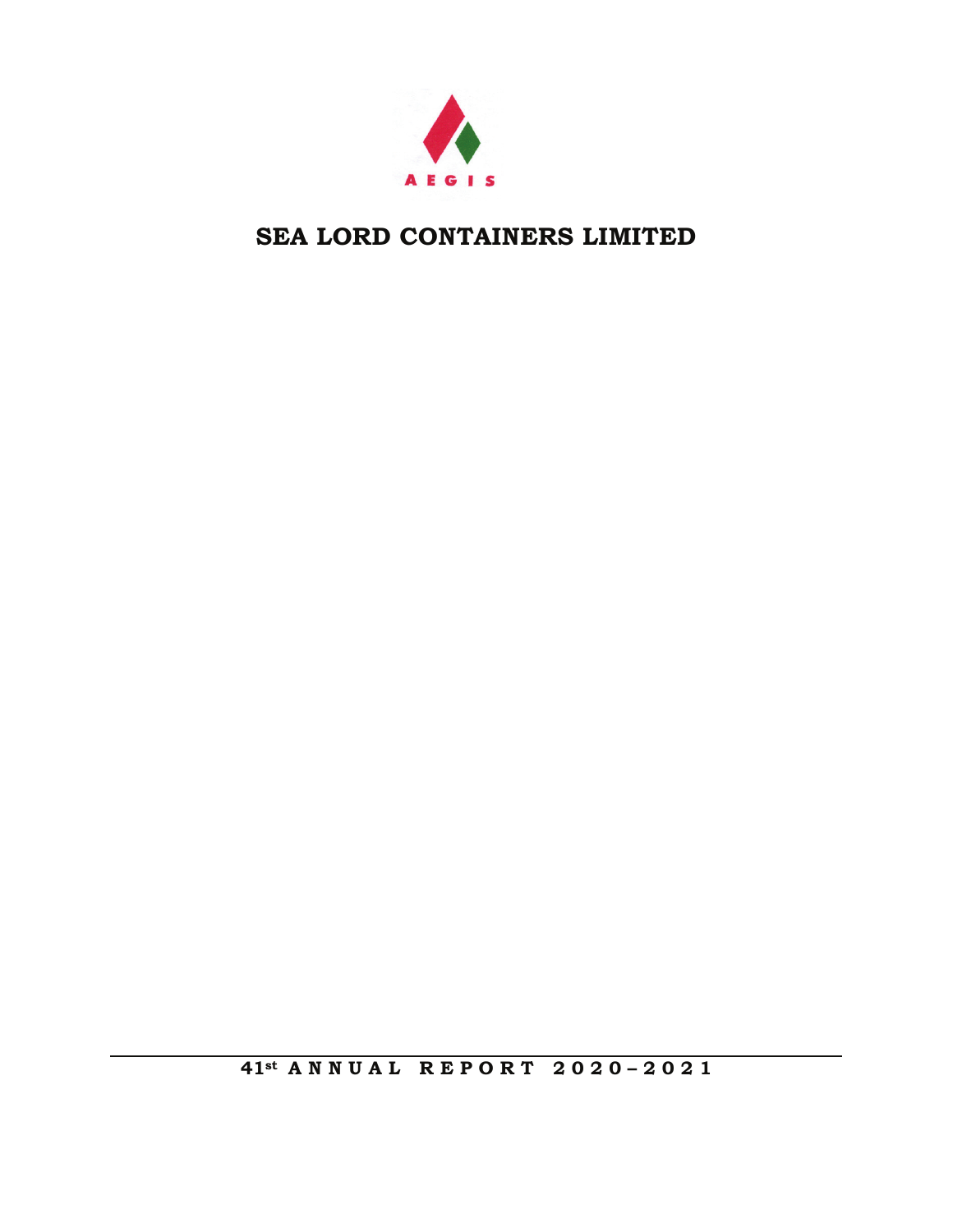### 41<sup>ST</sup> ANNUAL REPORT

#### 2020-2021

| <b>Board of Directors</b>         | Mr. Raj K. Chandaria (Chairman)<br>Mr. Anish K. Chandaria<br>Mr. Kanwaljit S. Nagpal<br>Mr. Jaideep D. Khimasia                                                              |
|-----------------------------------|------------------------------------------------------------------------------------------------------------------------------------------------------------------------------|
| <b>Registered Office</b>          | 502, Skylon, G.I.D.C.,<br>Char Rasta, Vapi-396 195,<br>Dist. Valsad, Gujarat                                                                                                 |
| <b>Corporate Office</b>           | 1202, Tower B, Peninsula Business Park,<br>G.K.Marg, Lower Parel (W),<br>Mumbai - 400 013                                                                                    |
| Works                             | Ambapada, Village Mahul,<br>Taluka Kurla, Dist. Mumbai.                                                                                                                      |
| <b>Auditors</b>                   | M/s. Deloitte Haskins & Sells LLP,<br>Chartered Accountants<br>Mumbai                                                                                                        |
| <b>Bankers</b>                    | Bank of Baroda<br>Axis Bank Ltd.                                                                                                                                             |
| Registrar & Share Transfer Agents | M/s. Link Intime India Pvt. Ltd.,<br>C-101, 247 Park, L.B.S Marg,<br>Vikhroli (West),<br>Mumbai 400 083<br>Tel: 022-4918 6270<br>Toll Free: 1800220878<br>Fax: 022-4918 6060 |
|                                   | Email: $rnt.helpdesk@linkintime.co.in$                                                                                                                                       |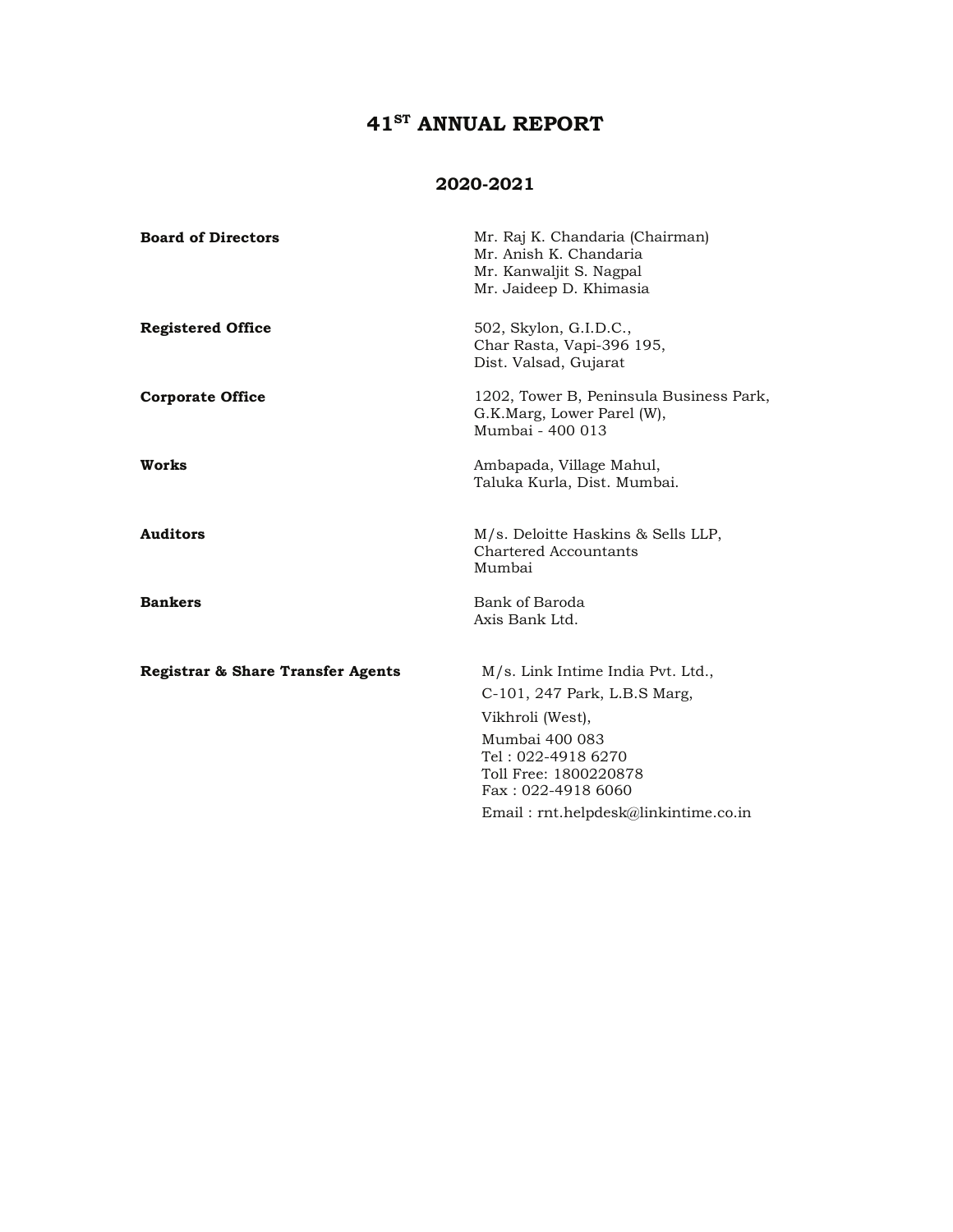#### **INDEPENDENT AUDITORS' REPORT** TO THE MEMBERS OF SEALORD CONTAINERS LIMITED

#### **Report on the Audit of Financial Statements**

#### **Opinion**

We have audited the accompanying financial statements of Sealord Containers Limited (the "Company"), which comprise the Balance Sheet as at March 31, 2021, and the Statement of Profit and Loss (including Other Comprehensive Income), the Statement of Cash Flows and the Statement of Changes in Equity for the year then ended, and a summary of significant accounting policies and other explanatory information (the "financial statements").

In our opinion and to the best of our information and according to the explanations given to us, the aforesaid financial statements give the information required by the Companies Act, 2013 (the "Act") in the manner so required and give a true and fair view in conformity with the Indian Accounting Standards prescribed under Section 133 of the Act read with the Companies (Indian Accounting Standards) Rules, 2015, as amended ("Ind AS"), and other accounting principles generally accepted in India, of the state of affairs of the Company as at March 31, 2021 and its profit, total comprehensive income, its cash flows and the changes in equity for the year ended on that date.

#### **Basis for Opinion**

We conducted our audit of the financial statements in accordance with the Standards on Auditing specified under Section 143(10) of the Act (SAs). Our responsibilities under those Standards are further described in the Auditors' Responsibility for the Audit of the Financial Statements Section of our report. We are independent of the Company in accordance with the Code of Ethics issued by the Institute of Chartered Accountants of India ICAI) together with the ethical requirements that are relevant to our audit of the financial statements under the provisions of the Act and the Rules made thereunder, and we have fulfilled our other ethical responsibilities in accordance with these requirements and the ICAI's Code of Ethics. We believe that the audit evidence obtained by us is sufficient and appropriate to provide a basis for our audit opinion on the financial statements.

#### Information Other than the Financial Statements and Auditors' Report Thereon

The Company's Board of Directors is responsible for the other information. The other information comprises the information included in the Director's report but does not include the financial statements and our auditors' report thereon.

Our opinion on the financial statements does not cover the other information and we do not and will not express any form of assurance conclusion thereon.

In connection with our audit of the financial statements, our responsibility is to read the other information and, in doing so, consider whether the other information is materially inconsistent with the financial statements or our knowledge obtained during the course of our audit or otherwise appears to be materially misstated.

If, based on the work we have performed, we conclude that there is a material misstatement of this other information, we are required to report that fact. We have nothing to report in this regard.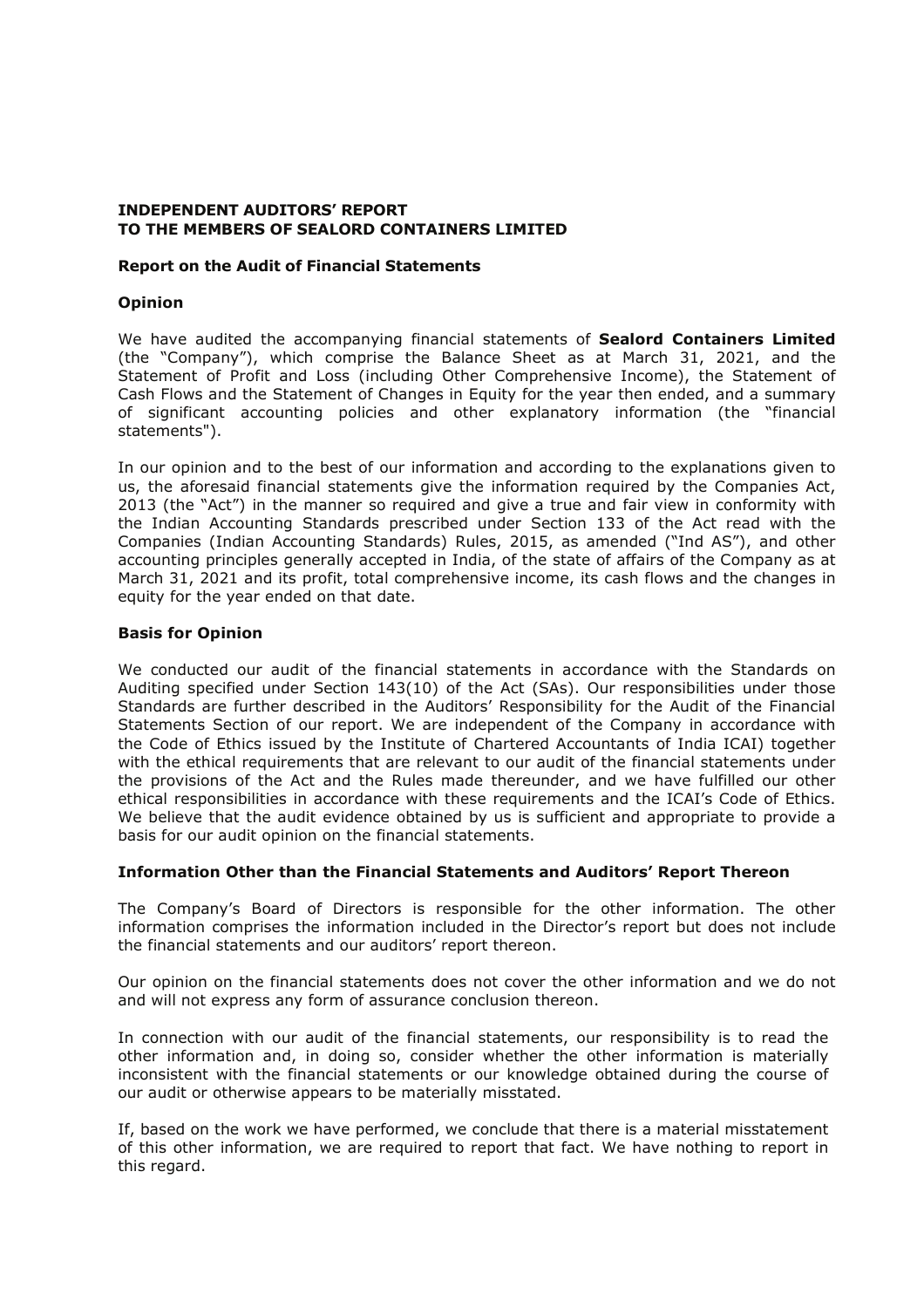#### Management's Responsibility for the Financial Statements

The Company's Board of Directors is responsible for the matters stated in Section 134(5) of the Act with respect to the preparation of these financial statements that give a true and fair view of the financial position, financial performance (including other comprehensive income), cash flows and changes in equity of the Company in accordance with the Ind AS and other accounting principles generally accepted in India. This responsibility also includes maintenance of adequate accounting records in accordance with the provisions of the Act for safeguarding the assets of the Company and for preventing and detecting frauds and other irregularities; selection and application of appropriate accounting policies; making judgments and estimates that are reasonable and prudent; and design, implementation and maintenance of adequate internal financial controls, that were operating effectively for ensuring the accuracy and completeness of the accounting records, relevant to the preparation and presentation of the financial statement that give a true and fair view and are free from material misstatement, whether due to fraud or error.

In preparing the financial statements, management is responsible for assessing the Company's ability to continue as a going concern, disclosing, as applicable, matters related to going concern and using the going concern basis of accounting unless management either intends to liquidate the Company or to cease operations, or has no realistic alternative but to do so.

The Board of Directors are also responsible for overseeing the Company's financial reporting process.

#### Auditors' Responsibility for the Audit of the Financial Statements

Our objectives are to obtain reasonable assurance about whether the financial statements as a whole are free from material misstatement, whether due to fraud or error, and to issue an auditors' report that includes our opinion. Reasonable assurance is a high level of assurance, but is not a quarantee that an audit conducted in accordance with SAs will always detect a material misstatement when it exists. Misstatements can arise from fraud or error and are considered material if, individually or in the aggregate, they could reasonably be expected to influence the economic decisions of users taken on the basis of these financial statements.

As part of an audit in accordance with SAs, we exercise professional judgment and maintain professional skepticism throughout the audit. We also:

- Identify and assess the risks of material misstatement of the financial statements, whether due to fraud or error, design and perform audit procedures responsive to those risks, and obtain audit evidence that is sufficient and appropriate to provide a basis for our opinion. The risk of not detecting a material misstatement resulting from fraud is higher than for one resulting from error, as fraud may involve collusion, forgery, intentional omissions, misrepresentations, or the override of internal control.
- Obtain an understanding of internal financial control relevant to the audit in order to design audit procedures that are appropriate in the circumstances. Under Section  $143(3)(i)$  of the Act, we are also responsible for expressing our opinion on whether the Company has adequate internal financial controls system in place and the operating effectiveness of such controls.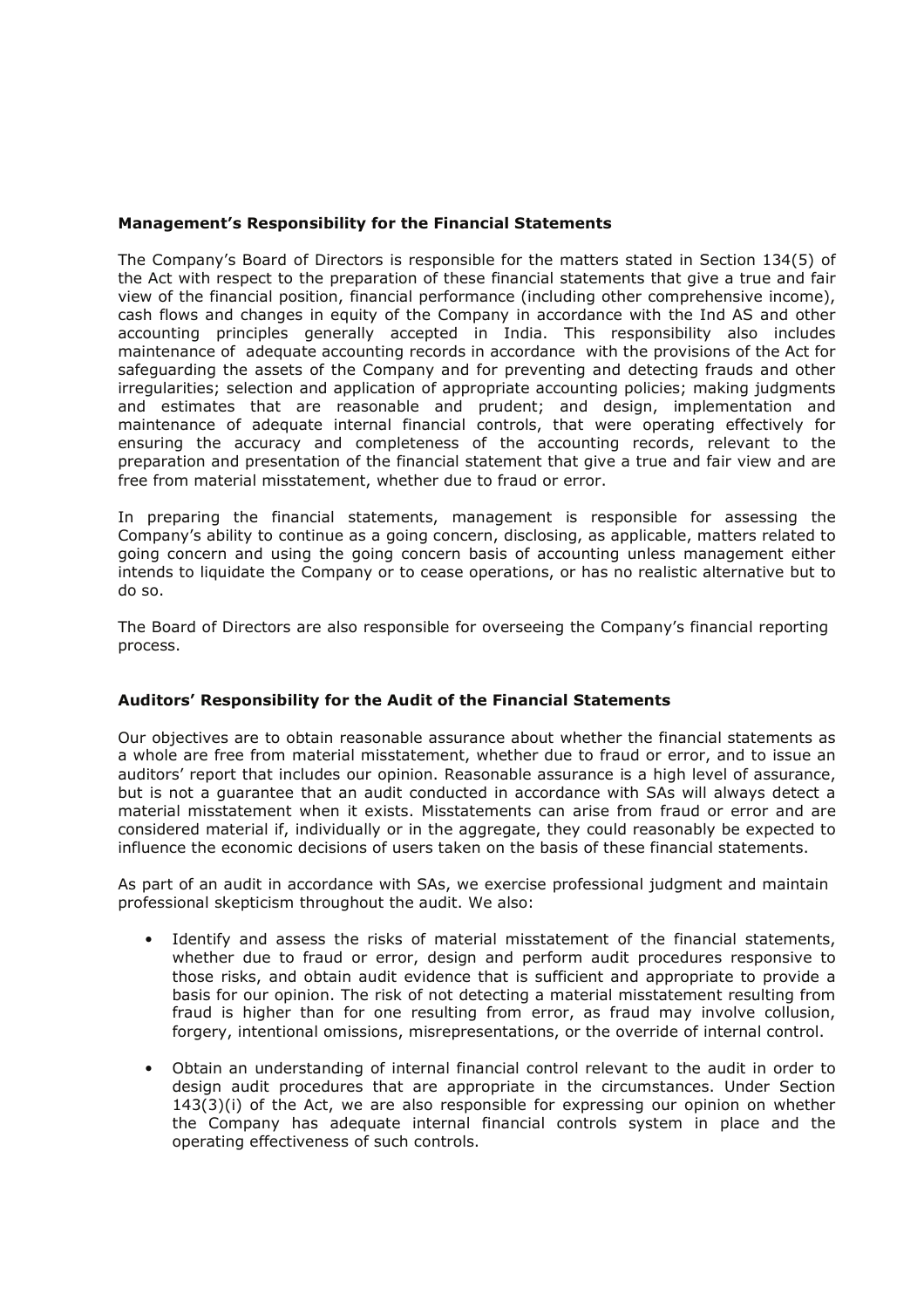- Evaluate the appropriateness of accounting policies used and the reasonableness of accounting estimates and related disclosures made by the management.
- Conclude on the appropriateness of management's use of the going concern basis of accounting and, based on the audit evidence obtained, whether a material uncertainty exists related to events or conditions that may cast significant doubt on the Company's ability to continue as a going concern. If we conclude that a material uncertainty exists, we are required to draw attention in our auditors' report to the related disclosures in the financial statements or, if such disclosures are inadequate, to modify our opinion. Our conclusions are based on the audit evidence obtained up to the date of our auditors' report. However, future events or conditions may cause the Company to cease to continue as a going concern.
- Evaluate the overall presentation, structure and content of the financial statements, including the disclosures, and whether the financial statements represent the underlying transactions and events in a manner that achieves fair presentation.

Materiality is the magnitude of misstatements in the financial statements that, individually or in aggregate, makes it probable that the economic decisions of a reasonably knowledgeable user of the financial statements may be influenced. We consider quantitative materiality and qualitative factors in (i) planning the scope of our audit work and in evaluating the results of our work; and (ii) to evaluate the effect of any identified misstatements in the financial statements.

We communicate with those charged with governance regarding, among other matters, the planned scope and timing of the audit and significant audit findings, including any significant deficiencies in internal control that we identify during our audit.

We also provide those charged with governance with a statement that we have complied with relevant ethical requirements regarding independence, and to communicate with them all relationships and other matters that may reasonably be thought to bear on our independence, and where applicable, related safequards.

#### **Report on Other Legal and Regulatory Requirements**

- 1. As required by Section 143(3) of the Act, based on our audit, we report that:
	- $(a)$ We have sought and obtained all the information and explanations which to the best of our knowledge and belief were necessary for the purposes of our audit.
	- In our opinion, proper books of account as required by law have been kept by the  $(b)$ Company so far as it appears from our examination of those books.
	- The Balance Sheet, the Statement of Profit and Loss (including Other Comprehensive  $(c)$ Income), the Statement of Cash Flows and Statement of Changes in Equity dealt with by this Report are in agreement with the books of account.
	- In our opinion, the aforesaid financial statements comply with the Ind AS specified  $(d)$ under Section 133 of the Act.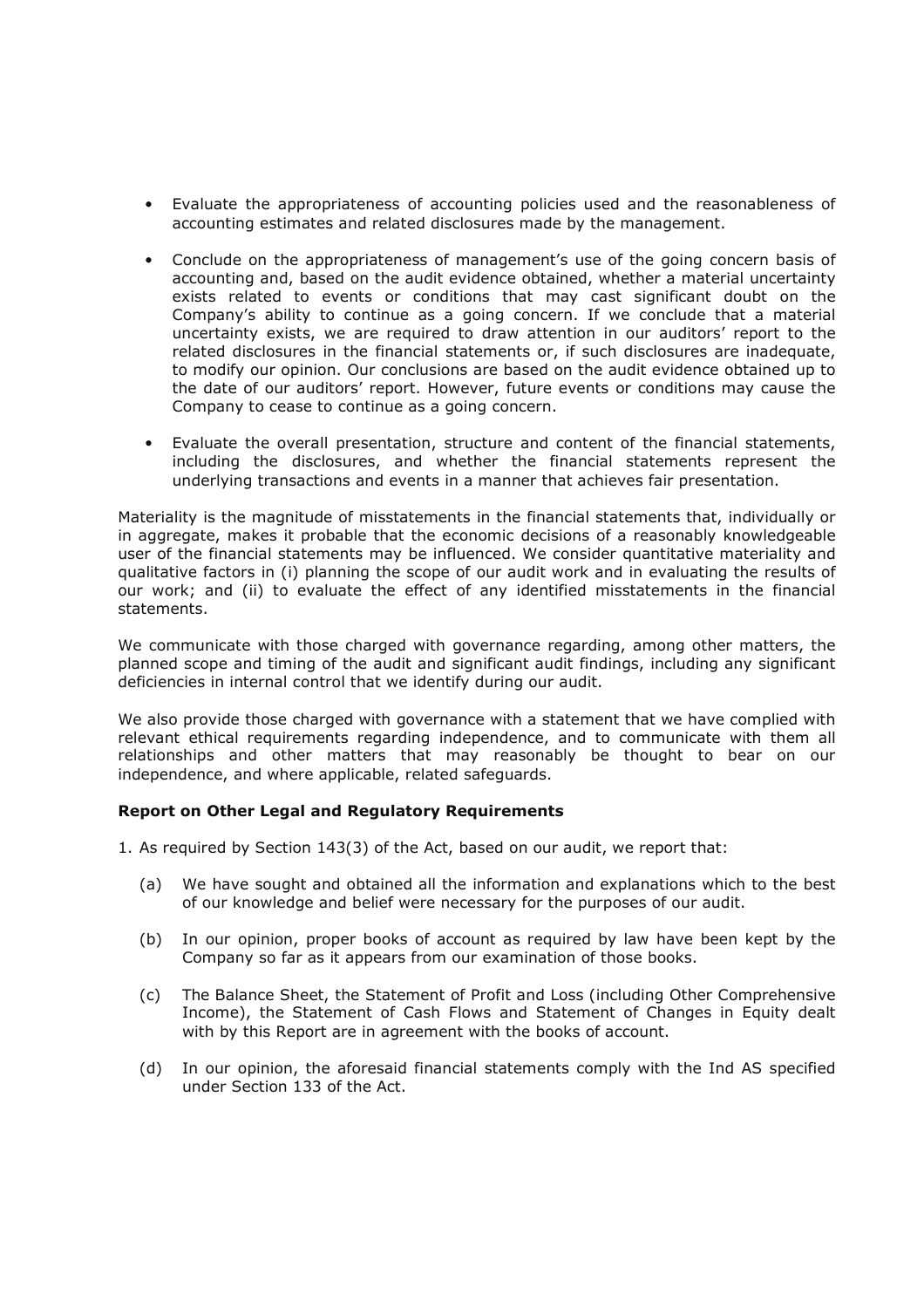- (e) On the basis of the written representations received from the directors of the Company and taken on record by the Board of Directors, none of the directors is disqualified as on March 31, 2021 from being appointed as a director in terms of Section 164 (2) of the Act.
- $(f)$ With respect to the adequacy of the internal financial controls over financial reporting of the Company and the operating effectiveness of such controls, refer to our separate Report in "Annexure A". Our report expresses an unmodified opinion on the adequacy and operating effectiveness of the Company's internal financial controls over financial reporting.
- (g) With respect to the other matters to be included in the Auditor's Report in accordance with the requirements of section 197(16) of the Act, as amended,

In our opinion and to the best of our information and according to the explanations given to us, the remuneration paid by the Company to its directors during the year is in accordance with the provisions of section 197 of the Act.

- (h) With respect to the other matters to be included in the Auditors' Report in accordance with Rule 11 of the Companies (Audit and Auditors) Rules, 2014, as amended, in our opinion and to the best of our information and according to the explanations given to us:
	- The Company has disclosed the impact of pending litigations on its financial j. position in its financial statements in accordance with the generally accepted accounting practices. - Also refer note 34 to the financial statements.
	- ii. The Company did not have any long-term contracts including derivative contracts for which there were any material foreseeable losses.
	- iii. There were no amounts which were required to be transferred to the Investor Education and Protection Fund by the Company.
- 2. As required by the Companies (Auditor's Report) Order, 2016 (the "Order") issued by the Central Government in terms of Section 143(11) of the Act, we give in "Annexure B" a statement on the matters specified in paragraphs 3 and 4 of the Order.

#### For DELOITTE HASKINS & SELLS LLP

**Chartered Accountants** (Firm's Registration No.117366W/W-100018)

> Sampada S Narvankar Partner (Membership No. 102911) UDIN: 21102911AAAABO3988

Place: Mumbai Date: May 27, 2021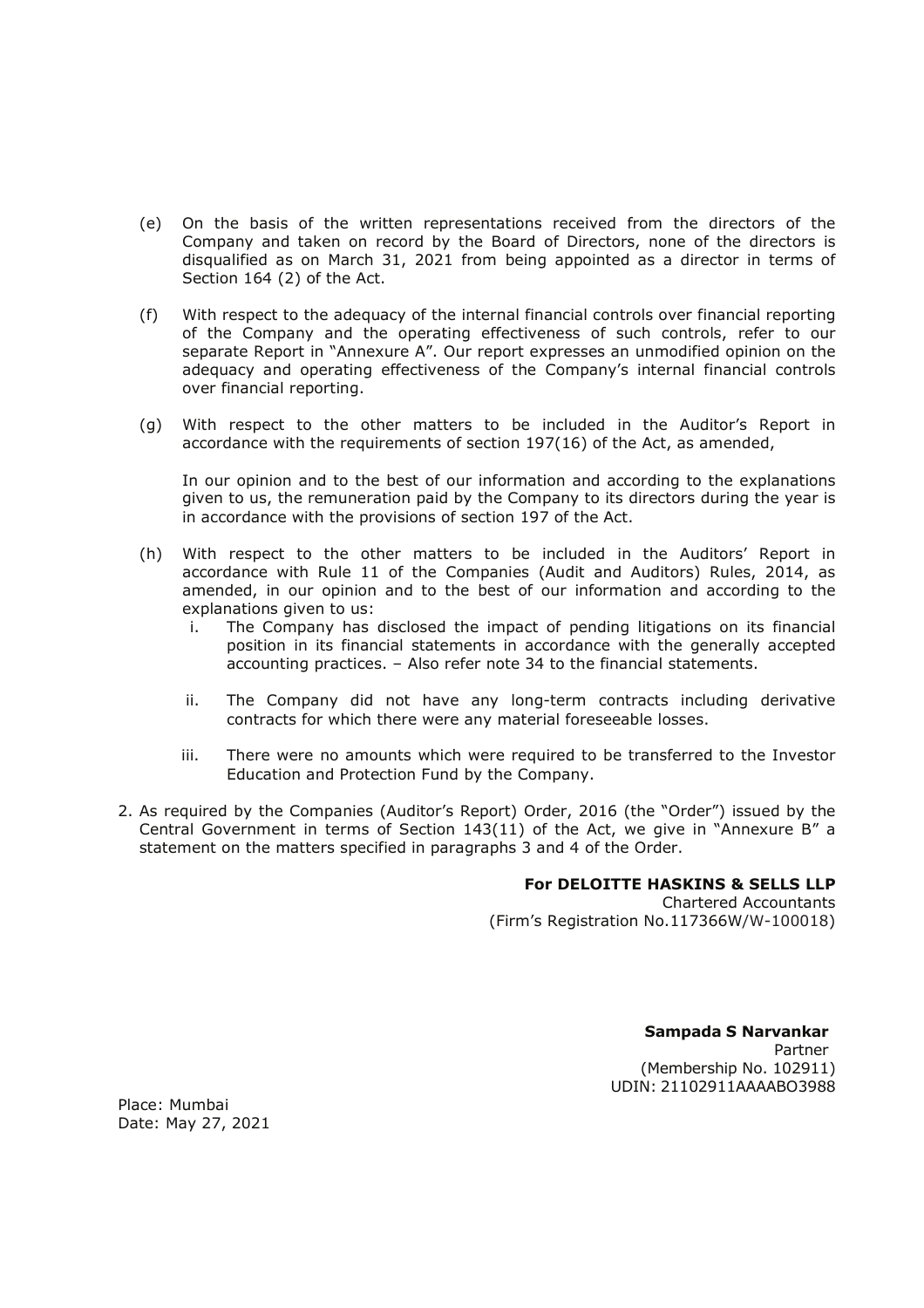#### ANNEXURE "A" TO THE INDEPENDENT AUDITORS' REPORT (Referred to in paragraph 1(f) under 'Report on Other Legal and Regulatory Requirements' section of our report of even date)

#### Report on the Internal Financial Controls Over Financial Reporting under Clause (i) of Sub-section 3 of Section 143 of the Act.

We have audited the internal financial controls over financial reporting of Sealord Containers Limited (the "Company") as at March 31, 2021 in conjunction with our audit of the Ind AS financial statements of the Company for the year ended on that date.

#### Management's Responsibility for Internal Financial Controls

The Company's management is responsible for establishing and maintaining internal financial controls based on the internal control over financial reporting criteria established by the Company considering the essential components of internal control stated in the Guidance Note on Audit of Internal Financial Controls Over Financial Reporting issued by the Institute of Chartered Accountants of India (the "Guidance Note"). These responsibilities include the design, implementation and maintenance of adequate internal financial controls that were operating effectively for ensuring the orderly and efficient conduct of its business, including adherence to company's policies, the safeguarding of its assets, the prevention and detection of frauds and errors, the accuracy and completeness of the accounting records, and the timely preparation of reliable financial information, as required under the Act.

#### **Auditors' Responsibility**

Our responsibility is to express an opinion on the Company's internal financial controls over financial reporting of the Company based on our audit. We conducted our audit in accordance with the Guidance Note and the Standards on Auditing prescribed under Section 143(10) of the Act, to the extent applicable to an audit of internal financial controls. Those Standards and the Guidance Note require that we comply with ethical requirements and plan and perform the audit to obtain reasonable assurance about whether adequate internal financial controls over financial reporting was established and maintained and if such controls operated effectively in all material respects.

Our audit involves performing procedures to obtain audit evidence about the adequacy of the internal financial controls system over financial reporting and their operating effectiveness. Our audit of internal financial controls over financial reporting included obtaining an understanding of internal financial controls over financial reporting, assessing the risk that a material weakness exists, and testing and evaluating the design and operating effectiveness of internal control based on the assessed risk. The procedures selected depend on the auditors' judgement, including the assessment of the risks of material misstatement of the financial statements, whether due to fraud or error.

We believe that the audit evidence we have obtained, is sufficient and appropriate to provide a basis for our audit opinion on the Company's internal financial controls system over financial reporting.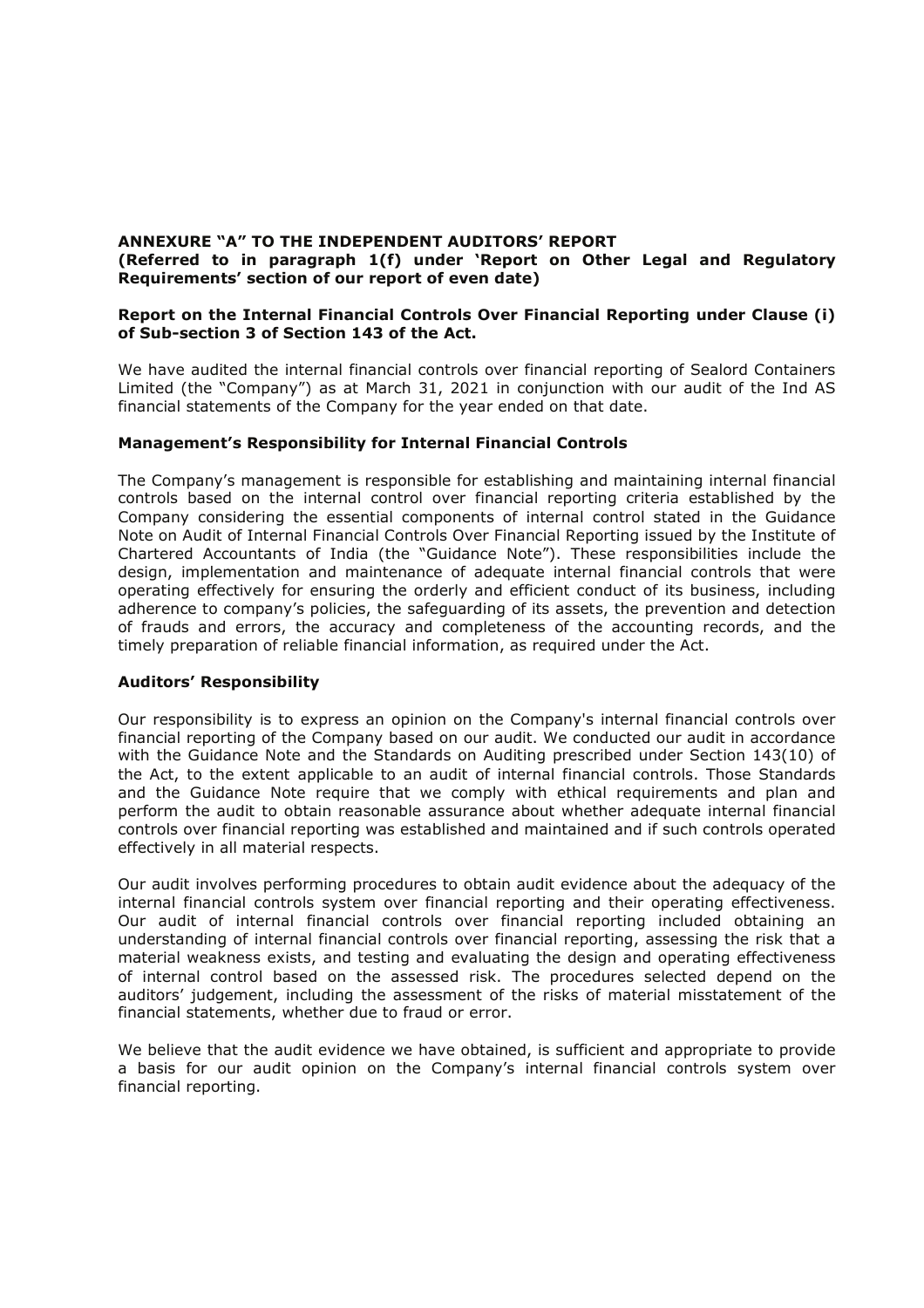#### **Meaning of Internal Financial Controls Over Financial Reporting**

A company's internal financial control over financial reporting is a process designed to provide reasonable assurance regarding the reliability of financial reporting and the preparation of the financial statements for external purposes in accordance with generally accepted accounting principles. A company's internal financial control over financial reporting includes those policies and procedures that (1) pertain to the maintenance of records that, in reasonable detail, accurately and fairly reflect the transactions and dispositions of the assets of the company; (2) provide reasonable assurance that transactions are recorded as necessary to permit preparation of financial statements in accordance with generally accepted accounting principles, and that receipts and expenditures of the company are being made only in accordance with authorisations of management and directors of the company; and (3) provide reasonable assurance regarding prevention or timely detection of unauthorised acquisition, use, or disposition of the company's assets that could have a material effect on the financial statements.

#### **Inherent Limitations of Internal Financial Controls Over Financial Reporting**

Because of the inherent limitations of internal financial controls over financial reporting, including the possibility of collusion or improper management override of controls, material misstatements due to error or fraud may occur and not be detected. Also, projections of any evaluation of the internal financial controls over financial reporting to future periods are subject to the risk that the internal financial control over financial reporting may become inadequate because of changes in conditions, or that the degree of compliance with the policies or procedures may deteriorate.

#### **Opinion**

In our opinion, to the best of our information and according to the explanations given to us, the Company has, in all material respects, an adequate internal financial controls system over financial reporting and such internal financial controls over financial reporting were operating effectively as at March 31, 2021, based on the internal control over financial reporting criteria established by the Company considering the essential components of internal control stated in the Guidance Note.

#### For DELOITTE HASKINS & SELLS LLP

**Chartered Accountants** (Firm's Registration No.117366W/W-100018)

> Sampada S Narvankar Partner (Membership No. 102911) UDIN: 21102911AAAABO3988

Place: Mumbai Date: May 27, 2021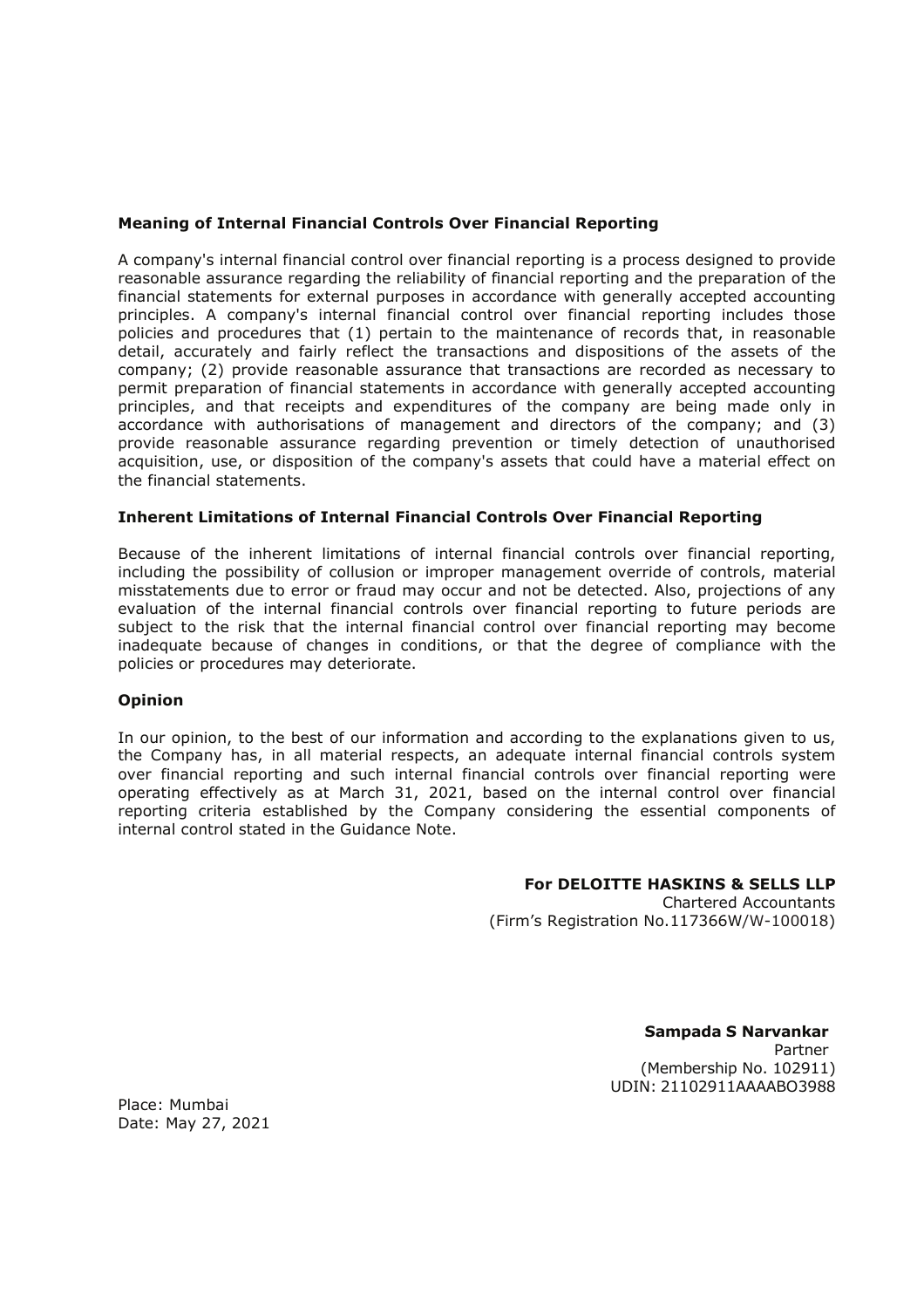#### ANNEXURE "B" TO THE INDEPENDENT AUDITORS' REPORT

(Referred to in paragraph 2 under 'Report on Other Legal and Regulatory Requirements' section of our report of even date)

 $1.$ 

- (a) The Company has maintained proper records showing full particulars, including quantitative details and situation of fixed assets.
- (b) The Fixed assets were physically verified during the year by the Management and according to the information and explanations given to us no material discrepancies were noticed on such verification.
- (c) According to the information and explanations given to us and the records examined by us and based on the examination of the registered sale deed provided to us, we report that, the title deeds, comprising all the immovable properties of land and buildings which are freehold, are held in the name of the Company as at the balance sheet date. In respect of immovable properties of land that have been taken on lease and disclosed as property, plant and equipment in the financial statements, the lease agreements are in the name of the Company, where the Company is the lessee in the agreement.
- 2. As explained to us, the inventories were physically verified during the year by the management at reasonable intervals and no material discrepancies were noticed on physical verification.
- 3. The Company has not granted loans, secured or unsecured, to companies, firms, Limited Liability Partnerships or other parties covered in the register maintained under Section 189 of the Act.
- 4. The Company has not granted loans, made investments or provide quarantees and hence reporting under clause (iv) of the Order is not applicable.
- 5. According to the information and explanations given to us, the Company has not accepted any deposit during the year. According to the information and explanations given to us, no order has been passed by the Company Law Board or National Company Law Tribunal or the Reserve Bank of India or any Court or any other Tribunals in this regard in the case of the Company.
- 6. The maintenance of cost records has not been specified by the Central Government under section 148(1) of the Act for the business activities carried out by the Company. Thus reporting under (vi) of the Order is not applicable to the Company.
- 7. According to the information and explanations given to us, in respect of statutory dues:
	- The Company has generally been regular in depositing undisputed statutory  $(a)$ dues, including Provident Fund, Employees' State Insurance, Income-tax, Goods and Services Tax, Customs Duty, cess and other material statutory dues applicable to it to the appropriate authorities. There were no undisputed amounts payable in respect of aforesaid statutory dues in arrears as at March 31, 2021 for a period of more than six months from the date they became payable.
	- $(b)$ There are no dues of Income Tax, Goods and Services Tax and Customs Duty, as on March 31, 2021 on account of disputes.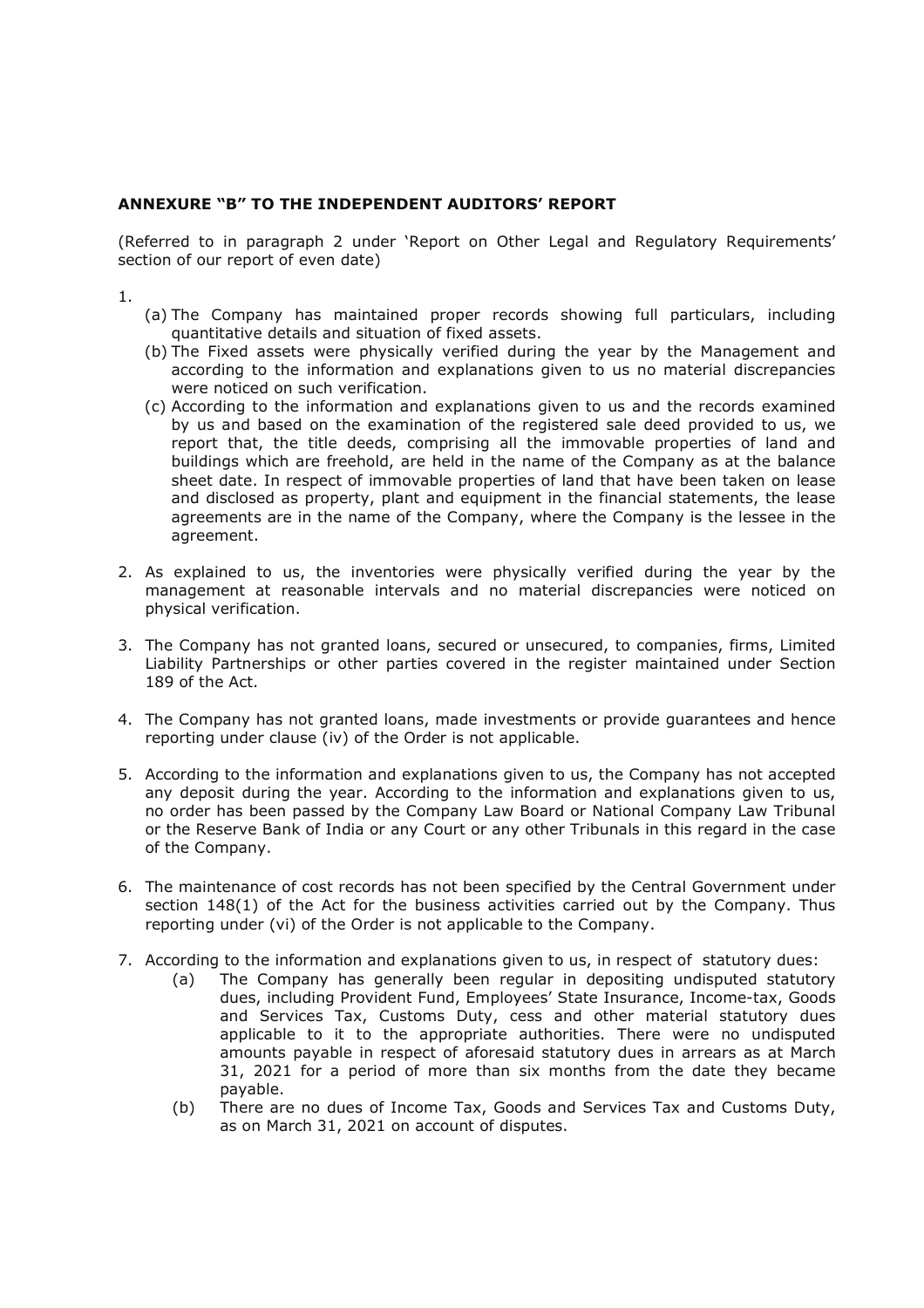- 8. The Company has not taken any loans or borrowings from financial institutions, banks and government or has not issued any debentures. Hence reporting under clause (viii) of the Order is not applicable to the Company.
- 9. The Company has not raised moneys by way of initial public offer or further public offer (including debt instruments) or term loans and hence reporting under clause (ix) of the Order is not applicable.
- 10. To the best of our knowledge and according to the information and explanations given to us, no fraud by the Company and no material fraud on the Company by its officers or employees has been noticed or reported during the year.
- 11. The Company has not paid / provided managerial remuneration during the year. Hence, reporting under clause (xi) of the Order is not applicable.
- 12. The Company is not a Nidhi Company and hence reporting under clause (xii) of the Order is not applicable.
- 13. In our opinion and according to the information and explanations given to us the Company is in compliance with Section 177 and 188 of the Act, where applicable, for all transactions with the related parties and the details of related party transactions have been disclosed in the financial statements etc. as required by the applicable accounting standards.
- 14. During the year the Company has not made any preferential allotment or private placement of shares or fully or partly convertible debentures and hence reporting under clause (xiv) of paragraph 3 of the Order is not applicable to the Company.
- 15. In our opinion and according to the information and explanations given to us, during the year the Company has not entered into any non-cash transactions with its directors or directors of its holding company or persons connected with them and hence provisions of Section 192 of the Act are not applicable.
- 16. The Company is not required to be registered under Section 45-IA of the Reserve Bank of India Act, 1934.

### **For Deloitte Haskins & Sells II P**

**Chartered Accountants** (Firm's Registration No. 117366W/ W-100018)

> Sampada S Narvankar Partner (Membership No. 102911) UDIN: 21102911AAAAB03988

Place: Mumbai Date: May 27, 2021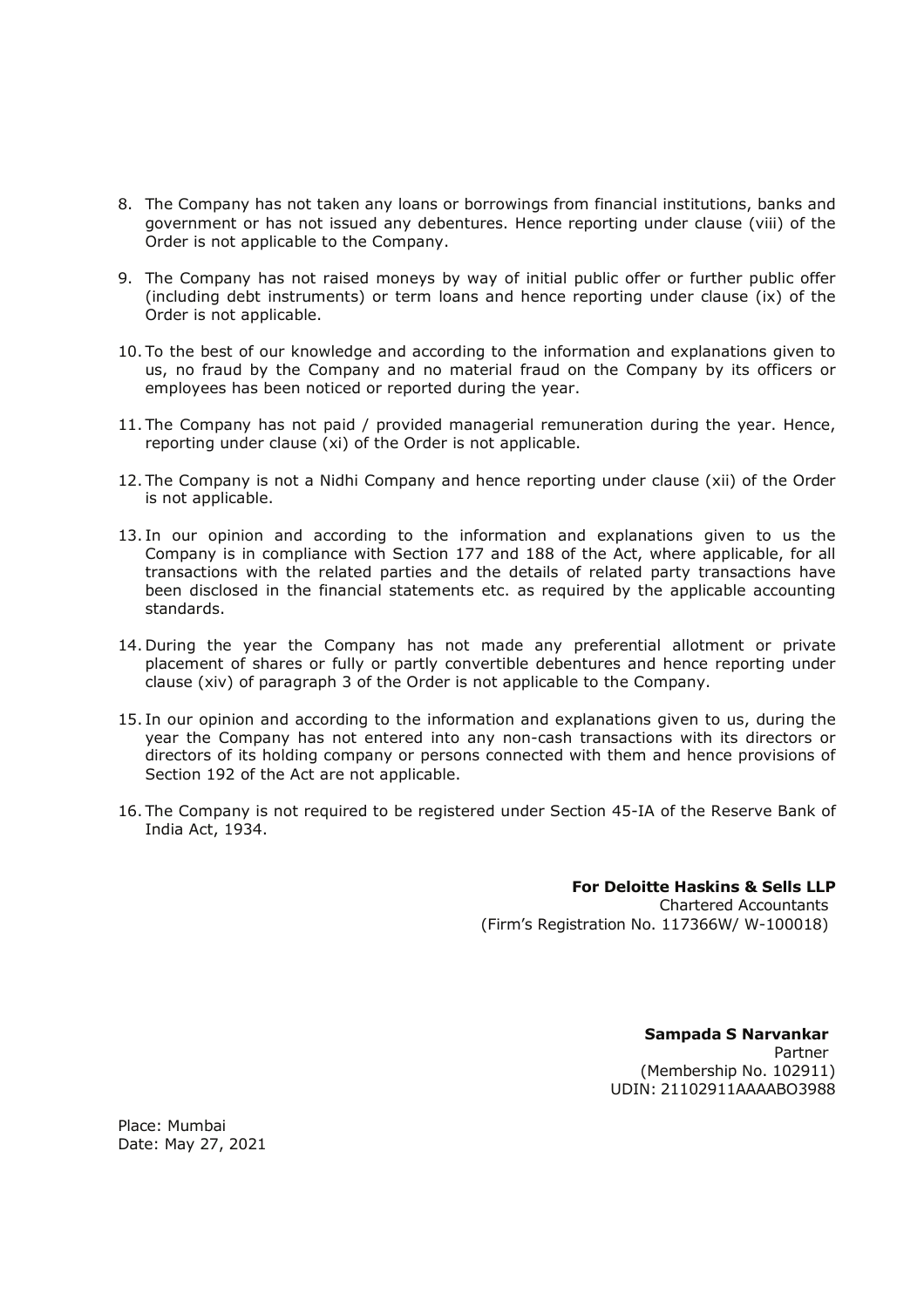(All amounts are in INR lakhs, unless stated otherwise)

#### **Balance Sheet as at March 31, 2021**

|                                                                                  | <b>Note</b> | As at                                       | As at          |
|----------------------------------------------------------------------------------|-------------|---------------------------------------------|----------------|
| Assets                                                                           |             | March 31, 2021                              | March 31, 2020 |
| Non current assets                                                               |             |                                             |                |
| Property, plant and equipment                                                    | 7A          | 8,307.47                                    | 8,803.54       |
| Capital work-in-progress                                                         |             |                                             | 3.39           |
| Intangible assets                                                                | 8           | 0.07                                        | 0.20           |
| <b>Financial assets</b>                                                          |             |                                             |                |
| i.<br>Investments                                                                | 9           | 2,248.07                                    | 2,315.24       |
| ii.<br>Other financial assets                                                    | 10          | 253.12                                      | 251.18         |
| Deferred Tax Asset (net)                                                         | 11          | 3,967.63                                    | 3,635.38       |
| Current tax assets                                                               | 12          | 89.80                                       | 112.32         |
| Other non current assets                                                         | 13          | 3,515.81                                    | 752.95         |
| <b>Total non current assets</b>                                                  |             | 18,381.97                                   | 15,874.20      |
| <b>Current assets</b>                                                            |             |                                             |                |
| Inventories                                                                      | 14          | 59.26                                       | 62.28          |
| Financial assets                                                                 |             |                                             |                |
| i.<br>Investments                                                                | 15          |                                             | 729.81         |
| ii.<br>Trade receivables                                                         | 16          | 966.62                                      | 988.94         |
| Cash and cash equivalents<br>iii.                                                | 17          | 645.91                                      | 3,452.52       |
| Bank balances other than (ii) above<br>iv.                                       | 18          | 352.10                                      | 271.79         |
| Other current assets                                                             | 19          | 639.24                                      | 658.62         |
| <b>Total current assets</b>                                                      |             | 2,663.13                                    | 6,163.96       |
|                                                                                  |             |                                             |                |
| <b>Total assets</b>                                                              |             | 21,045.10                                   | 22,038.16      |
| <b>Equity and liabilities</b>                                                    |             |                                             |                |
| <b>Equity</b>                                                                    |             |                                             |                |
| Equity share capital                                                             | 20          | 125.00                                      | 125.00         |
| Other equity                                                                     | 21          | 19,945.96                                   | 20,835.40      |
| <b>Total equity</b>                                                              |             | 20,070.96                                   | 20,960.40      |
| <b>Liabilities</b>                                                               |             |                                             |                |
| <b>Non-current liabilities</b>                                                   |             |                                             |                |
| <b>Financial liabilities</b>                                                     |             |                                             |                |
| Other financial liabilities<br>i.                                                | 22          | 105.98                                      | 152.69         |
| Provisions                                                                       | 23          | 30.59                                       | 34.70          |
| <b>Total non-current liabilities</b>                                             |             | 136.57                                      | 187.39         |
|                                                                                  |             |                                             |                |
| <b>Current liabilities</b>                                                       |             |                                             |                |
| <b>Financial liabilities</b>                                                     |             |                                             |                |
| Trade payables:<br>i.                                                            | 24          |                                             |                |
| a) Total outstanding due of creditors of micro enterprises and small enterprises |             | 0.81                                        |                |
| b) Total outstanding dues of creditors other than micro enterprises and small    |             | 127.54                                      | 95.96          |
| enterprises                                                                      |             |                                             |                |
| Other financial liabilities<br>ii.                                               | 25          | 62.00                                       | 194.47         |
| Other current liabilities                                                        | 26          | 611.44                                      | 590.38         |
| Current tax liabilities (net)                                                    | 27          | 28.05                                       |                |
| Provisions                                                                       | 23          | 7.73                                        | 9.56           |
| <b>Total current liabilities</b>                                                 |             | 837.57                                      | 890.37         |
| <b>Total liabilities</b>                                                         |             | 974.14                                      | 1,077.76       |
| <b>Total equity and liabilities</b>                                              |             | 21,045.10                                   | 22,038.16      |
| See accompanying notes to the financial statements                               |             |                                             |                |
| In terms of our report attached                                                  |             |                                             |                |
| For Deloitte Haskins & Sells LLP                                                 |             | For and on behalf of the Board of Directors |                |
| <b>Chartered Accountants</b>                                                     |             |                                             |                |

|                     | Raj K. Chandaria       | Kanwaljit S. Nagpal |
|---------------------|------------------------|---------------------|
| Sampada S Narvankar | Chairman               | <b>Director</b>     |
| Partner             | DIN: 00037518          | DIN: 00012201       |
| Place: Mumbai       | Place: Mumbai/ Toronto |                     |
| Date: May 27, 2021  | Date: May 27, 2021     |                     |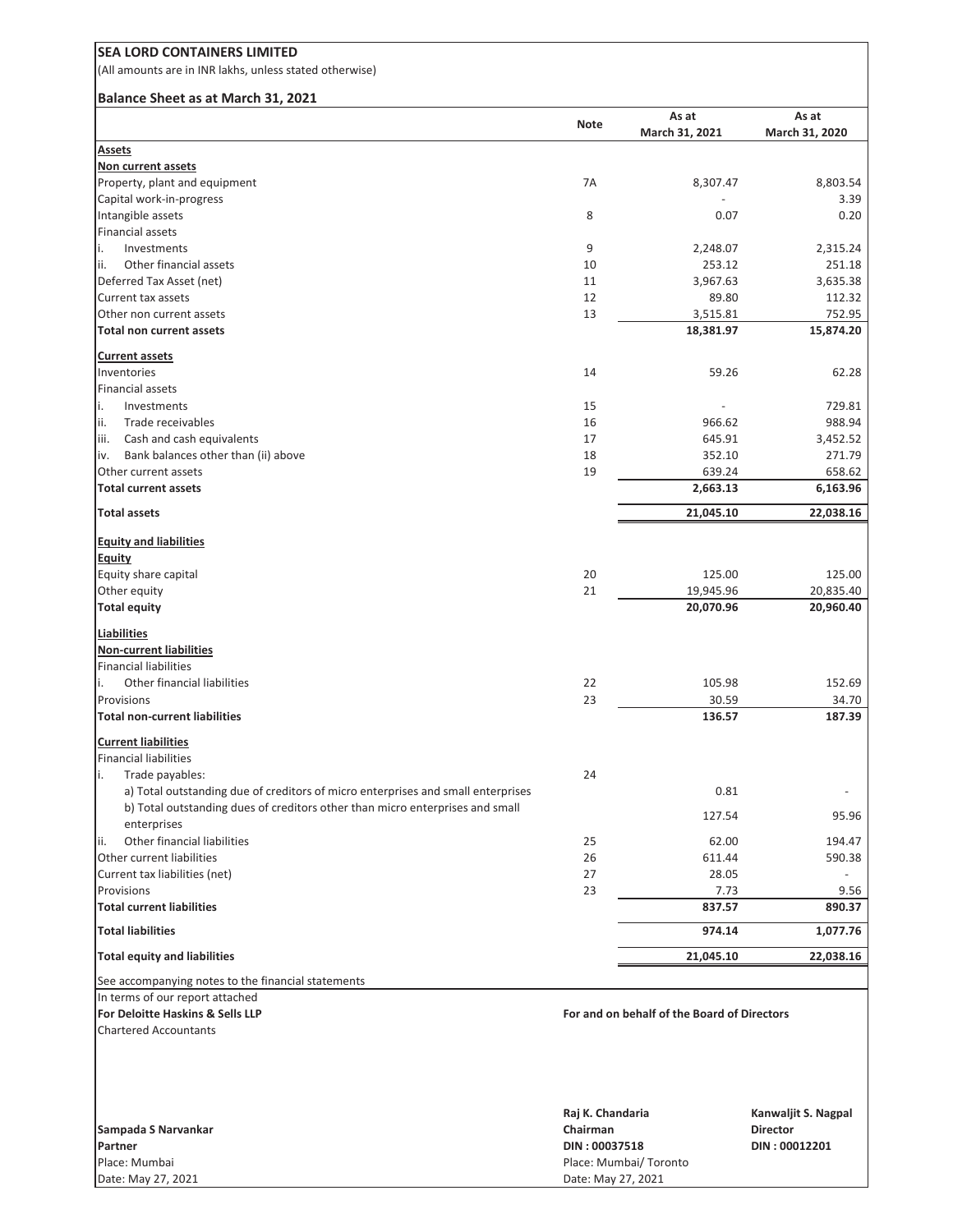(All amounts are in INR lakhs except for earning per share information)

#### **Statement of Profit and Loss for the year ended March 31, 2021**

|                          |                                                                                                                                                                                                                                                                                                                                                                                                                                                                                                                              | <b>Note</b>                                                                                                                                                                                                                                                                                                                                                                                                                     | For the year ended                 | For the year ended<br>March 31, 2020                                                                                                                                               |
|--------------------------|------------------------------------------------------------------------------------------------------------------------------------------------------------------------------------------------------------------------------------------------------------------------------------------------------------------------------------------------------------------------------------------------------------------------------------------------------------------------------------------------------------------------------|---------------------------------------------------------------------------------------------------------------------------------------------------------------------------------------------------------------------------------------------------------------------------------------------------------------------------------------------------------------------------------------------------------------------------------|------------------------------------|------------------------------------------------------------------------------------------------------------------------------------------------------------------------------------|
|                          |                                                                                                                                                                                                                                                                                                                                                                                                                                                                                                                              |                                                                                                                                                                                                                                                                                                                                                                                                                                 |                                    | 3,946.45                                                                                                                                                                           |
|                          |                                                                                                                                                                                                                                                                                                                                                                                                                                                                                                                              |                                                                                                                                                                                                                                                                                                                                                                                                                                 |                                    | 23.57                                                                                                                                                                              |
|                          |                                                                                                                                                                                                                                                                                                                                                                                                                                                                                                                              |                                                                                                                                                                                                                                                                                                                                                                                                                                 |                                    | 3,970.02                                                                                                                                                                           |
|                          |                                                                                                                                                                                                                                                                                                                                                                                                                                                                                                                              |                                                                                                                                                                                                                                                                                                                                                                                                                                 |                                    |                                                                                                                                                                                    |
|                          |                                                                                                                                                                                                                                                                                                                                                                                                                                                                                                                              |                                                                                                                                                                                                                                                                                                                                                                                                                                 |                                    |                                                                                                                                                                                    |
|                          |                                                                                                                                                                                                                                                                                                                                                                                                                                                                                                                              | 30                                                                                                                                                                                                                                                                                                                                                                                                                              | 93.63                              | 116.93                                                                                                                                                                             |
| Finance costs            |                                                                                                                                                                                                                                                                                                                                                                                                                                                                                                                              | 31                                                                                                                                                                                                                                                                                                                                                                                                                              | 24.86                              | 19.41                                                                                                                                                                              |
|                          |                                                                                                                                                                                                                                                                                                                                                                                                                                                                                                                              | 7B                                                                                                                                                                                                                                                                                                                                                                                                                              | 502.06                             | 503.37                                                                                                                                                                             |
|                          |                                                                                                                                                                                                                                                                                                                                                                                                                                                                                                                              | 32                                                                                                                                                                                                                                                                                                                                                                                                                              |                                    | 1,179.86                                                                                                                                                                           |
| <b>Total expenses</b>    |                                                                                                                                                                                                                                                                                                                                                                                                                                                                                                                              |                                                                                                                                                                                                                                                                                                                                                                                                                                 | 1,567.85                           | 1,819.57                                                                                                                                                                           |
|                          |                                                                                                                                                                                                                                                                                                                                                                                                                                                                                                                              |                                                                                                                                                                                                                                                                                                                                                                                                                                 |                                    |                                                                                                                                                                                    |
|                          |                                                                                                                                                                                                                                                                                                                                                                                                                                                                                                                              |                                                                                                                                                                                                                                                                                                                                                                                                                                 |                                    | 2,150.45                                                                                                                                                                           |
|                          |                                                                                                                                                                                                                                                                                                                                                                                                                                                                                                                              | 41                                                                                                                                                                                                                                                                                                                                                                                                                              |                                    |                                                                                                                                                                                    |
| Current tax              |                                                                                                                                                                                                                                                                                                                                                                                                                                                                                                                              |                                                                                                                                                                                                                                                                                                                                                                                                                                 |                                    |                                                                                                                                                                                    |
| For the year             |                                                                                                                                                                                                                                                                                                                                                                                                                                                                                                                              |                                                                                                                                                                                                                                                                                                                                                                                                                                 | 596.12                             | 380.00                                                                                                                                                                             |
| For earlier years        |                                                                                                                                                                                                                                                                                                                                                                                                                                                                                                                              |                                                                                                                                                                                                                                                                                                                                                                                                                                 | 0.23                               | 10.82                                                                                                                                                                              |
| Deferred tax             |                                                                                                                                                                                                                                                                                                                                                                                                                                                                                                                              |                                                                                                                                                                                                                                                                                                                                                                                                                                 | (332.77)                           | 307.11                                                                                                                                                                             |
| <b>Total tax expense</b> |                                                                                                                                                                                                                                                                                                                                                                                                                                                                                                                              |                                                                                                                                                                                                                                                                                                                                                                                                                                 | 263.58                             | 697.93                                                                                                                                                                             |
|                          |                                                                                                                                                                                                                                                                                                                                                                                                                                                                                                                              |                                                                                                                                                                                                                                                                                                                                                                                                                                 | 3,091.31                           | 1,452.52                                                                                                                                                                           |
|                          |                                                                                                                                                                                                                                                                                                                                                                                                                                                                                                                              |                                                                                                                                                                                                                                                                                                                                                                                                                                 | 1.76                               | 1.36                                                                                                                                                                               |
|                          |                                                                                                                                                                                                                                                                                                                                                                                                                                                                                                                              |                                                                                                                                                                                                                                                                                                                                                                                                                                 |                                    | 1.86                                                                                                                                                                               |
|                          |                                                                                                                                                                                                                                                                                                                                                                                                                                                                                                                              |                                                                                                                                                                                                                                                                                                                                                                                                                                 | 1.25                               | 3.22                                                                                                                                                                               |
|                          |                                                                                                                                                                                                                                                                                                                                                                                                                                                                                                                              |                                                                                                                                                                                                                                                                                                                                                                                                                                 |                                    |                                                                                                                                                                                    |
|                          |                                                                                                                                                                                                                                                                                                                                                                                                                                                                                                                              |                                                                                                                                                                                                                                                                                                                                                                                                                                 |                                    | 1,455.74                                                                                                                                                                           |
|                          |                                                                                                                                                                                                                                                                                                                                                                                                                                                                                                                              | 33                                                                                                                                                                                                                                                                                                                                                                                                                              | 247.30                             | 116.20                                                                                                                                                                             |
|                          |                                                                                                                                                                                                                                                                                                                                                                                                                                                                                                                              |                                                                                                                                                                                                                                                                                                                                                                                                                                 |                                    |                                                                                                                                                                                    |
|                          |                                                                                                                                                                                                                                                                                                                                                                                                                                                                                                                              |                                                                                                                                                                                                                                                                                                                                                                                                                                 |                                    |                                                                                                                                                                                    |
|                          |                                                                                                                                                                                                                                                                                                                                                                                                                                                                                                                              |                                                                                                                                                                                                                                                                                                                                                                                                                                 |                                    |                                                                                                                                                                                    |
|                          |                                                                                                                                                                                                                                                                                                                                                                                                                                                                                                                              |                                                                                                                                                                                                                                                                                                                                                                                                                                 |                                    |                                                                                                                                                                                    |
|                          | Raj K. Chandaria                                                                                                                                                                                                                                                                                                                                                                                                                                                                                                             |                                                                                                                                                                                                                                                                                                                                                                                                                                 |                                    |                                                                                                                                                                                    |
|                          | Chairman                                                                                                                                                                                                                                                                                                                                                                                                                                                                                                                     |                                                                                                                                                                                                                                                                                                                                                                                                                                 | <b>Director</b>                    |                                                                                                                                                                                    |
|                          | DIN: 00037518                                                                                                                                                                                                                                                                                                                                                                                                                                                                                                                |                                                                                                                                                                                                                                                                                                                                                                                                                                 |                                    |                                                                                                                                                                                    |
|                          | Date: May 27, 2021                                                                                                                                                                                                                                                                                                                                                                                                                                                                                                           |                                                                                                                                                                                                                                                                                                                                                                                                                                 |                                    |                                                                                                                                                                                    |
| v.                       | Revenue from operations<br>Other income<br>III Total income (I + II)<br><b>IV Expenses</b><br>Employee benefits expense<br>Other expenses<br>Profit before tax (III-IV)<br>VI Tax expense<br>VII Profit for the year (V-VI)<br>VIII Other comprehensive income<br>reclassified to profit or loss<br>IX Total comprehensive income (VII+VIII)<br>In terms of our report attached<br>For Deloitte Haskins & Sells LLP<br><b>Chartered Accountants</b><br>Sampada S Narvankar<br>Partner<br>Place: Mumbai<br>Date: May 27, 2021 | Depreciation and amortisation expense<br>(i) Items that will not be reclassified to profit or loss<br>Remeasurement of defined benefit obligations<br>(ii) Income tax relating to above items that will not be<br>Total Other comprehensive profit/(loss) (Net of tax)<br>X Earnings per share (Face Value of Rs.10/- each)<br>Basic and diluted earnings per share (Rs.)<br>See accompanying notes to the financial statements | 28<br>29<br>Place: Mumbai/ Toronto | March 31, 2021<br>4,885.75<br>36.99<br>4,922.74<br>947.30<br>3,354.89<br>(0.51)<br>3,092.56<br>For and on behalf of the Board of Directors<br>Kanwaljit S. Nagpal<br>DIN: 00012201 |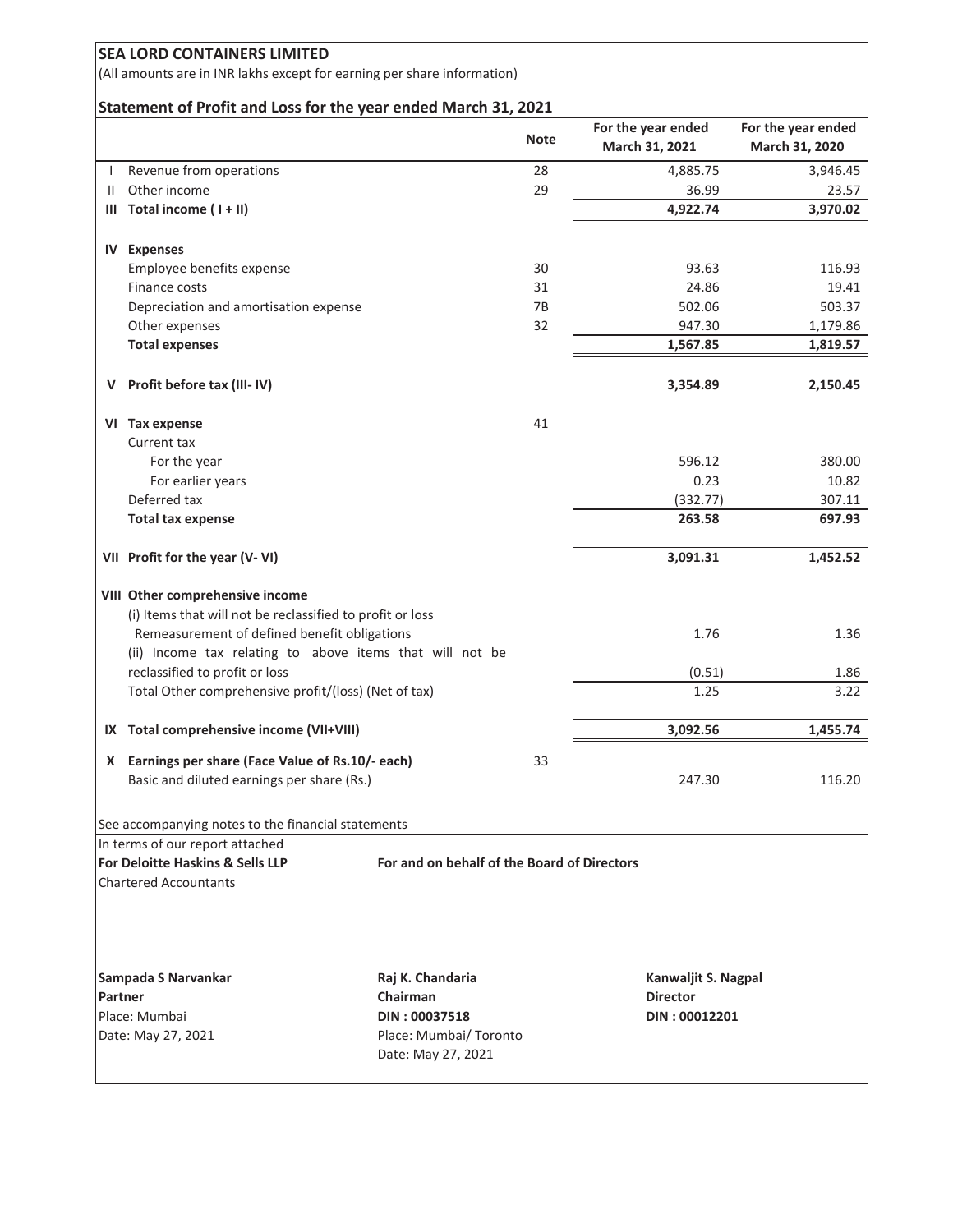(All amounts are in INR lakhs, unless stated otherwise)

#### **Cash Flow Statement for the year ended March 31, 2021**

|                                                                     | For the year ended       | For the year ended |
|---------------------------------------------------------------------|--------------------------|--------------------|
|                                                                     | March 31, 2021           | March 31, 2020     |
| Cash flow from operating activities                                 |                          |                    |
| Profit before tax                                                   | 3,354.89                 | 2,150.45           |
| Adjustments for:                                                    |                          |                    |
| Depreciation and amortisation                                       | 502.06                   | 503.37             |
| Fair valuation loss on Investment                                   | 31.78                    | 30.64              |
| Finance costs                                                       | 24.86                    | 19.41              |
| Interest Income                                                     | (18.96)                  | (5.10)             |
| Dividend Income - Current                                           | (11.47)                  | (11.18)            |
| Actuarial gain recognised in other comprehensive income             | 1.76                     | 1.36               |
| Operating profit before working capital changes                     | 3,884.92                 | 2,688.95           |
| Adjustments for changes in working capital:                         |                          |                    |
| Decrease in inventories                                             | 3.02                     | 12.30              |
| Decrease/(Increase) in trade receivables                            | 22.32                    | (365.23)           |
| (Increase) in other financial asset                                 | (1.94)                   | (0.10)             |
| (Decrease) in short term provisions                                 | (1.83)                   | (9.04)             |
| (Increase) in non-current assets                                    | $\overline{\phantom{a}}$ | (1.56)             |
| Decrease/(Increase) in current assets                               | 19.38                    | (270.17)           |
| (Decrease)/Increase in trade payables                               | 32.39                    | 0.57               |
| (Decrease)/Increase in long term provisions                         | (4.11)                   | 6.17               |
| Increase in other current liabilities                               | 21.06                    | 188.13             |
| (Decrease)/Increase in other financial liabilities                  | (128.24)                 | 122.81             |
| (Increase) in bank balances other than cash and cash equivalents    | (80.31)                  | (9.59)             |
| Cash generated from operations                                      | 3,766.66                 | 2,363.24           |
| Income tax paid                                                     | (545.75)                 | (406.05)           |
| Net cash flow from operating activities                             | 3,220.91                 | 1,957.19           |
| <b>Cash flow from investing activities</b>                          |                          |                    |
| Purchase of property, plant and equipment including capital         | (2,834.17)               | (35.26)            |
| work-in-progress and capital advances                               |                          |                    |
| Purchase of investments in Mutual Funds                             | (10.48)                  | (2,953.18)         |
| Proceeds from sale of investments in Mutual Funds                   | 740.29                   | 3,253.52           |
| Proceeds from sale of investments in Fellow Subsidiary              | 100.00                   | 400.00             |
| Dividend Received- Current Investments                              | 11.47                    | 11.18              |
| Interest received                                                   | 18.96                    | 5.10               |
| Net cash (used in)/ generated from investing activities             | (1,973.93)               | 681.36             |
| <b>Cash flow from financing activities</b>                          |                          |                    |
| Dividend paid (including corporate dividend tax)                    | (3,982.00)               | (2, 267.95)        |
| Leased liability paid                                               | (60.00)                  | (60.00)            |
| Interest paid                                                       | (11.58)                  | (1.45)             |
| Net cash (used in) financing activities                             | (4,053.58)               | (2,329.40)         |
|                                                                     |                          |                    |
| Net (decrease)/increase in cash and cash equivalents                | (2,806.60)               | 308.22             |
| Cash and cash equivalents as at the beginning of the year           | 3,452.52                 | 3,144.30           |
| Cash and cash equivalents as at the end of the year (Refer note 17) | 645.91                   | 3,452.52           |

Note : The above Cash Flow Statement has been prepared under the 'indirect method' as set out in Indian Accounting Standard (Ind AS 7) Statement of Cash Flow.

In terms of our report attached Chartered Accountants

**For Deloitte Haskins & Sells LLP** For and on behalf of the Board of Directors

**Sampada S Narvankar Raj K. Chandaria Kanwaljit S. Nagpal**

**Partner Chairman Director Chairman Director** Place: Mumbai **DIN : 00037518 DIN : 00012201** Date: May 27, 2021 **Place: Mumbai/ Toronto** Date: May 27, 2021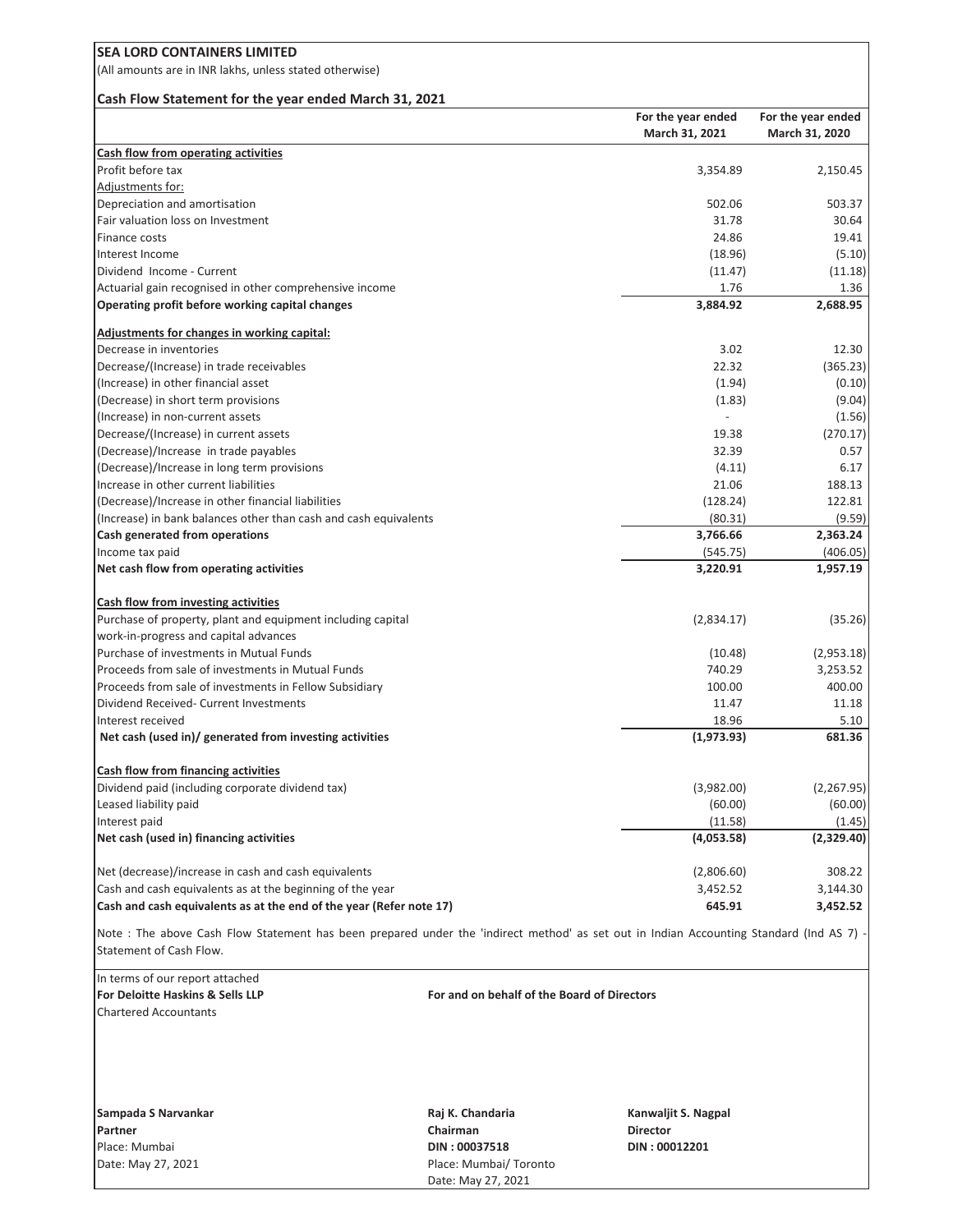| (All amounts are in INR lakhs, unless stated otherwise)<br><b>SEA LORD CONTAINERS LIMITED</b> |                                                 |                                            |                                             |                                             |                                                    |              |
|-----------------------------------------------------------------------------------------------|-------------------------------------------------|--------------------------------------------|---------------------------------------------|---------------------------------------------|----------------------------------------------------|--------------|
| Statement of changes in equity                                                                |                                                 |                                            |                                             |                                             |                                                    |              |
| A. Equity share capital                                                                       |                                                 |                                            |                                             |                                             |                                                    |              |
| Particulars                                                                                   | $\vec{a}$<br>April 1, 2019<br><b>Balance as</b> | share during the year<br>Changes in equity | March 31, 2020<br>Balance as at             | share during the year<br>Changes in equity  | March 31, 2021<br>Balance as at                    |              |
| Equity share capital                                                                          | 125.00                                          |                                            | 125.00                                      |                                             | 125.00                                             |              |
| <b>B.</b> Other equity                                                                        |                                                 |                                            |                                             |                                             |                                                    |              |
|                                                                                               |                                                 |                                            | Reserves and surplus                        |                                             | Other comprehensive<br>income                      |              |
| Particulars                                                                                   | Capital reserves                                | Capital redemption<br>reserves             | General Reserves                            | Retained earnings                           | Remeasurement of<br>defined benefit<br>obligations | Total equity |
| Balance as at April 1, 2019                                                                   | 1.21                                            | 5,000.00                                   | 9.78                                        | 16,644.37                                   | (7.75)                                             | 21,647.61    |
| Total comprehensive income                                                                    |                                                 |                                            |                                             | 1,452.52                                    | 3.22                                               | 1,455.74     |
| Reduction during the year (Refer note 21)                                                     |                                                 |                                            |                                             | (2,267.95)                                  |                                                    | (2,267.95)   |
| Balance as at March 31, 2020                                                                  | $\frac{1}{21}$                                  | 5,000.00                                   | 9.78                                        | 15,828.94                                   | (4.53)                                             | 20,835.40    |
| Total comprehensive income                                                                    |                                                 |                                            |                                             | 3,091.31                                    | 1.25                                               | 3,092.56     |
| Reduction during the year (Refer note 21)                                                     |                                                 |                                            |                                             | (3,982.00)                                  |                                                    | (3,982.00)   |
| Balance as at March 31, 2021                                                                  | $\ddot{z}$<br>1                                 | 5,000.00                                   | 9.78                                        | 14,938.25                                   | (3.28)                                             | 19,945.96    |
| See accompanying notes to the financial statements                                            |                                                 |                                            |                                             |                                             |                                                    |              |
| In terms of our report attached                                                               |                                                 |                                            |                                             |                                             |                                                    |              |
| For Deloitte Haskins & Sells LLP<br>Chartered Accountants                                     |                                                 |                                            |                                             | For and on behalf of the Board of Directors |                                                    |              |
|                                                                                               |                                                 |                                            |                                             |                                             |                                                    |              |
| Sampada S Narvankar                                                                           |                                                 |                                            | Raj K. Chandaria                            |                                             | Kanwaljit S. Nagpal                                |              |
| Partner                                                                                       |                                                 |                                            | Chairman                                    |                                             | <b>Director</b>                                    |              |
| Place: Mumbai                                                                                 |                                                 |                                            | DIN: 00037518                               |                                             | DIN: 00012201                                      |              |
| Date: May 27, 2021                                                                            |                                                 |                                            | Place: Mumbai/Toronto<br>Date: May 27, 2021 |                                             |                                                    |              |
|                                                                                               |                                                 |                                            |                                             |                                             |                                                    |              |
|                                                                                               |                                                 |                                            |                                             |                                             |                                                    |              |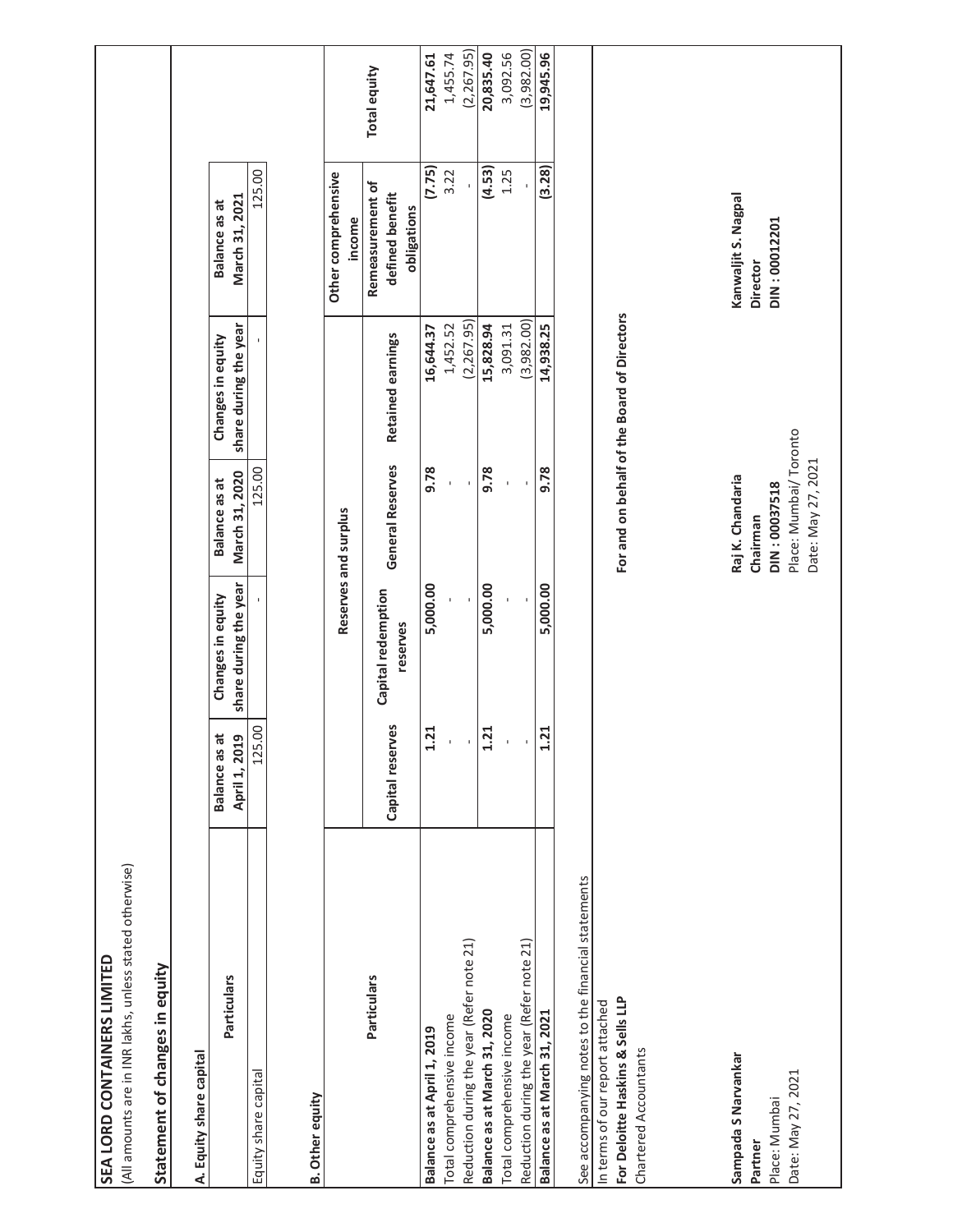(All amounts are in INR lakhs, unless stated otherwise)

#### **Notes to the Financial Statements**

#### **1 General information**

Sealord Containers Limited ('the Company') having its registered office at 502, 5th Floor, Skylon, G.I.D.C., Char Rasta, Vapi-396195, Dist. Valsad, Gujarat, India was incorporated on 19th May,1979 vide certificate of incorporation U21029GJ1979PLC034027 issued by the Registrar of Companies, Gujarat, Dadra & Nagar Haveli.

The Company is in the business of Storage and Warehousing.

#### **2 Statement of Compliance**

The financial statements have been prepared in accordance with Indian Accounting Standards(Ind AS) as per the Companies (Indian Accounting Standards) Rules, 2015.

#### **3 Basis of preparation and presentation**

The Financial Statements have been prepared on the historical cost basis except for certain financial instruments that are measured at fair values at the end of each reporting period as explained in the accounting policies below.

Historical cost is generally based on the fair value of the consideration given in exchange for goods and services. Fair value is the price that would be received to sell an asset or paid to transfer a liability in an orderly transaction between the market participants at the measurement date, regardless of whether that price is directly observable or estimated using another valuation technique. In estimating the fair value of an asset or a liability, the Company takes into account the characteristics of the asset or liability if market participants would take those characteristics into account when pricing the asset or liability at the measurement date. Fair value for measurement or disclosure purposes in these standalone financial statements is determined on such a basis, except for share based payment transactions that are within scope of Ind AS 102, leasing transactions that are within the scope of Ind AS 17 and measurements that have some similarities to fair value but are not fair value, such as net realisable value in Ind AS 2 or value in use in Ind AS 36.

In addition, for financial reporting purposes, fair value measurements are categorised into Level 1, 2, or 3 based on degree to which the inputs to the fair value measurements are observable and the significance of the inputs to the fair value measurement in its entirety, which are described as follows:

Level 1 inputs are quoted prices (unadjusted) in active markets for identical assets or liabilities that the entity can access at the measurement date;

Level 2 inputs are inputs, other than quoted prices included within Level 1, that are observable for the asset or liability, either directly (i.e. as prices) or indirectly (i.e. derived from prices); and

Level 3 inputs are unobservable inputs for the asset or liability.

#### **4 Functional and presentation currency**

These standalone financial statements are presented in Indian rupees, which is the Company's functional currency. All amounts have been rounded to the nearest lakh, unless otherwise indicated.

#### **5 Statement of significant accounting policies**

#### **I) Foreign currencies**

#### **i) Foreign currency transactions**

#### **Initial recognition**

Foreign currency transactions are recorded in the reporting currency, by applying to the foreign currency amount the exchange rate between the reporting currency and the foreign currency at the date of the transaction.

#### **Subsequent measurement**

At the end of each reporting period, monetary items denominated in foreign currencies are retranslated at the rates prevailing at that date. Non-monetary items carried at the fair value that are denominated in foreign currencies are retranslated at the rates prevailing at the date when the fair value was determined. Non-monetary items that are measured in terms of historical cost in a foreign currency are not retranslated.

#### **ii) Embedded derivatives**

Embedded derivatives are carried at fair value and the resultant gains and losses are recorded in the Statement of Profit and Loss.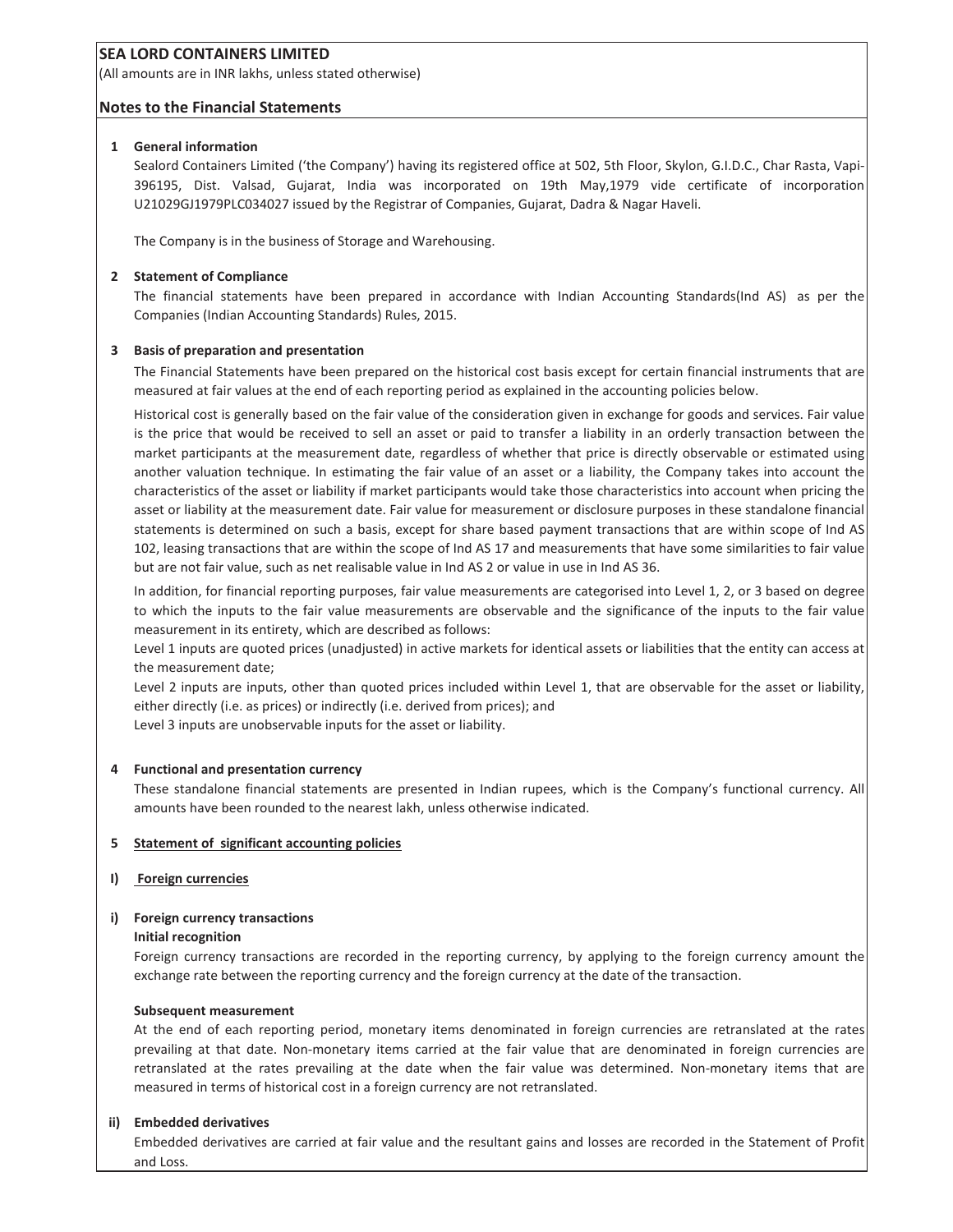(All amounts are in INR lakhs, unless stated otherwise)

#### **Notes to the Financial Statements**

#### **II) Property, plant and equipment**

**i)** Items of property, plant and equipment are stated at cost, less accumulated depreciation and impairment losses, if any. Cost comprises

a) the purchase price including import duties and non-refundable purchase taxes, after deducting trade discounts and rebates.,

b) any costs directly attributable to bringing the asset to the location and condition necessary for it to be capable of operating in the manner intended by management and

c) the initial estimate of the costs of dismantling and removing the item and restoring the site on which it is located, the obligation for which an entity incurs either when the item is acquired or as a consequence of having used the item during a particular period for purposes other than to produce inventories during that period.

Income and expenses related to the incidental operations, not necessary to bring the item to the location and condition necessary for it to be capable of operating in the manner intended by management, are recognised in Statement of Profit and Loss.

If significant parts of an item of property, plant and equipment have different useful lives, than they are accounted for as separate items (major components) of property, plant and equipment.

Any item of property, plant and equipment is derecognised upon disposal or when no future economic benefits are expected to arise from the continued use of the asset. Any gain or loss arising on the disposal or retirement of an item of property, plant and equipment is determined as the difference between the sales proceeds and the carrying amount of the asset and is recognised in Statement of Profit and Loss.

Capital work-in-progress in respect of assets which are not ready for their intended use are carried at cost, comprising of direct costs, related incidental expenses and attributable interest, if any.

#### **ii) Subsequent expenditure:**

Subsequent expenditure is capitalised only if it is probable that the future economic benefits associated with the expenditure will flow to the Company and the cost of the item can be measured reliably. The carrying amount of any component accounted for as a separate asset is derecognized when replaced. All other repairs and maintenance are charged to Statement of Profit and Loss during the reporting period in which they are incurred.

#### **iii) Depreciation / amortization**

Depreciation is recognised so as to write off the cost of assets (other than freehold land) less their residual values over their estimated useful lives, using the straight line method. Useful life of the asset is taken, as specified in Schedule II of the Companies Act, 2013.

Depreciation on additions during the year has been provided on prorata basis from the date of such additions. Depreciation on assets sold, discarded or demolished has been provided on prorata basis.

Leasehold assets are amortized over the primary period of lease or its useful life, whichever is shorter on a straight line basis

#### **III) Intangible assets**

Intangible assets are recognized, only if it is probable that the future economic benefits that are attributable to the assets will flow to the enterprise and the cost of the assets can be measured reliably. The intangible assets are recorded at cost and are carried at cost less accumulated amortization and accumulated impairment losses, if any.

Intangible assets are amortised so as to reflect the pattern in which the asset's economic benefits are consumed over a period of 5 to 7 years.

Company capitalises the cost incurred to develop computer software for internal use during the application development stage of the software whereas cost incurred during the preliminary project stage along with post-implementation stages of internal use computer software are expensed as incurred.

#### **IV) Impairment of tangible and intangible assets other than goodwill**

At the end of each reporting period, the Company reviews the carrying amounts of its tangible and intangible assets to determine whether there is any indication that those assets have suffered an impairment loss. If any such indication exists, the recoverable amount of the asset is estimated in order to determine the extent of the impairment loss (if any).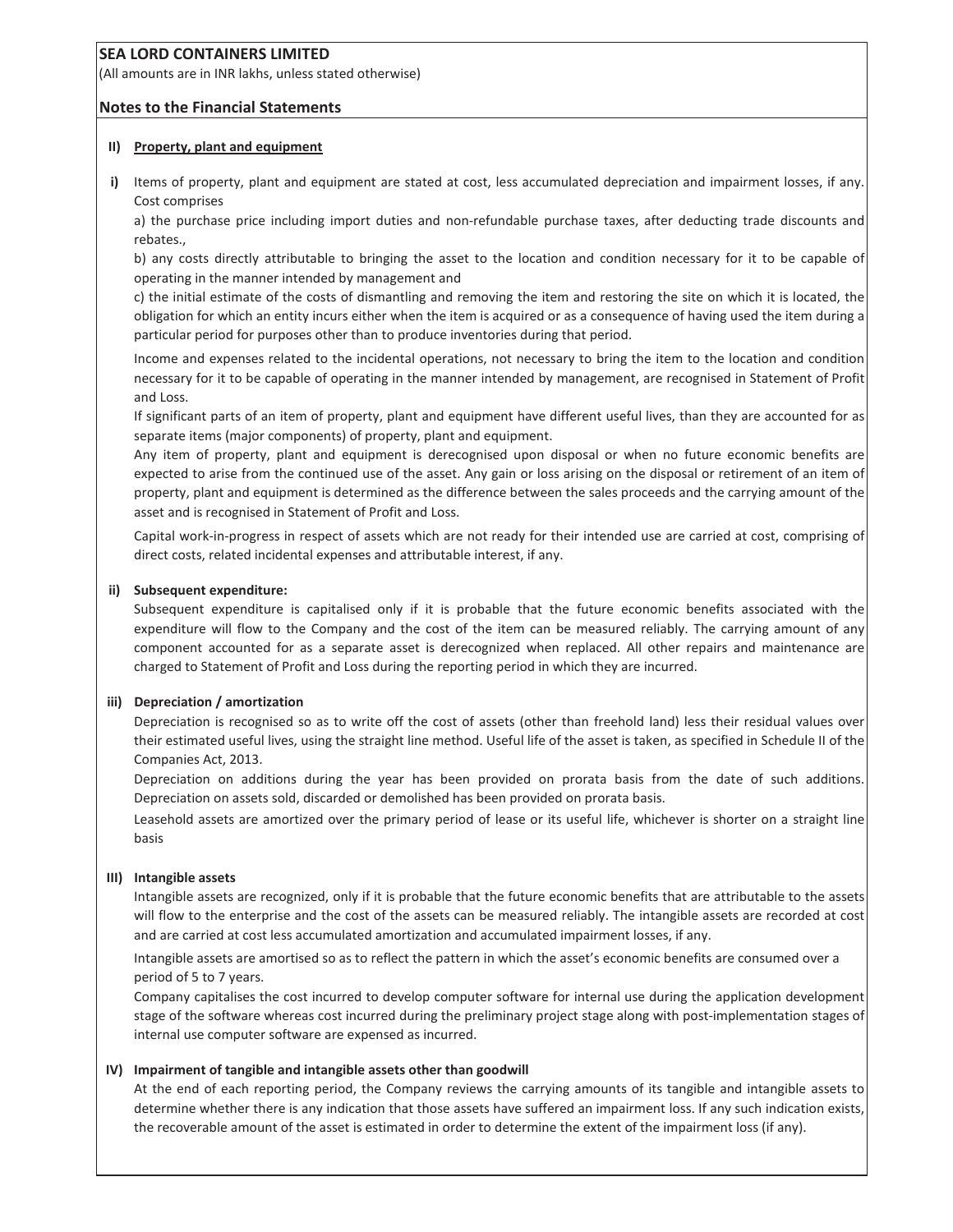(All amounts are in INR lakhs, unless stated otherwise)

#### **Notes to the Financial Statements**

Intangible assets with indefinite useful life and intangible assets not yet available for use are tested for impairment at least annually, and whenever there is an indication that the asset may be impaired.

Recoverable amount is the higher of fair value less costs of disposal and value in use. In assessing value in use, the estimated future cash flows are discounted to their present value using a pre-tax discount rate that reflects current market assessments of the time value of money and the risks specific to the asset for which the estimates of future cash flows have not been adjusted.

If the recoverable amount of an asset is estimated to be less than its carrying amount, the carrying amount of the asset is reduced to its recoverable amount. An impairment loss is recognised immediately in statement of profit and loss.

When an impairment loss subsequently reverses, the carrying amount of the asset is increased to the revised estimate of its recoverable amount, so that the increased carrying amount does not exceed the carrying amount that would have been determined had no impairment loss been recognised for the asset in prior years. A reversal of an impairment loss is recognised immediately in Statement of Profit and Loss.

#### **V) Financial Instruments**

Financial assets and financial liabilities are recognised when the Company becomes a party to the contractual provisions of the instruments.

Financial assets and liabilities are initially measured at fair value. Transactions costs that are directly attributable to the acquisition or issue of financial assets and financial liabilities (other than financial assets and financial liabilities at fair value through profit or loss) are added to or deducted from the fair value of the financial assets or financial liabilities, as appropriate, on initial recognition. Transaction costs directly attributable to the acquisition of financial assets or financial liabilities at fair value through profit or loss are recognised immediately in Statement of Profit and Loss.

#### **Financial Assets**

All regular way purchases or sales of financial assets are recognised and derecognised on a trade date basis. Regular way purchases or sales are purchases or sales of financial assets that require delivery of assets within the time frame established by regulation or convention in the market place.

All recognised financial assets are subsequently measured in their entirety at either amortised cost or fair value, depending on the classification of the financial assets.

#### **i) Classification of financial assets**

#### **Debt Instruments at Amortised Cost**

A 'debt instrument' is measured at the amortised cost if both the following conditions are met:

a) The asset is held within a business model whose objective is to hold assets for collecting contractual cash flows; and

b) Contractual terms of the asset give rise on specified dates to cash flows that are solely payments of principal and interest (SPPI) on the principal amount outstanding.

After initial measurement, such financial assets are subsequently measured at amortised cost using the effective interest rate (EIR) method. Amortised cost is calculated by taking into account any discount or premium on acquisition and fees or costs that are an integral part of the EIR. The EIR amortisation is included in finance income in the Statement of Profit and Loss. The losses arising from impairment are recognised in the Statement of Profit and Loss. This category generally applies to trade and other receivables.

#### **Debt Instruments at FVOCI**

A ëdebt instrumentí is measured at the fair value through other comprehensive income(FVOCI) if both the following conditions are met:

a) The asset is held within a business model whose objective is achieved by both collecting contractual cash flows and selling financial assets, and

b) Contractual terms of the asset give rise on specified dates to cash flows that are solely payments of principal and interest (SPPI) on the principal amount outstanding.

For assets classified as subsequently measured at FVOCI, interest revenue, expected credit losses and foreign exchange gains or losses are recognised in Statement of Profit and Loss. Other gains and losses on remeasurement to fair value are recognised in OCI. On derecognition, the cumulative gain or loss previously recognised in OCI is reclassified from equity to Statement of Profit and Loss.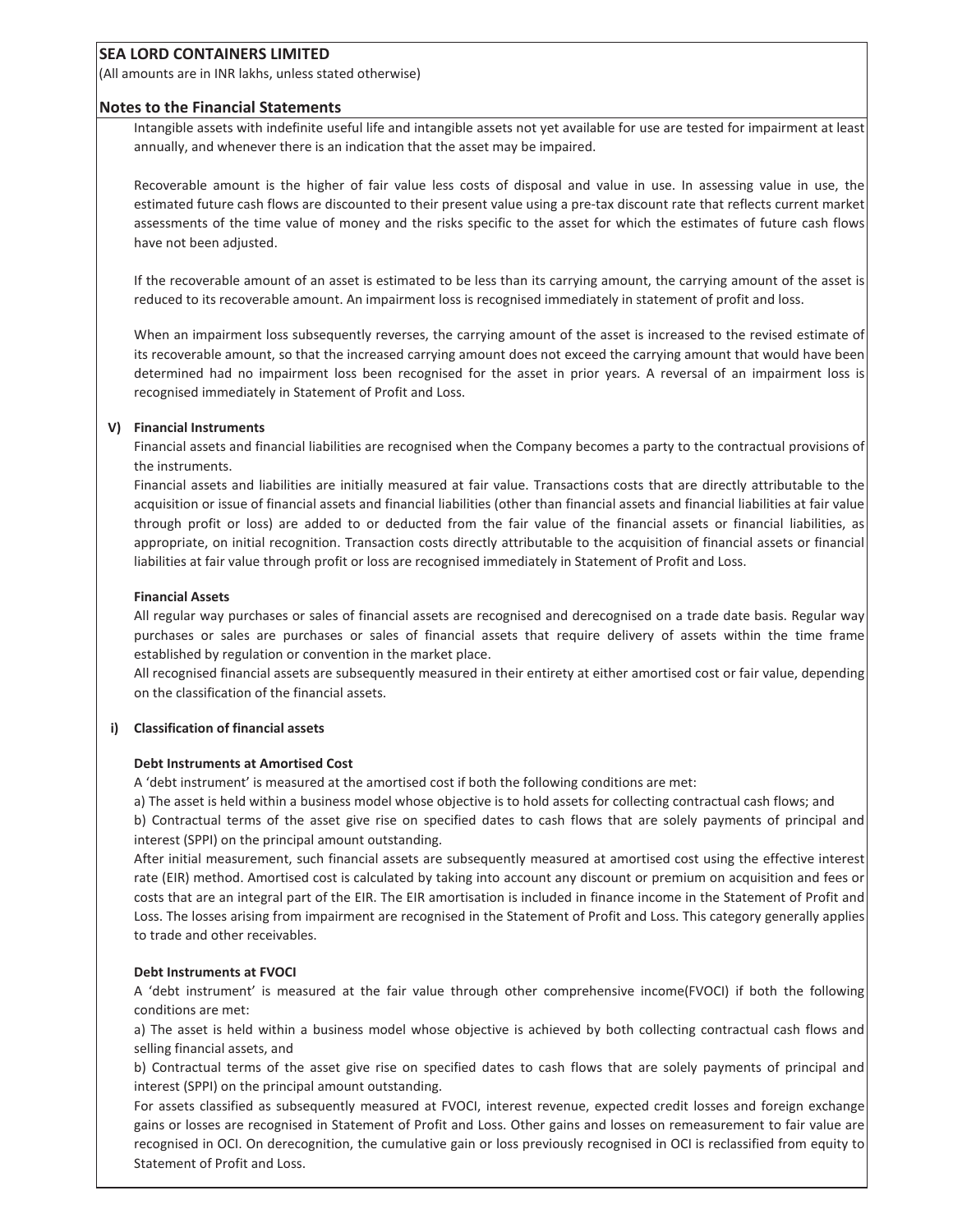(All amounts are in INR lakhs, unless stated otherwise)

#### **Notes to the Financial Statements**

#### **Debt instrument at fair value through profit and loss (FVTPL)**

Any debt instrument, which does not meet the criteria for categorization as at amortized cost or as FVOCI, is classified as at FVTPL. In addition, the Company may elect to classify a debt instrument, which otherwise meets amortized cost or FVOCI criteria, as at FVTPL. However, such election is allowed only if doing so reduces or eliminates a measurement or recognition inconsistency (referred to as 'accounting mismatch'). Debt instruments included within the FVTPL category are measured at fair value with all changes recognized in the Statement of Profit and Loss.

#### **ii) Equity investments**

All equity investments in scope of Ind-AS 109 are measured at fair value. Equity instruments which are held for trading are classified as at FVTPL. For all other equity instruments, the Company decides to classify the same either as at FVOCI or FVTPL. The Company makes such election on an instrument-by-instrument basis. The classification is made on initial recognition and is irrevocable.

If the Company decides to classify an equity instrument as at FVOCI, then all fair value changes on the instrument, excluding dividends, are recognized in the OCI. There is no recycling of the amounts from OCI to Statement of Profit and Loss, even on sale of investment. However, the Company may transfer the cumulative gain or loss within equity.

Equity instruments included within the FVTPL category are measured at fair value with all changes recognized in the Statement of Profit and Loss.

#### **iii) Derecognition**

The Company derecognises a financial asset when the contractual rights to the cash flows from the asset expire, or when it transfers the financial asset and substantially all the risks and rewards of ownership of the asset to another party. If the Company neither transfers nor retains substantially all the risks and rewards of ownership and continues to control the transferred asset, the Company recognises its retained interest in the asset and an associated liability for amounts it may have to pay. If the Company retains substantially all the risks and rewards of ownership of a transferred financial asset, the Company continues to recognise the financial asset and also recognises a collateralised borrowing for the proceeds received.

On derecognition of a financial asset in its entirety, the difference between the asset's carrying amount and the sum of the consideration received and receivable and the cumulative gain of loss that had been recognised in other comprehensive income and accumulated in equity is recognised in the Statement of Profit and Loss if such gain or loss would have otherwise been recognised in Statement of Profit and Loss on disposal of that financial asset.

On derecognition of a financial asset other than in its entirety (e.g. when the Company retains an option to repurchase part of the transferred asset), the Company allocates the previous carrying amount of the financial asset between the part it continues to recognise under continuing involvement, and the part it no longer recognises on the basis of the relative fair values of those parts on the date of the transfer. The difference between the carrying amount allocated to the part that is no longer recognised and any cumulative gain or loss allocated to it that had been recognised in other comprehensive income is recognised in Statement of Profit and Loss if such gain or loss would have otherwise been recognised in Statement of Profit and Loss on disposal of that financial asset. A cumulative gain or loss that had been recognised in other comprehensive income is allocated between the part that continues to be recognised and the part that is no longer recognised on the basis of the relative fair values of those parts.

#### **iv) Impairment of financial assets**

Financial assets of the company comprise of trade receivable and other receivables consisting of debt instruments e.g., loans, debt securities, deposits, and bank balance. An impairment loss for trade and other receivables is established when there is objective evidence that the Company will not be able to collect all amounts due according to the original terms of the receivables. Impairment losses if any, are recognised in Statement of Profit and Loss for the year.

#### **Financial liabilities and equity instruments**

Financial instruments with a contractual obligation to deliver cash or another financial assets is recognised as financial liability by the Company.

#### **i) Classification as debt or equity**

Debt and equity instruments issued by the Company are classified as either financial liabilities or as equity in accordance with the substance of the contractual arrangements and the definitions of a financial liability and an equity instrument.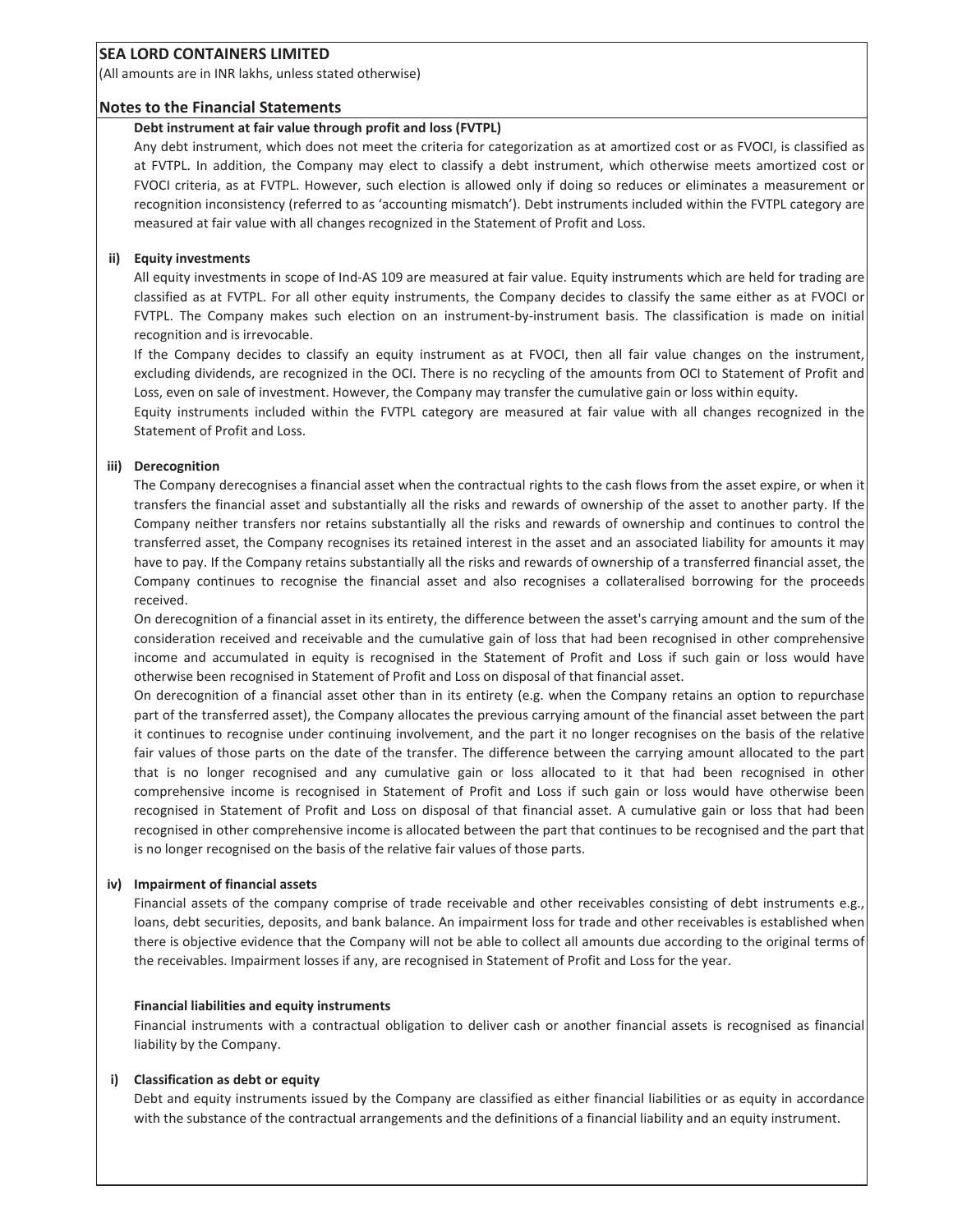(All amounts are in INR lakhs, unless stated otherwise)

#### **Notes to the Financial Statements**

#### **ii) Equity Instruments**

An equity instrument is any contract that evidences a residual interest in the assets of an entity after deducting all of its liabilities. Equity instruments issued by the Company are recognised at the proceeds received, net of direct issue costs.

Repurchase of the Company's own equity instruments is recognised and deducted directly in equity. No gain or loss is recognised in Statement of Profit and Loss on the purchase, sale, issue or cancellation of the Company's own equity instruments.

#### **iii) Financial liabilities**

All financial liabilities are subsequently measured at amortised cost using the effective interest method or at FVTPL.

#### **Financial liabilities at FVTPL**

Financial liabilities are classified as at FVTPL when the financial liability is either contingent consideration recognised by the Company as an acquirer in a business combination to which Ind AS 103 applies or is held for trading or it is designated as at FVTPL.

A financial liability is classified as held for trading if:

- it has been incurred principally for the purpose of repurchasing it in the near term; or

- on initial recognition it is part of a portfolio of identified financial instruments that the Company manages together and has a recent actual pattern of short term profit taking; or

- it is derivative that is not designated and effective as a hedging instrument.

A financial liability other than a financial liability held for trading or contingent consideration recognised by the Company as an acquirer in a business combination to which Ind AS 103 applies, may be designated as at FVTPL upon initial recognition if:

- such designation eliminated or significantly reduces a measurement or recognition inconsistency that would otherwise arise;

- the financial liability forms part of a group of financial assets or financial liabilities or both, which is managed and its performance is evaluated on a fair value basis, in accordance with the Company's documented risk management or investment strategy, and information about the grouping is provided internally on that basis; or

- it forms part of a contract containing one or more embedded derivatives and Ind AS 109 permits the entire combined contract to be designated as at FVTPL.

Financial liabilities at FVTPL are stated at fair value, with any gains or losses arising on remeasurement recognised in Statement of Profit and Loss. The net gain or loss recognised in Statement of Profit and Loss incorporates any interest paid on the financial liability and is included in the 'Other income' line item.

#### **Financial liabilities subsequently measured at amortised cost**

Financial liabilities that are not held for trading and are not designated as at FVTPL are measured at amortised cost at the end of subsequent accounting periods. The carrying amounts of financial liabilities that are subsequently measured at amortised cost are determined based on the effective interest method. Interest expense that is not capitalised as part of costs of an asset is included in the 'Finance costs' line item.

The effective interest method is method of calculating the amortised cost of a financial liability and of allocating interest expense over the relevant period. The effective interest rate is the rate that exactly discounts estimated future cash payments (including all fees and points paid or received that form an integral part of the effective interest rate, transaction costs and other premiums or discounts) through the expected life of the financial liability, or (where appropriate) a shorter period, to the net carrying amount on initial recognition.

#### **iv) Derecognition**

The Company derecognises financial liabilities when, and only when, the Company's obligations are discharged, cancelled or have expired. An exchange between a lender of debt instruments with substantially different terms is accounted for as an extinguishment of the original financial liability and the recognition of a new financial liability. Similarly, a substantial modification of the terms of an existing financial liability (whether or not attributable to the financial difficulty of the debtor) is accounted for as an extinguishment of the original financial liability and the recognition of a new financial liability. The difference between the carrying amount of the financial liability derecognised and the consideration paid and payable is recognised in the Statement of Profit and Loss.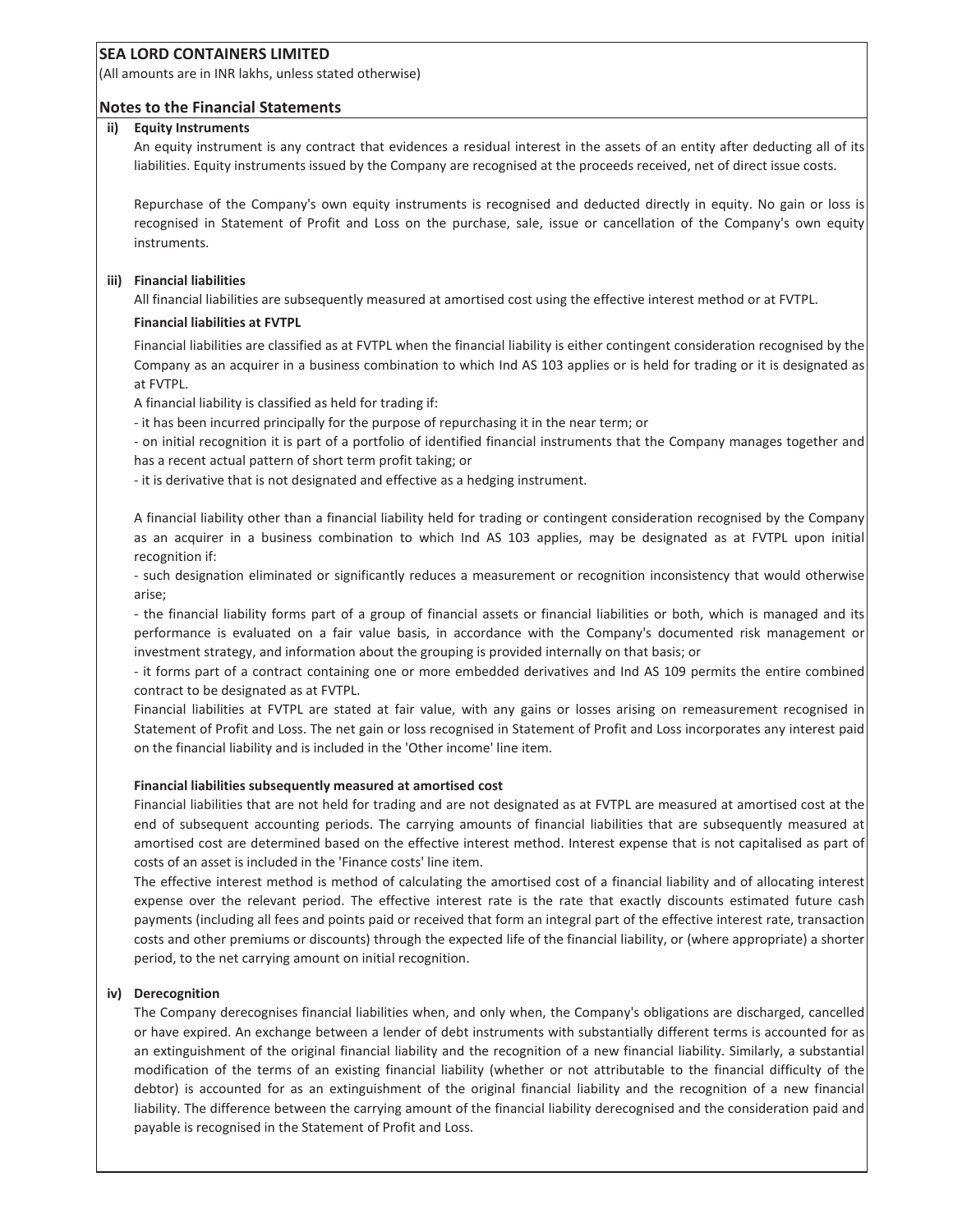(All amounts are in INR lakhs, unless stated otherwise)

#### **Notes to the Financial Statements**

#### **v) Offsetting of financial instruments**

Financial assets and financial liabilities are offset and the net amount is reported in the balance sheet if there is a currently enforceable legal right to offset the recognised amounts and there is an intention to settle on a net basis, to realise the assets and settle the liabilities simultaneously.

#### **VI) Borrowing cost**

Borrowing costs are interest and other costs that the Company incurs in connection with the borrowing of funds and is measured with reference to the effective interest rate applicable to the respective borrowing. Borrowing costs include interest costs measured at EIR and exchange differences arising from foreign currency borrowings to the extent they are regarded as an adjustment to the interest cost.

Borrowing costs that are attributable to acquisition or construction of qualifying assets are capitalized as a part of cost of such assets till the time the asset is ready for its intended use. A qualifying assets is the one that necessarily takes substantial period of time to get ready for intended use. Other borrowing costs are recorded as an expense in the Profit and loss account in the year in which they are incurred.

#### **VII) Leases**

The Company evaluates each contract or arrangement, whether it qualifies as lease as defined under Ind AS 116.

#### **The Company as a lessee**

The Company assesses, whether the contract is, or contains, a lease. A contract is, or contains, a lease if the contract involves-

a) the use of an identified asset,

b) the right to obtain substantially all the economic benefits from use of the identified asset, and

c) the right to direct the use of the identified asset.

The Company at the inception of the lease contract recognizes a Right-of-Use (RoU) asset at cost and a corresponding lease liability, for all lease arrangements in which it is a lessee, except for leases with term of less than twelve months (short term) or low-value assets.

Certain lease arrangements includes the options to extend or terminate the lease before the end of the lease term. ROU assets and lease liabilities includes these options when it is reasonably certain that they will be exercised

The cost of the right-of-use assets comprises the amount of the initial measurement of the lease liability, any lease payments made at or before the inception date of the lease plus any initial direct costs, less any lease incentives received. Subsequently, the right-of-use assets is measured at cost less any accumulated depreciation and accumulated impairment losses, if any. The right-of-use assets is depreciated using the straight-line method from the commencement date over the shorter of lease term or useful life of right-of-use assets.

Right of use assets are evaluated for recoverability whenever events or changes in circumstances indicate that their carrying amounts may not be recoverable. For the purpose of impairment testing, the recoverable amount (i.e. the higher of the fair value less cost to sell and the value-in-use) is determined on an individual asset basis unless the asset does not generate cash flows that are largely independent of those from other assets. In such cases, the recoverable amount is determined for the Cash Generating Unit (CGU) to which the asset belongs.

For lease liabilities at inception, the Company measures the lease liability at the present value of the lease payments that are not paid at that date. The lease payments are discounted using the interest rate implicit in the lease, if that rate is readily determined, if that rate is not readily determined, the lease payments are discounted using the incremental borrowing rate.

The Company recognizes the amount of the re-measurement of lease liability as an adjustment to the right-of-use assets. Where the carrying amount of the right-of-use assets is reduced to zero and there is a further reduction in the measurement of the lease liability, the Company recognizes any remaining amount of the re-measurement in the Statement of profit and loss.

For short-term or low value leases, the Company recognizes the lease payments as an operating expense on a straight-line basis over the lease term.

Lease liability has been presented in Note 22 & Note 25 -"Other Financial Liabilities" and ROU asset has been presented in Note 7A-"Property, Plant and Equipment" and lease payments have been classified as financing cash flows.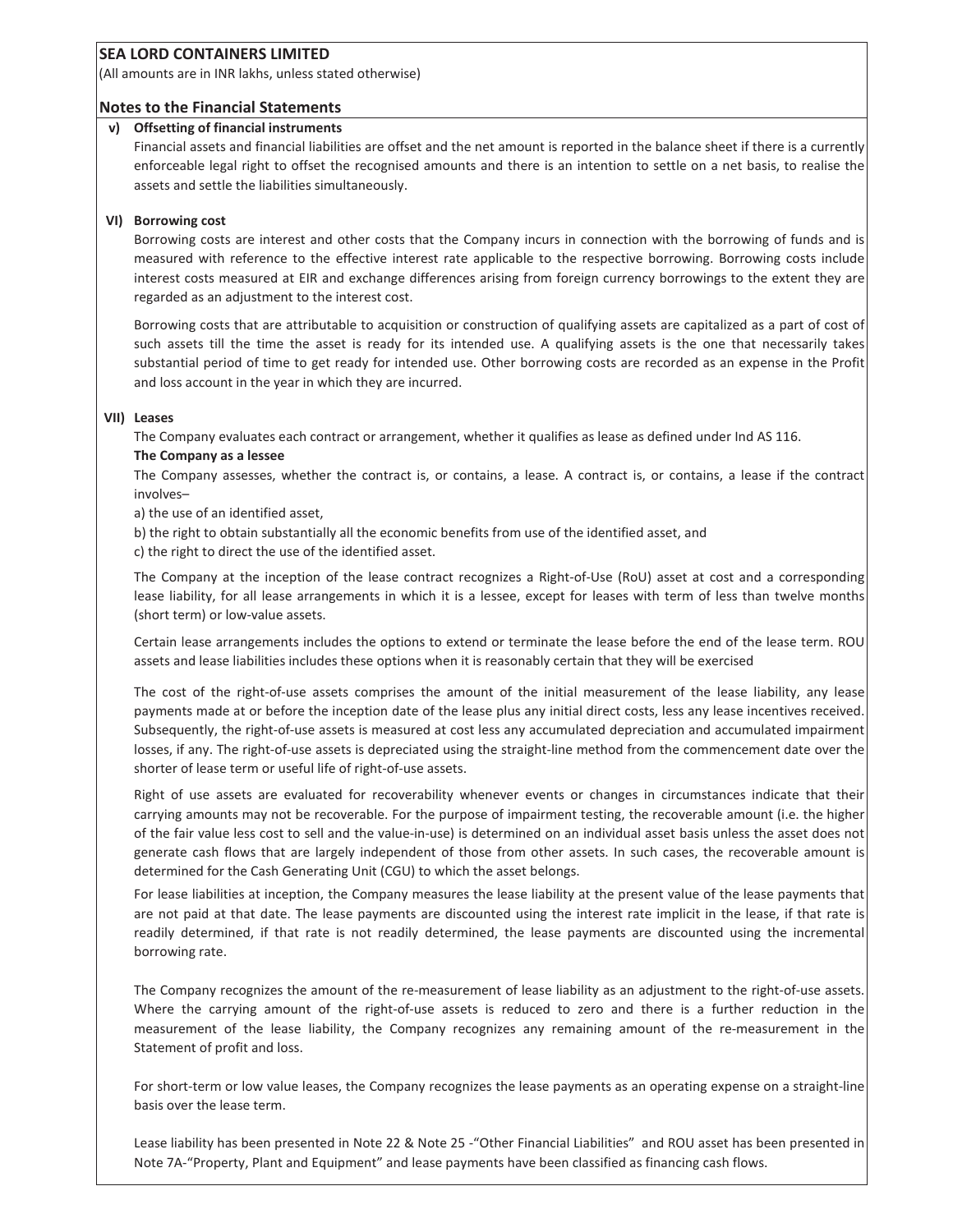(All amounts are in INR lakhs, unless stated otherwise)

#### **Notes to the Financial Statements**

#### **The Company as a lessor**

Leases for which the Company is a lessor is classified as a finance or operating lease. Contracts in which all the risks and rewards of the lease are substantially transferred to the lessee are classified as a finance lease. All other leases are classified as operating leases.

Leases, for which the Company is an intermediate lessor, it accounts for the head-lease and sub-lease as two separate contracts. The sub-lease is classified as a finance lease or an operating lease by reference to the RoU asset arising from the head-lease.

#### **VIII) Inventories**

Inventories are carried at lower of cost and net realizable value. Cost of raw materials, finished goods, stock in trade and packing materials is determined on weighted average basis.

Costs comprise all cost of purchase, duties, taxes (other than those subsequently recoverable from tax authorities) and all other costs incurred in bringing the inventory to their present location and condition.

Cost of finished goods include costs of raw material, direct labour and other directly attributable expenses incurred in bringing such goods to their present location and condition.

Net realisable value is the estimated selling price in the ordinary course of business, less the estimated costs of completion and the estimated costs necessary to make the sale. Raw materials and other supplies held for use in the production of finished products are not written down below cost except in cases where material prices have declined and it is estimated that the cost of the finished products will exceed their net realisable value.

#### **IX) Cash and cash equivalents**

Cash and cash equivalent in the balance sheet comprise cash at banks and on hand and short-term deposits with an original maturity of three months or less, which are subject to an insignificant risk of changes in value.

For the purpose of the statement of cash flows, cash and cash equivalents consist of cash and short-term deposits, as defined above, net of outstanding bank overdrafts as they are considered an integral part of the Companyís cash management.

#### **X) Revenue recognition**

Revenue is measured at the fair value of the consideration received or receivable. Revenue is reduced for rebates.

#### **Income from Services**

Service revenue is recognized based on contract terms and on time proportion basis as applicable and excludes GST.

#### **XI) Other income**

#### **Dividend and Interest income**

Dividend income is recognised in statement of profit and loss on the date on which the company's right to receive payment is established.

Interest income from a financial asset is recognised when it is probable that the economic benefits will flow to the Company and the amount of income can be measured reliably. Interest income is accrued on a time basis, by reference to the principal outstanding and at the effective interest rate applicable, which is the rate that exactly discounts estimated future cash receipts through the expected life of the financial asset to that asset's net carrying amount on initial recognition.

#### **Rental Income**

Rental income arising from operating leases on investment properties is accounted for on an accrual basis as per the terms of the lease contract and is included in other income in the Statement of Profit and Loss.

#### **XII) Retirement and other employee benefits**

#### **i) Short term employee benefits**

Short-term employee benefits are expensed as the related service is provided at the undiscounted amount of the benefits expected to be paid in exchange for that service. A liability is recognised for the amount expected to be paid if the Company has a present legal or constructive obligation to pay this amount as a result of past service provided by the employee and the obligation can be estimated reliably.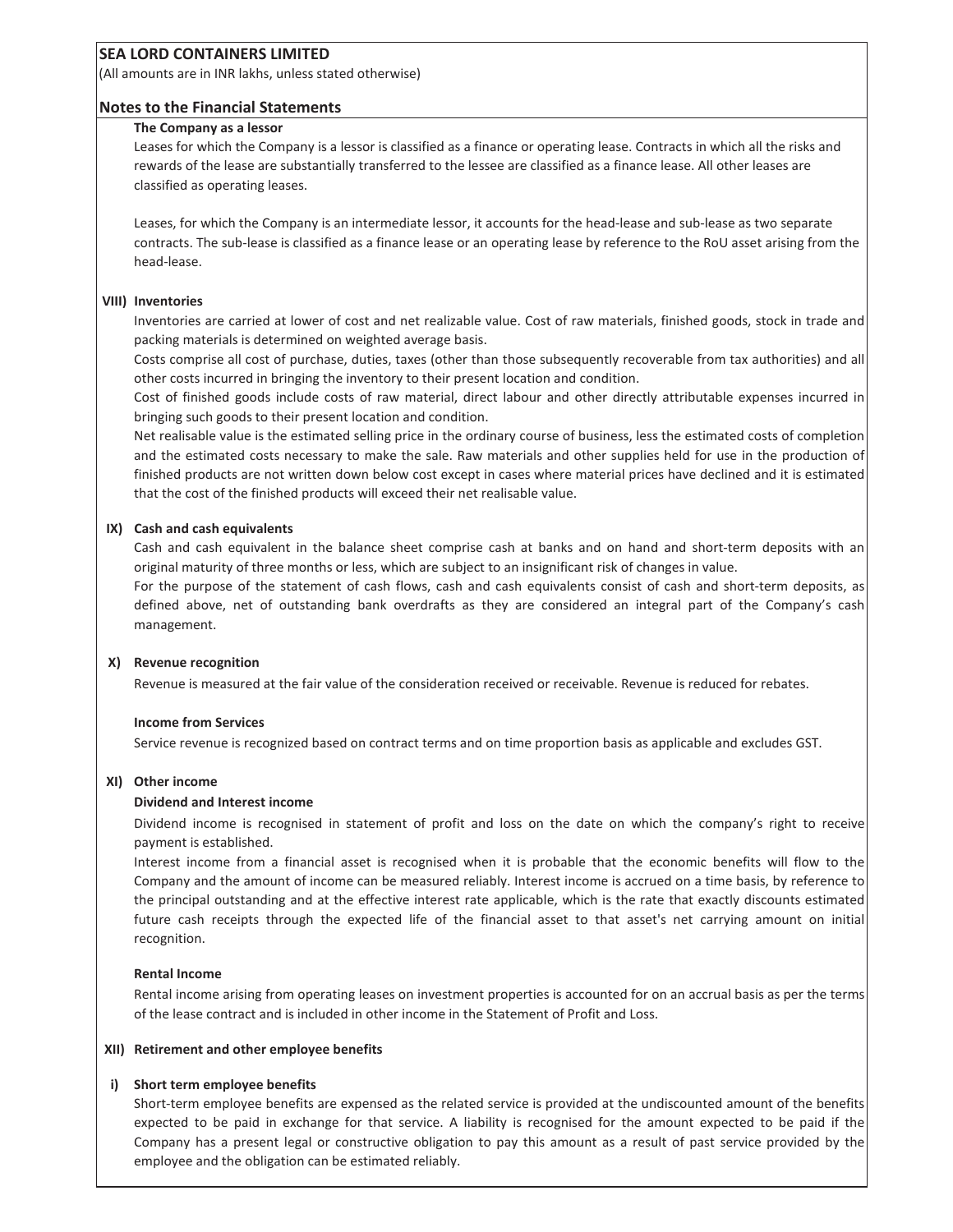(All amounts are in INR lakhs, unless stated otherwise)

#### **Notes to the Financial Statements**

#### **ii) Post Employment Employee Benefits**

Retirement benefits to employees comprise payments to government provident funds, gratuity fund, leave encashment and superannuation fund.

#### **Defined contribution plans**

Retirement benefits in the form of provident fund and superannuation fund are a defined contribution scheme and the contributions are charged to the Statement of Profit and Loss of the year when the contributions to the respective funds are due. There are no other obligations other than the contribution payable to the respective trusts.

#### **Defined benefit plans**

Gratuity liability is defined benefit obligation and is provided for on the basis of an actuarial valuation on projected unit credit method made at the end of each financial year.

The Companyís net obligation in respect of defined benefit plans is calculated separately for each plan by estimating the amount of future benefit that employees have earned in the current and prior periods, discounting that amount and deducting the fair value of any plan assets.

The calculation of defined benefit obligations is performed annually by a qualified actuary using the projected unit credit method. When the calculation results in a potential asset for the Company, the recognised asset is limited to the present value of economic benefits available in the form of any future refunds from the plan or reductions in future contributions to the plan.

Remeasurement of the net defined benefit liability, which comprise actuarial gains and losses, the return on plan assets (excluding interest) and the effect of the asset ceiling (if any, excluding interest), are recognised immediately in OCI. Net interest expense (income) on the net defined liability (assets) is computed by applying the discount rate, used to measure the net defined liability (asset), to the net defined liability (asset) at the start of the financial year after taking into account any changes as a result of contribution and benefit payments during the year. Net interest expense and other expenses related to defined benefit plans are recognised in statement of profit and loss.

When the benefits of a plan are changed or when a plan is curtailed, the resulting change in benefit that relates to past service or the gain or loss on curtailment is recognised immediately in Statement of Profit and Loss. The company recognises gains and losses on the settlement of a defined benefit plan when the settlement occurs.

Short term compensated absences are provided for based on estimates.

#### **Other long term benefits**

Long term compensated absences are provided for based on actuarial valuation. The actuarial valuation is done as per projected unit credit method. Actuarial gains/losses are recognized in the other comprehensive income.

#### **XIII) Taxation**

Income tax expenses represents the sum of the tax currently payable and deferred tax.

#### **i) Current tax**

The tax currently payable is based on taxable profit for the year. Taxable profit differs from 'profit before tax' as reported in the Statement of Profit and Loss because of items of income or expense that are taxable or deductible in other years and items that are never taxable or deductible. The current tax is calculated using tax rates that have been enacted or substantively enacted by the end of the reporting period.

#### **ii) Deferred tax**

Deferred tax is recognised on temporary differences between the carrying amount of assets and liabilities in the standalone financial statements and the corresponding tax bases used in the computation of taxable profit. Deferred tax liabilities are generally recognised for all taxable temporary differences. Deferred tax assets are generally recognised for all deductible temporary differences to the extent that it is probable that taxable profits will be available against which those deductible temporary differences can be utilised. Such deferred tax assets and liabilities are not recognised if the temporary difference arises from the initial recognition (other than in a business combination) of assets and liabilities in a transaction that affects neither the taxable profit nor the accounting profit. In addition, deferred tax liabilities are not recognised if the temporary difference arises from the initial recognition of goodwill.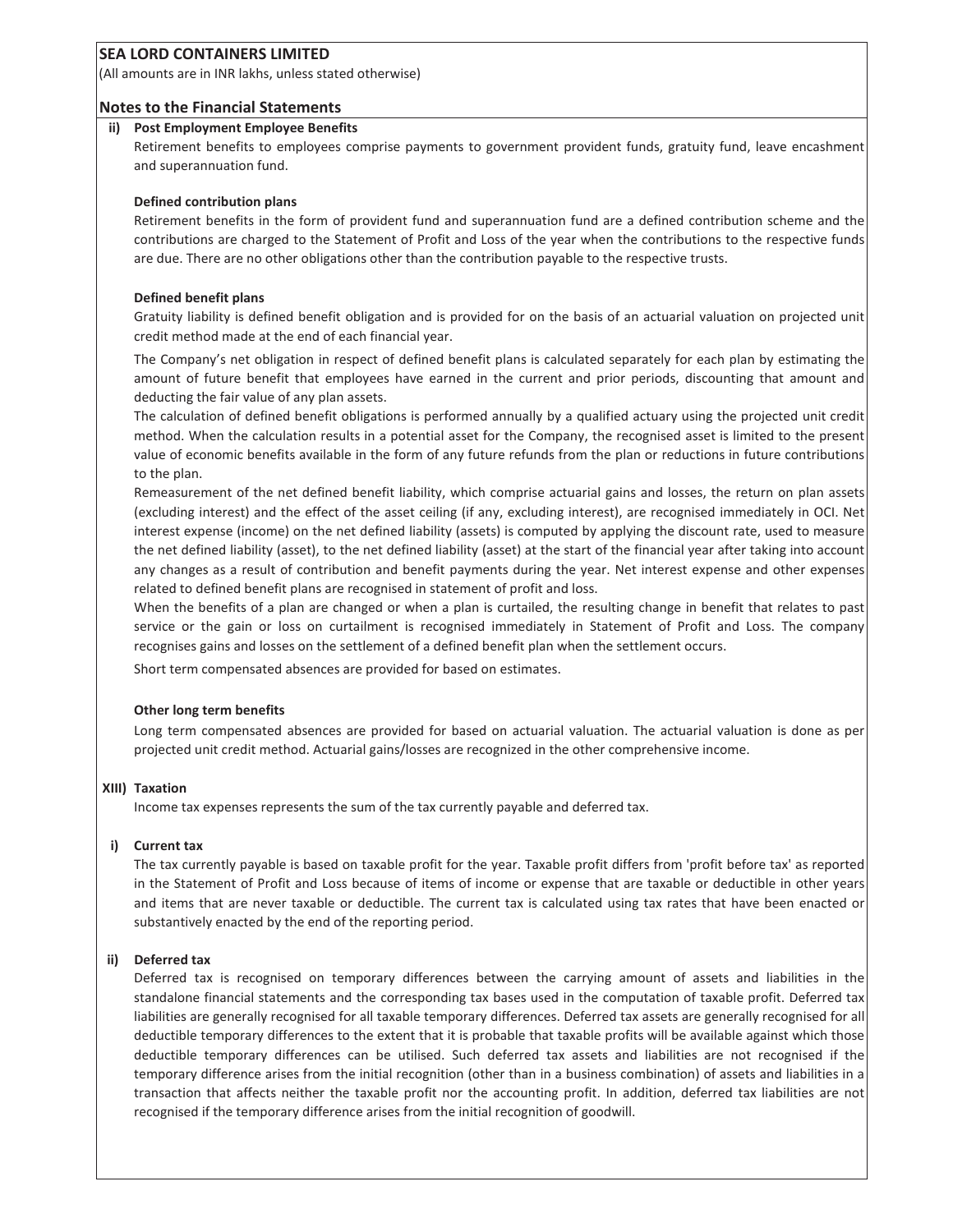(All amounts are in INR lakhs, unless stated otherwise)

#### **Notes to the Financial Statements**

Deferred tax liabilities are recognised for taxable temporary differences associated with investments in subsidiaries, except where the Company is able to control the reversal of temporary difference and it is probable that the temporary difference will not reverse in the foreseeable future. Deferred tax assets arising from deductible temporary differences associated with such investments and interests are only recognised to the extent that it is probable that there will be sufficient taxable profits against which to utilise the benefits of the temporary differences and they are expected to reverse in the foreseeable future.

The carrying amount of deferred tax assets is reviewed at the end of each reporting period and reduced to the extent that it is no longer probable that sufficient taxable profits will be available to allow all or part of the assets to be recovered.

Deferred tax liabilities and assets are measured at the tax rates that are expected to apply in the period in which the liability is settled or the asset is realised, based on tax rates (and tax laws) that have been enacted or substantively enacted by the end of the reporting period.

The measurement of deferred tax liabilities and assets reflect the tax consequences that would follow from the manner in which the Company expects, at the end of the reporting period, to recover or settle the carrying amount of its assets and liabilities.

#### **iii) Current and deferred tax for the year**

Current and deferred tax are recognised in Statement of Profit and Loss, except when they relate to items that are recognised in other comprehensive income or directly in equity, in which case, the current and deferred tax are also recognised in other comprehensive income or directly in equity respectively. Where current tax or deferred tax arises from the initial accounting for a business combination, the tax effect is included in the accounting for the business combination.

#### **iv) Minimum alternate tax credit**

Minimum alternate tax credit is recognized as an asset only when and to the extent there is convincing evidence that the Company will pay normal income tax during the specified period. Such asset is reviewed at each balance sheet date and the carrying amount of the MAT credit is written down to the extent there is no longer a convincing evidence to the effect that the Company will pay normal income tax during the specified period.

#### **XIV) Provisions, contingent liabilities and contingent assets**

A provision is recognized when the Company has a present obligation as a result of past events and it is probable that an outflow of resources will be required to settle the obligation in respect of which a reliable estimate can be made. These are reviewed at each balance sheet date and adjusted to reflect the current best estimates. Contingent liabilities are disclosed in the notes to the financial statements. Contingent assets are not recognized in the financial statements

Further, long term provisions are determined by discounting the expected future cash flows specific to the liability. The unwinding of the discount is recognised as finance cost. A provision for onerous contracts is measured at the present value of the lower of the expected cost of terminating the contract and the expected net cost of continuing with the contract. Before a provision is established, the Company recognises any impairment loss on the assets associated with that contract.

#### **6 Critical accounting judgments and key sources of estimation uncertainty and recent pronouncements :**

#### **A Critical accounting judgements and key sources of estimation uncertainty**

The preparation of financial statements in accordance with Ind AS requires use of estimates and assumptions for some items, which might have an effect on their recognition and measurement in the balance sheet and statement of profit and loss. The actual amounts realised may differ from these estimates.

The following are the key assumption concerning the future and other key sources of estimations uncertainty at the end of the reporting period that may have a significant risk of causing a material adjustment to the carrying amounts of assets and liabilities within the next financial year: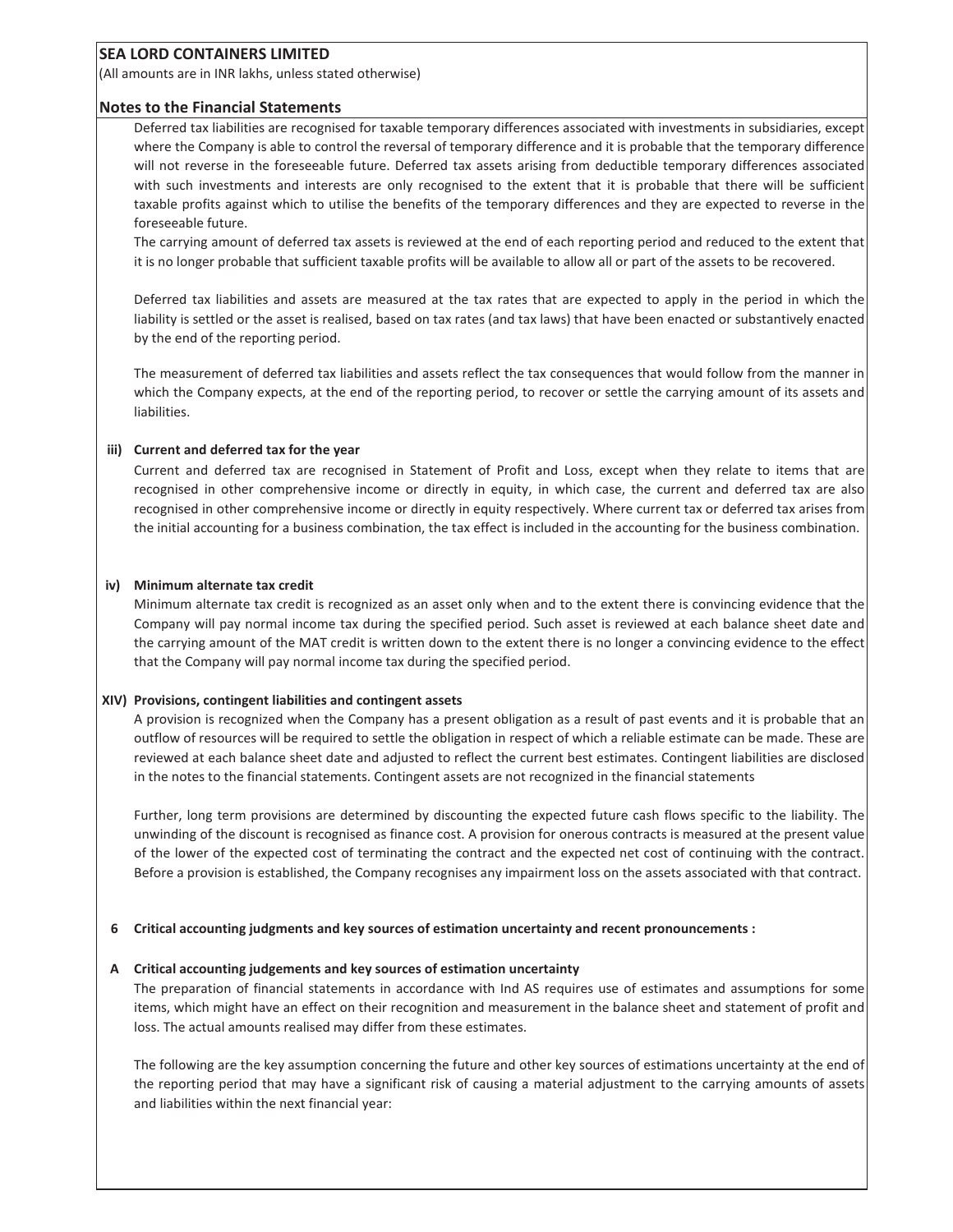(All amounts are in INR lakhs, unless stated otherwise)

#### **Notes to the Financial Statements**

#### **a) Property, plant and equipment :**

Determination of the estimated useful lives of tangible assets and the assessment as to which components of the cost may be capitalized. Useful lives of tangible assets are based on the life prescribed in Schedule II of the Companies Act, 2013. In cases, where the useful lives are different from that prescribed in Schedule II, they are based on technical advice, taking into account the nature of the asset, the estimated usage of the asset, the operating conditions of the asset, past history of replacement, anticipated technological changes, manufacturersí warranties and maintenance support. Assumptions also need to be made, when the Company assesses, whether an asset may be capitalised and which components of the cost of the asset may be capitalised.

#### **b) Recognition and measurement of defined benefit obligations :**

The obligation arising from defined benefit plan is determined on the basis of actuarial assumptions. Key actuarial assumptions include discount rate, trends in salary escalation and vested future benefits and life expectancy. The discount rate is determined by reference to market yields at the end of the reporting period on government bonds. The period to maturity of the underlying bonds correspond to the probable maturity of the post-employment benefit obligations.

#### **c) Recognition of deferred tax assets :**

A deferred tax asset is recognised for all the deductible temporary differences to the extent that it is probable that taxable profit will be available against which the deductible temporary difference can be utilised. The management assesses that there will be sufficient taxable profits against which to utilise the benefits of temporary differences and they are expected to reverse in the foreseeable future.

#### B **Recent pronouncements**

On March 24, 2021, the Ministry of Corporate Affairs ("MCA") through a notification, amended Schedule III of the Companies Act, 2013. The amendments revise Division I, II and III of Schedule III and are applicable from April 1, 2021. Key amendments relating to Division II which relate to companies whose financial statements are required to comply with Companies (Indian Accounting Standards) Rules 2015 are:

#### **Balance Sheet:**

• Lease liabilities should be separately disclosed under the head 'financial liabilities', duly distinguished as current or noncurrent.

ï Certain additional disclosures in the statement of changes in equity such as changes in equity share capital due to prior period errors and restated balances at the beginning of the current reporting period.

• Specified format for disclosure of shareholding of promoters.

ï Specified format for ageing schedule of trade receivables, trade payables, capital work-in-progress and intangible asset under development.

• If a company has not used funds for the specific purpose for which it was borrowed from banks and financial institutions, then disclosure of details of where it has been used.

• Specific disclosure under 'additional regulatory requirement' such as compliance with approved schemes of arrangements, compliance with number of layers of companies, title deeds of immovable property not held in name of company, loans and advances to promoters, directors, key managerial personnel (KMP) and related parties, details of benami property held etc.

#### **Statement of profit and loss:**

ï Additional disclosures relating to Corporate Social Responsibility (CSR), undisclosed income and crypto or virtual currency specified under the head 'additional information' in the notes forming part of the standalone financial statements.

The amendments are extensive, and the Company will evaluate the same to give effect to them as required by law.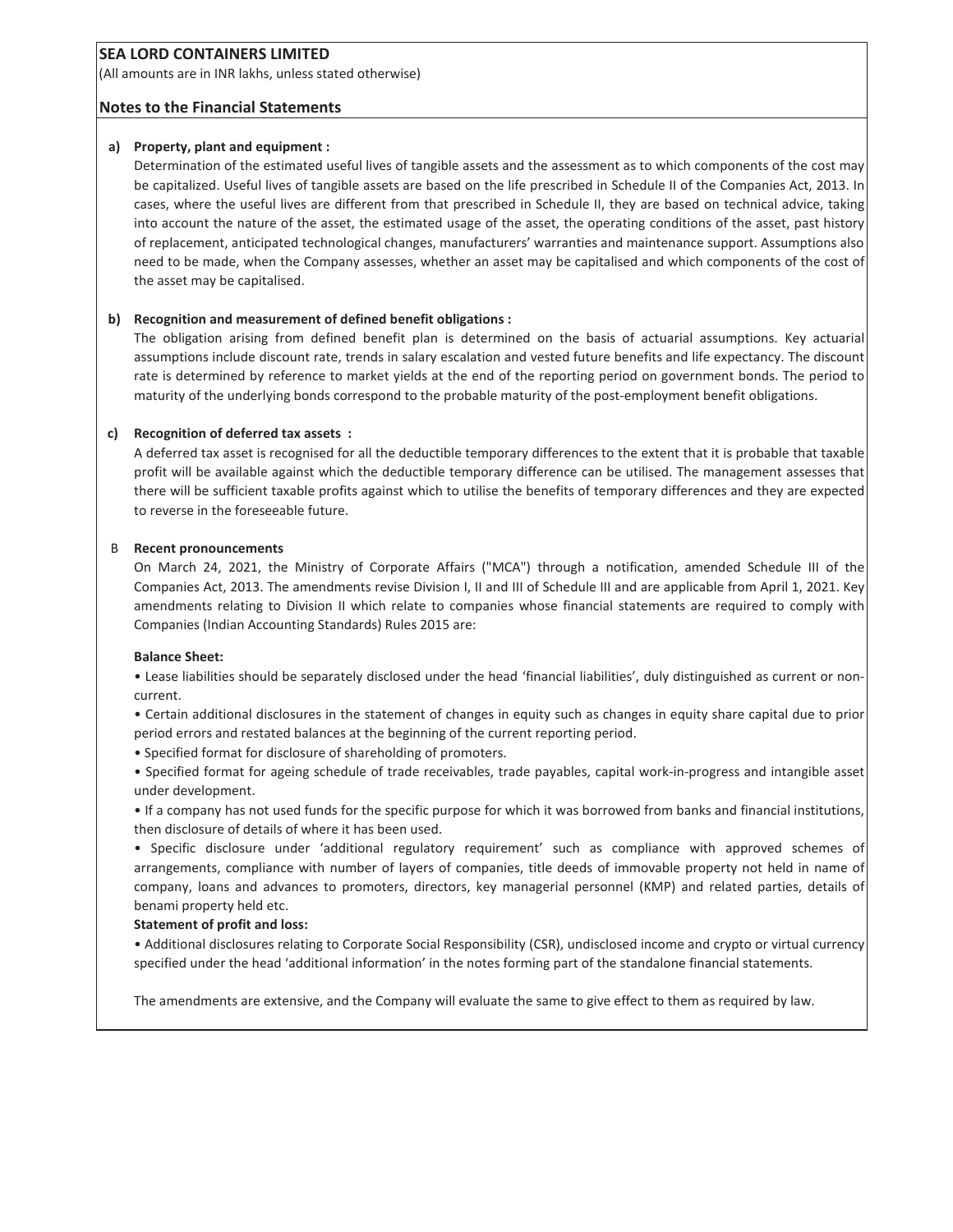| ı      |  |
|--------|--|
| ŀ      |  |
| ē      |  |
|        |  |
|        |  |
|        |  |
|        |  |
|        |  |
|        |  |
| ļ<br>ī |  |
|        |  |
| ï      |  |
| ē      |  |
|        |  |
| į      |  |
|        |  |
|        |  |
|        |  |
| C      |  |
|        |  |
|        |  |
|        |  |
|        |  |
|        |  |
|        |  |
| ٩      |  |
| Í.     |  |
| t      |  |
|        |  |

(All amounts are in INR lakhs, unless stated otherwise) (All amounts are in INR lakhs, unless stated otherwise)

# Notes to the Financial Statements **Notes to the Financial Statements**

Note 7A<br>Property, plant and equipment - As at March 31, 2021 **Property, plant and equipment - As at March 31, 2021**

|                                                                                                                                                                                                                               |               | Gross block      |                   |                |                | Accumulated depreciation |                   |                | Net block      |
|-------------------------------------------------------------------------------------------------------------------------------------------------------------------------------------------------------------------------------|---------------|------------------|-------------------|----------------|----------------|--------------------------|-------------------|----------------|----------------|
| <b>Description</b>                                                                                                                                                                                                            | As at         |                  | <b>Deductions</b> | As at          | Upto           | Charge for               | <b>Deductions</b> | As at          | As at          |
|                                                                                                                                                                                                                               | April 1, 2020 | <b>Additions</b> |                   | March 31, 2021 | March 31, 2020 | the year                 |                   | March 31, 2021 | March 31, 2021 |
| Freehold Land                                                                                                                                                                                                                 | 1,138.37      |                  |                   | 1,138.37       |                |                          |                   |                | 1,138.37       |
| easehold improvements                                                                                                                                                                                                         | 1.53          |                  |                   | 1.53           |                |                          |                   |                | 1.53           |
| Right-of-use Asset - Land                                                                                                                                                                                                     | 255.67        |                  |                   | 255.67         | 51.13          | 51.13                    |                   | 102.26         | 153.41         |
| Building                                                                                                                                                                                                                      | 331.29        |                  |                   | 331.29         | 100.28         | 22.15                    |                   | 122.43         | 208.86         |
| Plant and machinery                                                                                                                                                                                                           | 8,831.69      | 4.44             |                   | 8,836.13       | 1,647.63       | 419.65                   |                   | 2,067.28       | 6,768.85       |
| Office equipment                                                                                                                                                                                                              | 25.28         | 1.42             |                   | 26.70          | 13.52          | 3.46                     |                   | 16.98          | 9.72           |
| Furniture and fixtures                                                                                                                                                                                                        | 66.22         |                  |                   | 66.22          | 33.95          | 5.54                     |                   | 39.49          | 26.73          |
| <b>Total</b>                                                                                                                                                                                                                  | 10,650.05     | 5.86             |                   | 10,655.91      | 1,846.51       | 501.93                   |                   | 2,348.44       | 8,307.47       |
| Uuniversity of the form the original to the second dealer in the second of the second of the second of the second of the second of the second of the second of the second of the second of the second of the second of the se |               |                  |                   |                |                |                          |                   |                |                |

# $0.06$   $0.24$  March 31  $20.20$ mina hart tarla vtra **Prop**

| Property, plant and equipment - As at March 31, 2020 |               |                  |                   |                |                |                          |                   |                |                |
|------------------------------------------------------|---------------|------------------|-------------------|----------------|----------------|--------------------------|-------------------|----------------|----------------|
|                                                      |               | Gross block      |                   |                |                | Accumulated depreciation |                   |                | Net block      |
| <b>Description</b>                                   | As at         |                  |                   | As at          | Upto           | Charge for               |                   | As at          | As at          |
|                                                      | April 1, 2019 | <b>Additions</b> | <b>Deductions</b> | March 31, 2020 | March 31, 2019 | the year                 | <b>Deductions</b> | March 31, 2020 | March 31, 2020 |
| Freehold Land                                        | 1,138.37      |                  |                   | 1,138.37       |                |                          |                   |                | ,138.37        |
| easehold improvements                                | 1.53          |                  |                   | 1.53           |                |                          |                   |                | 1.53           |
| Right-of-use Asset - Land                            |               | 255.67           |                   | 255.67         |                | 51.13                    |                   | 51.13          | 204.54         |
| Building                                             | 331.29        |                  |                   | 331.29         | 78.01          | 22.27                    |                   | 100.28         | 231.01         |
| Plant and machinery                                  | 8,799.46      | 32.23            |                   | 8,831.69       | ,228.83        | 118.80                   |                   | 1,647.63       | ,184.06        |
| Office equipment                                     | 23.00         | 2.28             |                   | 25.28          | 9.75           | 3.77                     |                   | 13.52          | 11.76          |
| Furniture and fixtures                               | 66.22         |                  |                   | 66.22          | 26.68          | 7.27                     |                   | 33.95          | 32.27          |
| Total                                                | 10,359.87     | 290.18           |                   | 10,650.05      | 1,343.27       | 503.24                   |                   | 1,846.51       | 8,803.54       |
|                                                      |               |                  |                   |                |                |                          |                   |                |                |

**Note 7B**<br>
Pepreciation and amortisation for the year Depreciation and amortisation for the year

|                                              | For the year ended<br><b>March 31, 2021</b> | For the year ended<br>March 31, 2020 |
|----------------------------------------------|---------------------------------------------|--------------------------------------|
| epreciation on property, plant and equipment | 501.93                                      | 503.24                               |
| Amortisation (Refer Note 8)                  | 0.13                                        | 0.13                                 |
| <b>Total</b>                                 | 502.06                                      | 503.37                               |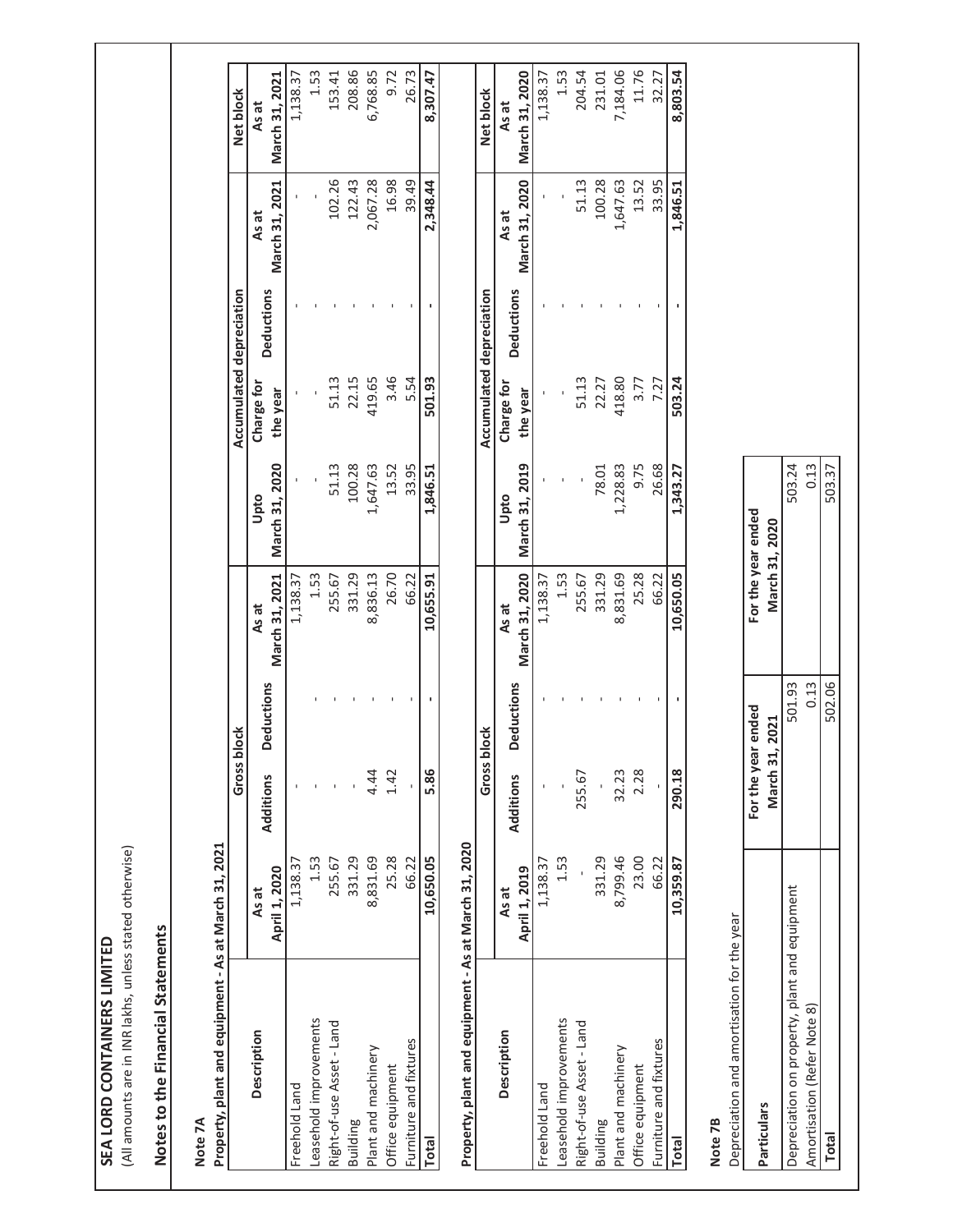| ī                  |                                                                                     |
|--------------------|-------------------------------------------------------------------------------------|
|                    |                                                                                     |
|                    |                                                                                     |
|                    |                                                                                     |
| $\frac{c}{1}$<br>í |                                                                                     |
|                    |                                                                                     |
|                    |                                                                                     |
|                    | $\ddot{\phantom{a}}$                                                                |
|                    |                                                                                     |
|                    |                                                                                     |
|                    |                                                                                     |
|                    |                                                                                     |
| <b>ities</b>       |                                                                                     |
|                    |                                                                                     |
| ር<br>C             |                                                                                     |
|                    |                                                                                     |
|                    |                                                                                     |
| ١<br>ï             |                                                                                     |
| ζEΙ                | ֖֖֖֖֖֖֧ׅ֖֧֪֪ׅ֖֧֧֪֪֪֪֧֪֪֪ׅ֖֧֪֧֪֧֪֪֪֪֪֪֪֪֪֪֪֪֧֚֚֚֚֚֚֚֚֚֚֚֚֚֚֚֚֚֚֚֚֚֚֚֚֚֡֝֝֓֝֓֞֝֬֝֝֬֝֬ |
|                    |                                                                                     |

(All amounts are in INR lakhs, unless stated otherwise) (All amounts are in INR lakhs, unless stated otherwise)

# Notes to the Financial Statements **Notes to the Financial Statements**

# **Note 8**

| המ         |  |
|------------|--|
| 31,        |  |
| larch<br>ŗ |  |
| As at      |  |
| ï          |  |
| assets     |  |
|            |  |

|                       |               | Gross blo | $\breve{\sigma}$  |                                 |      | Accumulated amortisation |                   |                                 | Net block        |
|-----------------------|---------------|-----------|-------------------|---------------------------------|------|--------------------------|-------------------|---------------------------------|------------------|
| escription            | As at         | dditions  |                   | As at                           | Upto | Charge for               | <b>Deductions</b> | As at                           | As at            |
|                       | April 1, 2020 |           | <b>Jeductions</b> | March 31, 2021   March 31, 2020 |      | the year                 |                   | March 31, 2021   March 31, 2021 |                  |
| omputer software      | י<br>ר        |           |                   | 1.59                            | 1.39 | 0.13                     |                   | 1.52                            | $\frac{0.07}{2}$ |
| $\overline{\text{a}}$ | ທຸ            |           |                   | 1.59                            | 1.39 | 0.13                     |                   | 1.52                            | 0.07             |
|                       |               |           |                   |                                 |      |                          |                   |                                 |                  |

# Intangible assets - As at March 31, 2020 **Intangible assets - As at March 31, 2020**

|                    |               | Gross blo | さ                 |       |                                 | Accumulated amortisation |                   |                                 | Net block |
|--------------------|---------------|-----------|-------------------|-------|---------------------------------|--------------------------|-------------------|---------------------------------|-----------|
| <b>Description</b> | As at         | dditions  |                   | As at | Upto                            | Charge for               | <b>Deductions</b> | As at                           | As at     |
|                    | April 1, 2019 |           | <b>Peductions</b> |       | March 31, 2020   March 31, 2019 | the year                 |                   | March 31, 2020   March 31, 2020 |           |
| uter software      | cg            |           |                   | 1.59  | 1.26                            | 0.13                     |                   | 1.39                            | 0.20      |
| otal               | <b>9ST</b>    |           |                   | 1.59  | 1.26                            | 0.13                     |                   | 1.39                            | 0.20      |
|                    |               |           |                   |       |                                 |                          |                   |                                 |           |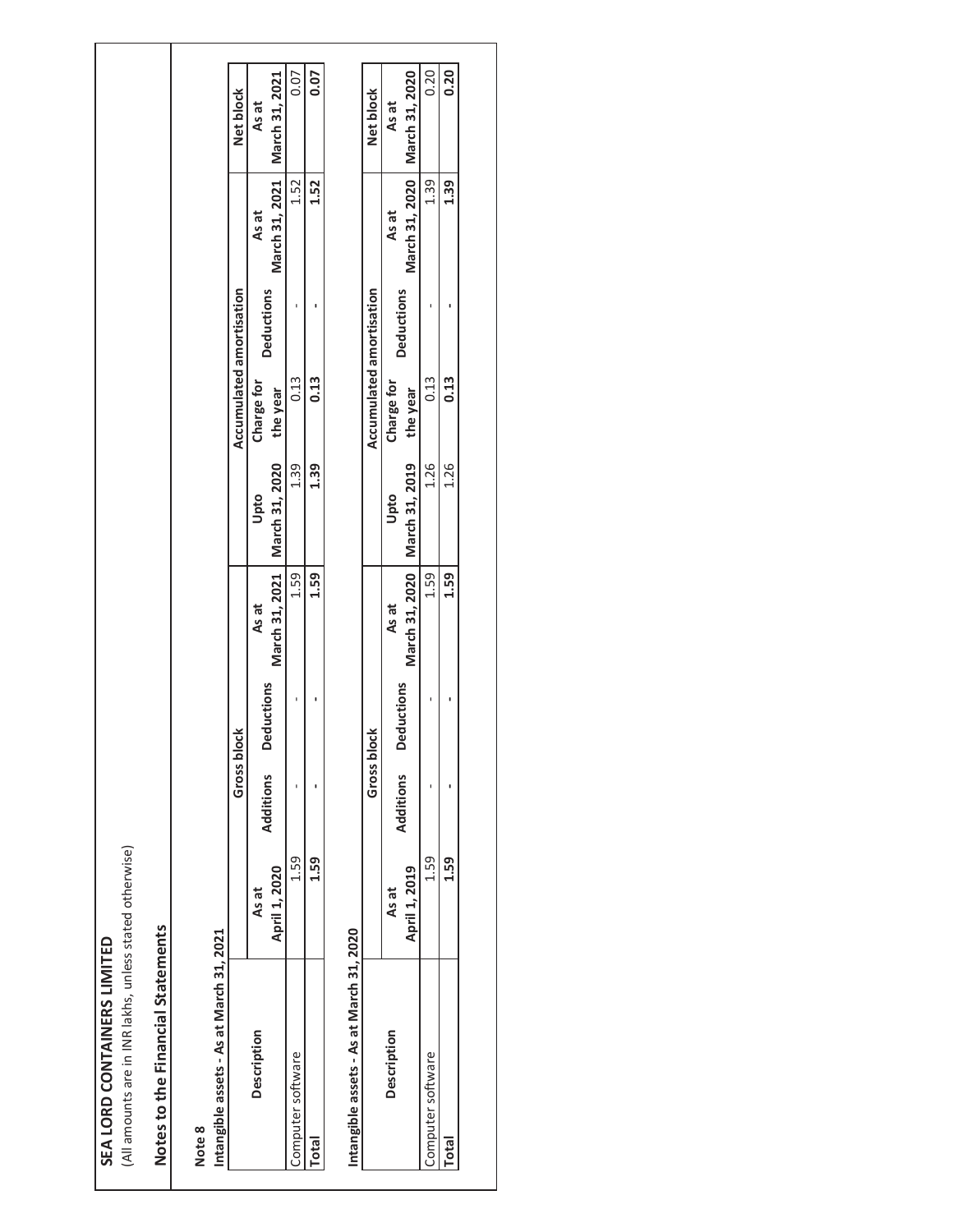| <b>SEA LORD CONTAINERS LIMITED</b>                                          |           |                   |                |                             |
|-----------------------------------------------------------------------------|-----------|-------------------|----------------|-----------------------------|
| (All amounts are in INR lakhs, unless stated otherwise)                     |           |                   |                |                             |
| <b>Notes to the Financial Statements</b>                                    |           |                   |                |                             |
| Particulars                                                                 |           |                   | As at          | As at                       |
|                                                                             |           |                   | March 31, 2021 | March 31, 2020              |
| Note 9                                                                      |           |                   |                |                             |
| Investments in fellow subsidiary                                            |           |                   |                |                             |
| (Trade, Unquoted at fair value)                                             |           |                   |                |                             |
| Preference shares (Refer Note 9.1)                                          |           |                   | 2,248.07       | 2,315.24                    |
|                                                                             |           |                   |                |                             |
|                                                                             |           | <b>Total</b>      | 2,248.07       | 2,315.24                    |
|                                                                             |           |                   |                |                             |
| Note 9.1                                                                    |           |                   |                |                             |
| Details of non current investments - Preferance shares as at March 31, 2021 |           |                   |                |                             |
| <b>Description</b>                                                          | Number of | <b>Face value</b> | <b>Total</b>   | <b>Principal activities</b> |
|                                                                             | shares    |                   |                |                             |
|                                                                             |           |                   |                |                             |
| 7% Non-Cumulative Redeemable shares of Konkan Storage                       | 2,775,000 | 100               | 2,248.07       | Storage and                 |
|                                                                             |           |                   |                |                             |
| Systems (Kochi) Pvt. Ltd.                                                   |           |                   |                | Warehousing                 |
|                                                                             |           |                   | 2,248.07       |                             |
|                                                                             |           |                   |                |                             |
| Details of non current investments - Preferance shares as at March 31, 2020 |           |                   |                |                             |
|                                                                             | Number of | <b>Face value</b> | <b>Total</b>   |                             |
| <b>Description</b>                                                          | shares    |                   |                | <b>Principal activities</b> |
|                                                                             |           |                   |                |                             |
| 7% Non-Cumulative Redeemable shares of Konkan Storage                       | 2,875,000 | 100               | 2,315.24       | Storage and                 |
| Systems (Kochi) Pvt. Ltd.                                                   |           |                   |                | Warehousing                 |
|                                                                             |           |                   | 2,315.24       |                             |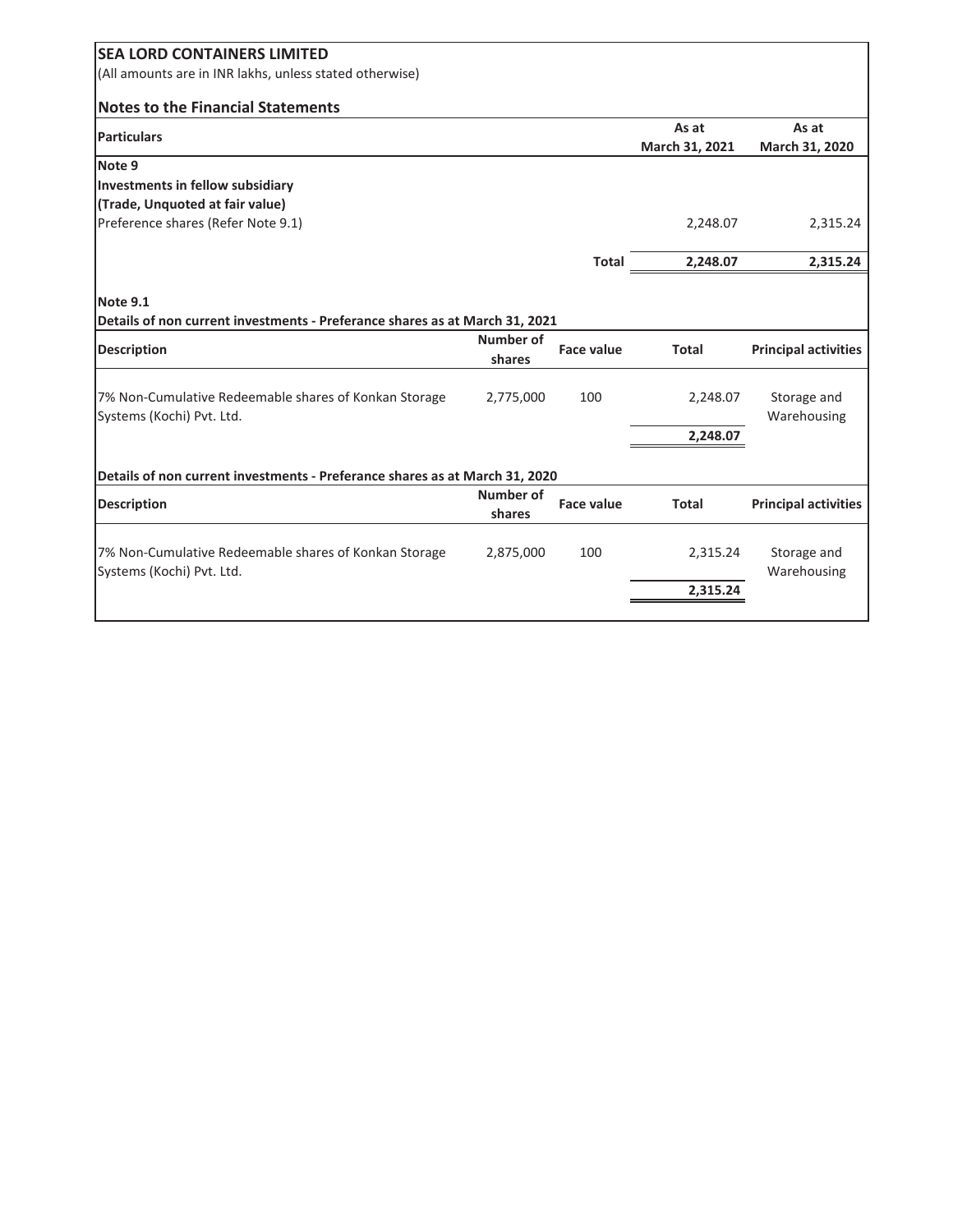| <b>SEA LORD CONTAINERS LIMITED</b>                                                                                            |              |                          |                |
|-------------------------------------------------------------------------------------------------------------------------------|--------------|--------------------------|----------------|
| (All amounts are in INR lakhs, unless stated otherwise)                                                                       |              |                          |                |
| <b>Notes to the Financial Statements</b>                                                                                      |              |                          |                |
|                                                                                                                               |              | As at                    | As at          |
| <b>Particulars</b>                                                                                                            |              | March 31, 2021           | March 31, 2020 |
| Note 10                                                                                                                       |              |                          |                |
| Non current financial assets - Others                                                                                         |              |                          |                |
| (Unsecured and considered good)                                                                                               |              |                          |                |
| Security deposits                                                                                                             |              | 253.12<br>253.12         | 251.18         |
|                                                                                                                               | Total        |                          | 251.18         |
| Note 11                                                                                                                       |              |                          |                |
| Deferred tax assets                                                                                                           |              |                          |                |
| <b>MAT</b> credit entitlements                                                                                                |              | 5,520.81                 | 4,932.36       |
| Deferred tax liabilities:                                                                                                     |              |                          |                |
| Difference between tax and books WDV of property, plant and equipment                                                         |              | (1,568.45)               | (1,309.87)     |
| Deferred tax assets:                                                                                                          |              |                          |                |
| Fiscal allowance on expenditure, etc.                                                                                         |              | 15.27                    | 12.89          |
|                                                                                                                               | Total        | 3,967.63                 | 3,635.38       |
| Note 12                                                                                                                       |              |                          |                |
| <b>Current tax assets</b>                                                                                                     |              |                          |                |
| Advance Tax (Net of Provision for Tax)                                                                                        |              | 89.80                    | 112.32         |
|                                                                                                                               | <b>Total</b> | 89.80                    | 112.32         |
|                                                                                                                               |              |                          |                |
| Note 13                                                                                                                       |              |                          |                |
| Other non-current assets                                                                                                      |              |                          |                |
| (Unsecured and considered good)                                                                                               |              |                          |                |
| Capital Advances (Refer note 35)                                                                                              |              | 2,834.36                 | 6.89           |
| Deemed contribution in fellow subsidiary                                                                                      |              | 681.45                   | 746.06         |
|                                                                                                                               | Total        | 3,515.81                 | 752.95         |
| Note 14                                                                                                                       |              |                          |                |
| Inventories                                                                                                                   |              |                          |                |
| (At lower of cost and net realisable value)                                                                                   |              |                          |                |
| Consumables, stores & spares and others                                                                                       |              | 59.26                    | 62.28          |
|                                                                                                                               | <b>Total</b> | 59.26                    | 62.28          |
| Note 15                                                                                                                       |              |                          |                |
| <b>Current Investments</b>                                                                                                    |              |                          |                |
| (Unquoted)                                                                                                                    |              |                          |                |
| Investment in Debt Mutual Funds                                                                                               |              |                          | 729.81         |
|                                                                                                                               |              | $\overline{\phantom{a}}$ | 729.81         |
|                                                                                                                               |              |                          |                |
| <b>Note 15.1</b>                                                                                                              |              |                          |                |
| (a) Aggregate amount of quoted investments and market value thereof                                                           |              | Nil                      | Nil            |
| (b) Aggregate amount of unquoted investments and                                                                              |              |                          | 729.81         |
| (c) Aggregate amount of impairment in value of investments                                                                    |              | Nil                      | Nil            |
| Note 16                                                                                                                       |              |                          |                |
| <b>Trade receivables</b>                                                                                                      |              |                          |                |
| (Unsecured)                                                                                                                   |              |                          |                |
| Considered Good                                                                                                               |              | 966.62                   | 988.94         |
| Trade receivables - Credit Impaired                                                                                           |              | 14.13                    |                |
|                                                                                                                               |              | 980.75                   | 988.94         |
| Less: Loss allowance                                                                                                          |              | 14.13                    |                |
|                                                                                                                               | <b>Total</b> | 966.62                   | 988.94         |
| <b>Note 16.1</b>                                                                                                              |              |                          |                |
| The carrying amounts of trade receivables as at the reporting date approximate fair value. Trade receivables are non-interest |              |                          |                |
| bearing.                                                                                                                      |              |                          |                |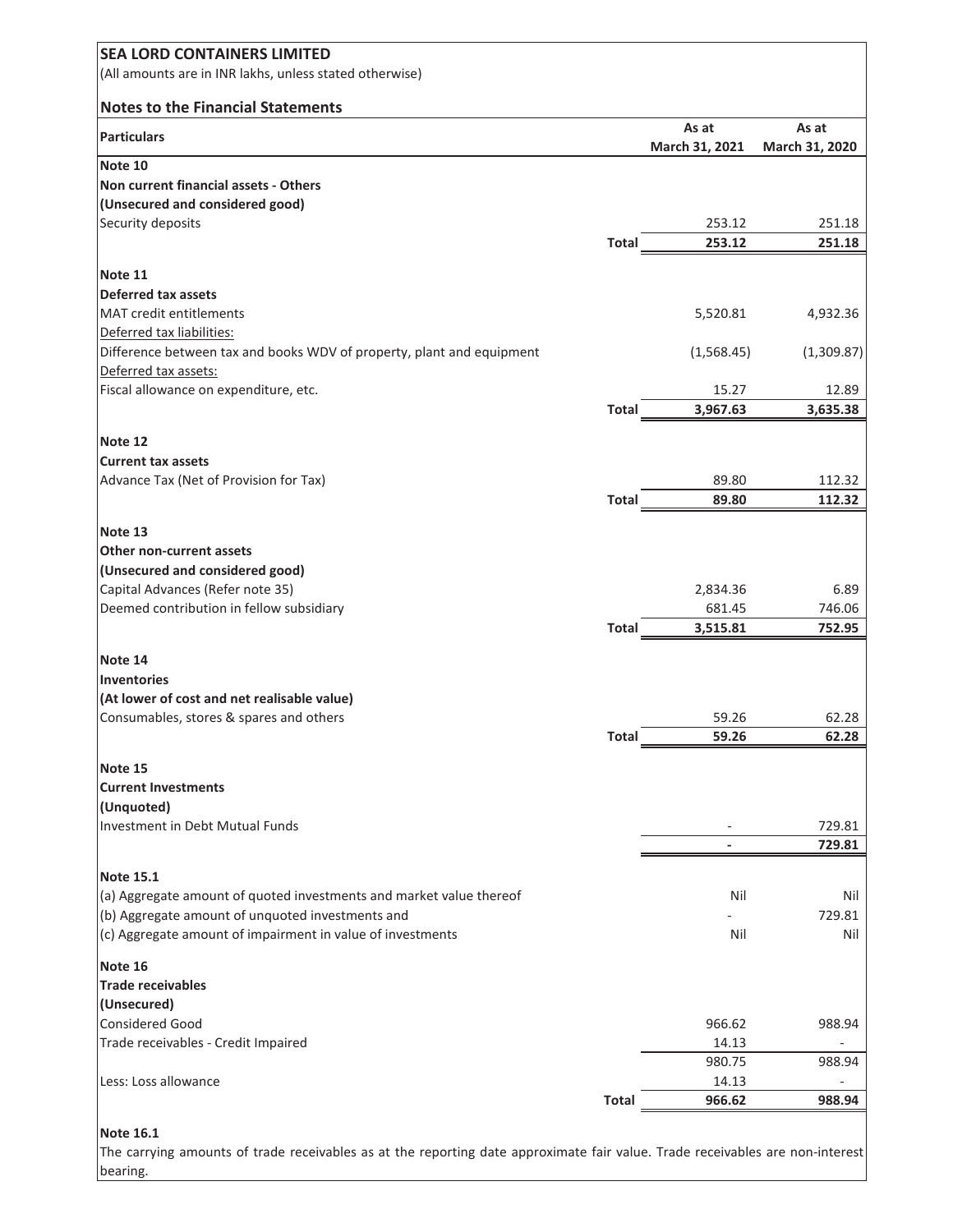| <b>SEA LORD CONTAINERS LIMITED</b>                      |              |                |                |
|---------------------------------------------------------|--------------|----------------|----------------|
| (All amounts are in INR lakhs, unless stated otherwise) |              |                |                |
| <b>Notes to the Financial Statements</b>                |              |                |                |
| <b>Particulars</b>                                      |              | As at          | As at          |
|                                                         |              | March 31, 2021 | March 31, 2020 |
| Note 17                                                 |              |                |                |
| Cash and cash equivalents                               |              |                |                |
| <b>Bank balances</b>                                    |              |                |                |
| - Current accounts                                      |              | 643.82         | 3,451.83       |
| Cash on hand                                            |              | 2.09           | 0.69           |
|                                                         | <b>Total</b> | 645.91         | 3,452.52       |
| Note 18                                                 |              |                |                |
| <b>Other bank balances</b>                              |              |                |                |
| Deposits with bank under lien                           |              | 352.10         | 271.79         |
|                                                         | <b>Total</b> | 352.10         | 271.79         |
| Note 19                                                 |              |                |                |
| Other current assets                                    |              |                |                |
| (Unsecured and considered good)                         |              |                |                |
| Advance to suppliers                                    |              | 1.08           | 0.78           |
| Prepaid expenses                                        |              | 15.32          | 13.56          |
| Balance with government authorities                     |              | 622.84         | 644.28         |
|                                                         | <b>Total</b> | 639.24         | 658.62         |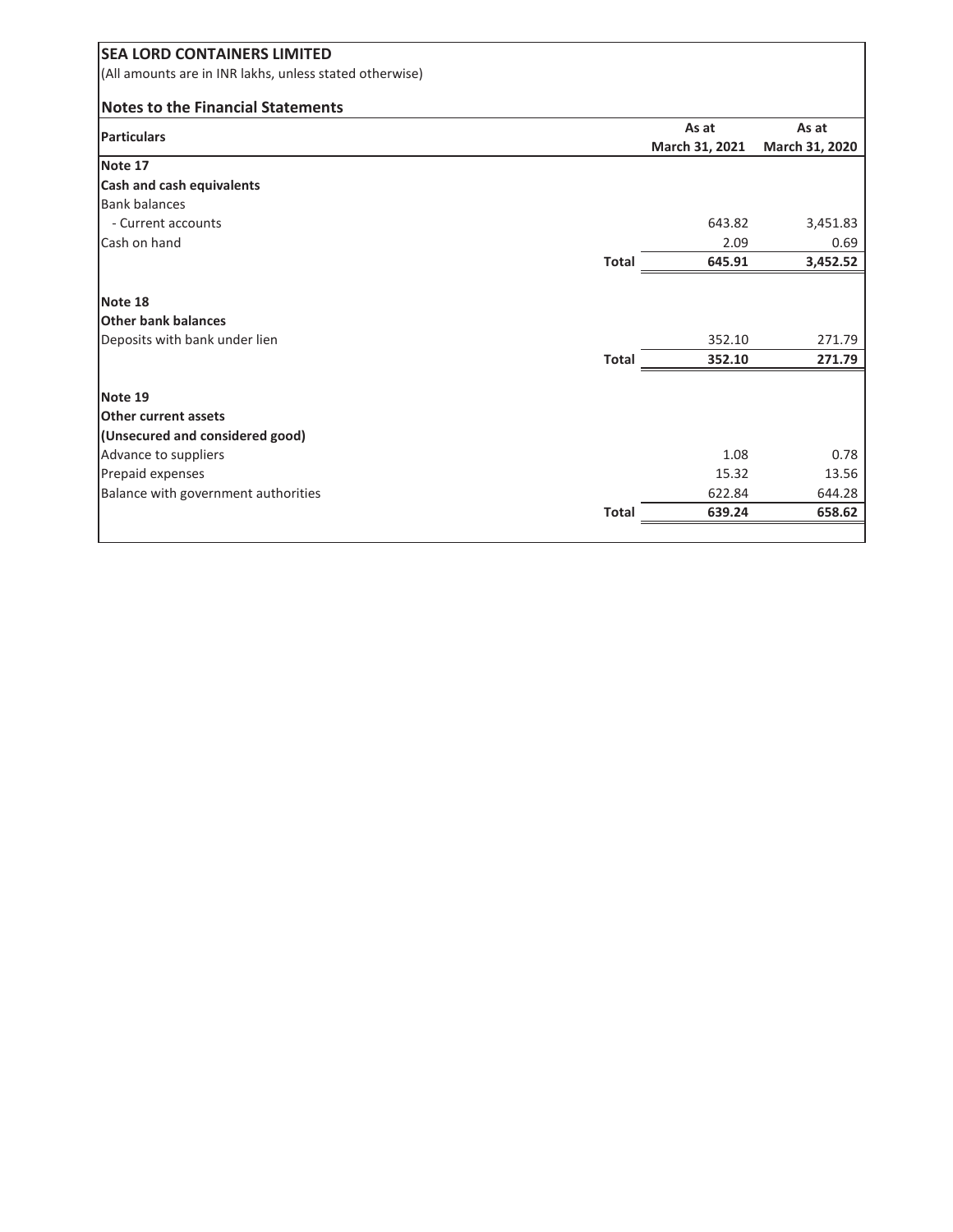(All amounts are in INR lakhs, unless stated otherwise)

#### **Notes to the Financial Statements**

#### **Note 20**

| <b>Equity share capital</b>                                                       | As at March 31, 2021       |               | As at March 31, 2020       |               |
|-----------------------------------------------------------------------------------|----------------------------|---------------|----------------------------|---------------|
| <b>Particulars</b>                                                                | Number of<br><b>Shares</b> | <b>Amount</b> | Number of<br><b>Shares</b> | <b>Amount</b> |
| [a] Authorised share capital                                                      |                            |               |                            |               |
| Equity shares of the par value of Rs 10 each                                      | 17,000,000                 | 1,700.00      | 17,000,000                 | 1,700.00      |
| 6% Cumulative Redeemable Preference shares of the par<br>value of Rs 100 each     | 1,200,000                  | 1,200.00      | 1,200,000                  | 1,200.00      |
| 8% Non Cumulative Redeemable Preference shares of the par<br>value of Rs 100 each | 3,800,000                  | 3,800.00      | 3,800,000                  | 3,800.00      |
| <b>Total</b>                                                                      | 22,000,000                 | 6,700.00      | 22,000,000                 | 6,700.00      |
| [b] Issued, subscribed and paid up                                                |                            |               |                            |               |
| Equity shares of Rs.10 each                                                       | 1,250,000                  | 125.00        | 1,250,000                  | 125.00        |
| <b>Total</b>                                                                      | 1,250,000                  | 125.00        | 1,250,000                  | 125.00        |

#### **[c] Rights, preferences and restrictions attached to equity shares :**

The Company has one class of equity shares having a par value of Rs 10 per share. Each shareholder is eligible for one vote per share held and to dividend, if declared and paid by the Company. In the event of liquidation, the equity shareholders are eligible to receive the remaining assets of the Company after distribution of all liabilities, in proportion to their shareholding.

#### **[d] Details of shareholders holding more than 5% of the aggregate shares in the Company:**

| Name of the shareholder                  | As at March 31, 2021       |            | As at March 31, 2020       |            |
|------------------------------------------|----------------------------|------------|----------------------------|------------|
|                                          | Number of<br><b>Shares</b> | Percentage | Number of<br><b>Shares</b> | Percentage |
| Equity shares of Rs.10/- each fully paid |                            |            |                            |            |
| Aegis Logistics Limited and its Nominees | 1,250,000                  | 100.00%    | 1.250.000                  | 100.00%    |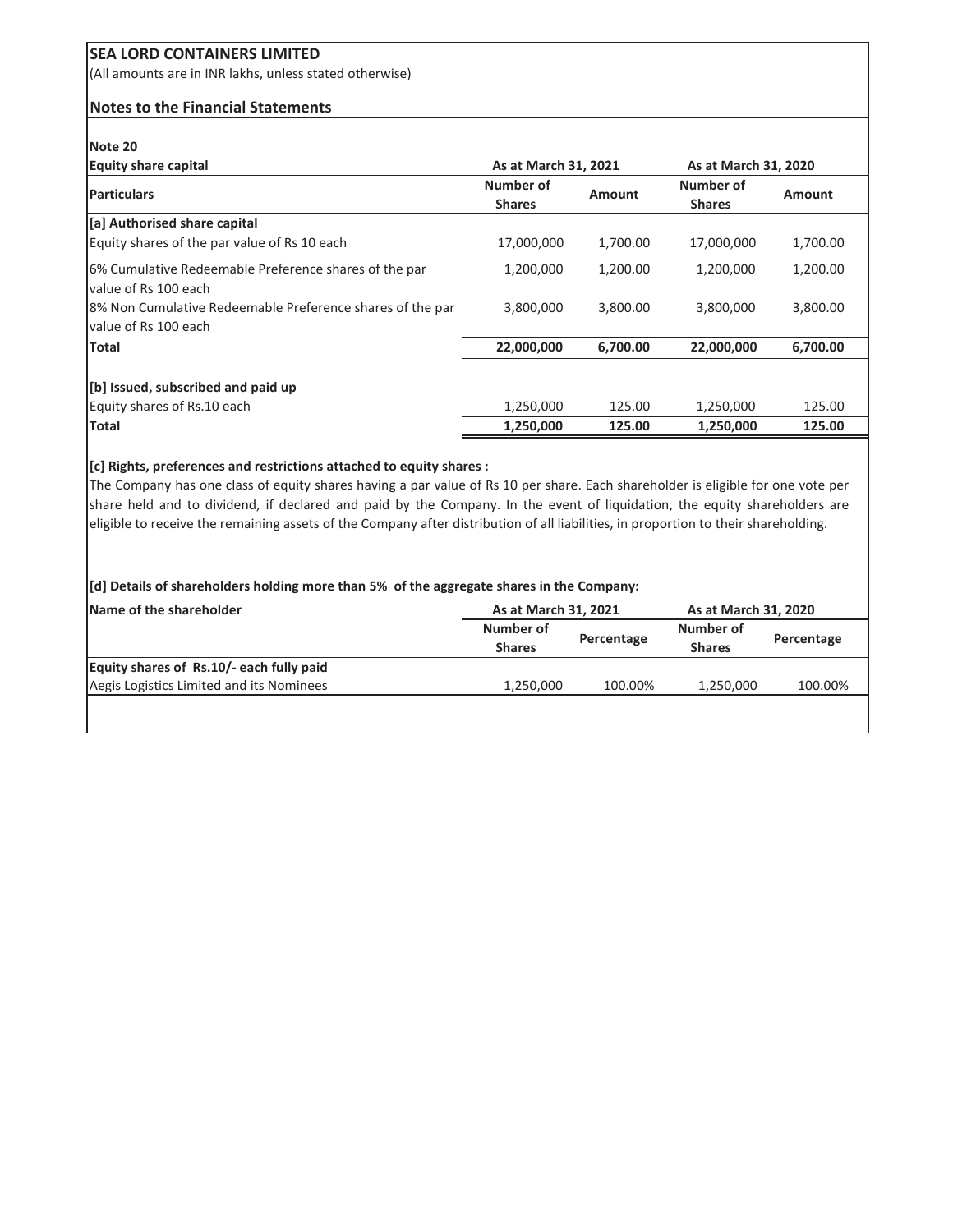| <b>SEA LORD CONTAINERS LIMITED</b>                      |                |                |
|---------------------------------------------------------|----------------|----------------|
| (All amounts are in INR lakhs, unless stated otherwise) |                |                |
| <b>Notes to the Financial Statements</b>                |                |                |
| <b>Particulars</b>                                      | As at          | As at          |
|                                                         | March 31, 2021 | March 31, 2020 |
| Note 21                                                 |                |                |
| Capital reserve                                         |                |                |
| Balance as at the beginning of the year                 | 1.21           | 1.21           |
| Balance as at the end of the year                       | 1.21           | 1.21           |
| <b>Capital redemption reserve</b>                       |                |                |
| Balance as at the beginning of the year                 | 5,000.00       | 5,000.00       |
| Balance as at the end of the year                       | 5,000.00       | 5,000.00       |
| <b>General Reserve</b>                                  |                |                |
| Balance as at the beginning of the year                 | 9.78           | 9.78           |
| Balance as at the end of the year                       | 9.78           | 9.78           |
| <b>Retained earnings</b>                                |                |                |
| Balance as at the beginning of the year                 | 15,828.94      | 16,644.37      |
| Profit for the year                                     | 3,091.31       | 1,452.52       |
| Dividend on Equity Shares                               | (3,982.00)     | (1,881.25)     |
| Corporate Dividend Tax thereon                          |                | (386.70)       |
| Balance as at the end of the year                       | 14,938.25      | 15,828.94      |
| Other comprehensive income                              |                |                |
| Balance as at the beginning of the year                 | (4.53)         | (7.75)         |
| (Reduction) during the year                             | 1.25           | 3.22           |
| Balance as at the end of the year                       | (3.28)         | (4.53)         |
| <b>Total</b>                                            | 19,945.96      | 20,835.40      |

#### **Note 21.1**

Description of nature and purpose of each reserve:

1. The Company is required to create a capital redemption reserve out of the profits when any capital is redeemed. Capital Redemption Reserve can be utilized only for issuing fully paid bonus shares. No dividend can be distributed out of this reserve. 2. General reserve is created from time to time by transferring profits from retained earnings and can be utilised for purposes such as dividend payout, bonus issue, etc.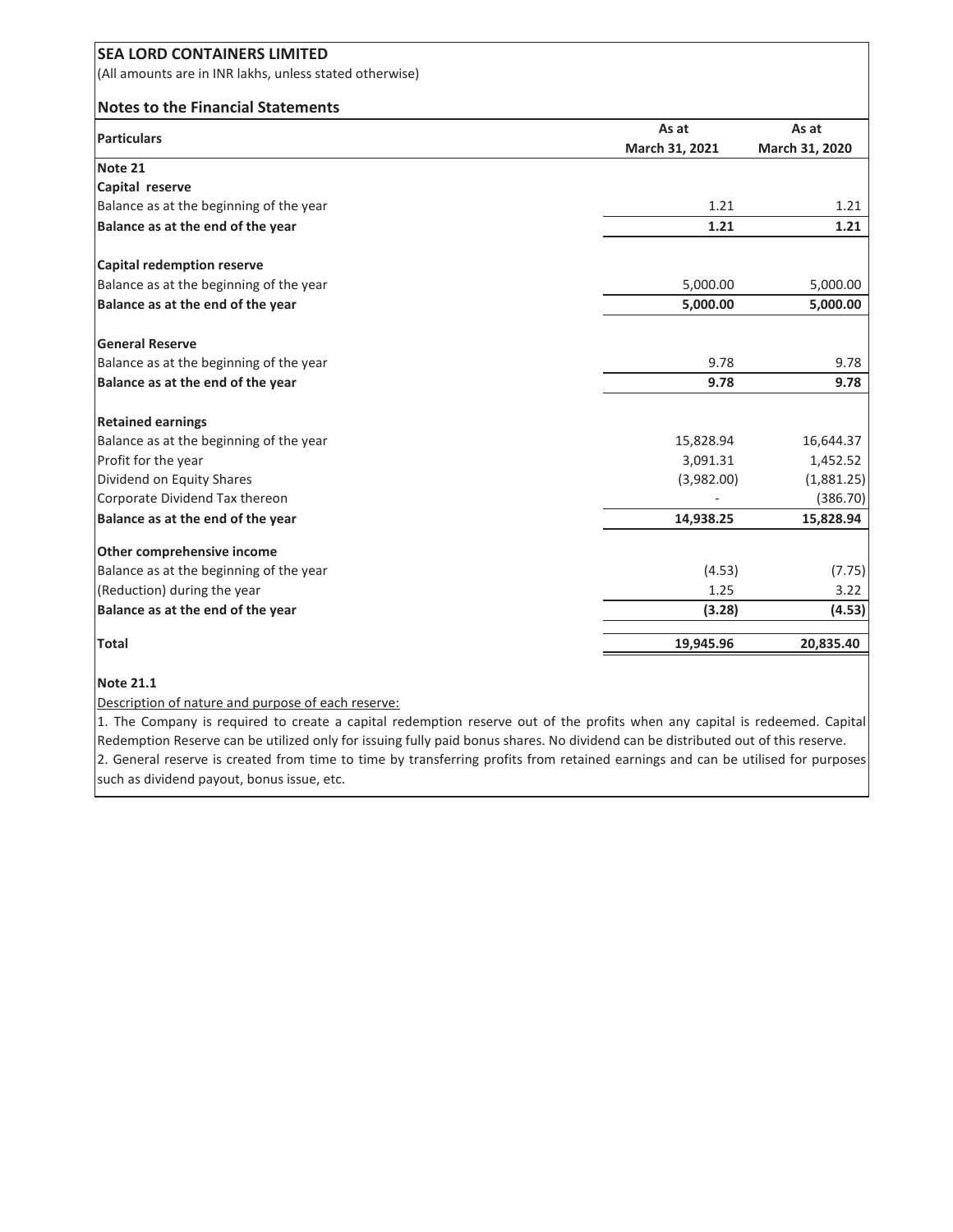| <b>SEA LORD CONTAINERS LIMITED</b>                                                                                                                                                                                                                                                                                                 |                         |                         |
|------------------------------------------------------------------------------------------------------------------------------------------------------------------------------------------------------------------------------------------------------------------------------------------------------------------------------------|-------------------------|-------------------------|
| (All amounts are in INR lakhs, unless stated otherwise)                                                                                                                                                                                                                                                                            |                         |                         |
|                                                                                                                                                                                                                                                                                                                                    |                         |                         |
| <b>Notes to the Financial Statements</b>                                                                                                                                                                                                                                                                                           |                         |                         |
| <b>Particulars</b>                                                                                                                                                                                                                                                                                                                 | As at<br>March 31, 2021 | As at<br>March 31, 2020 |
| Note 22                                                                                                                                                                                                                                                                                                                            |                         |                         |
| <b>Other financial liabilities</b>                                                                                                                                                                                                                                                                                                 |                         |                         |
| Lease liability                                                                                                                                                                                                                                                                                                                    | 105.98                  | 152.69                  |
| <b>Total</b>                                                                                                                                                                                                                                                                                                                       | 105.98                  | 152.69                  |
|                                                                                                                                                                                                                                                                                                                                    |                         |                         |
| Note 23                                                                                                                                                                                                                                                                                                                            |                         |                         |
| <b>Provisions</b><br><b>Non-current</b>                                                                                                                                                                                                                                                                                            |                         |                         |
| Employee benefits                                                                                                                                                                                                                                                                                                                  |                         |                         |
| Gratuity (Refer note 37)                                                                                                                                                                                                                                                                                                           | 24.66                   | 25.33                   |
| Compensated absences                                                                                                                                                                                                                                                                                                               | 5.93                    | 9.37                    |
| (A)                                                                                                                                                                                                                                                                                                                                | 30.59                   | 34.70                   |
| <b>Current</b>                                                                                                                                                                                                                                                                                                                     |                         |                         |
| Employee benefits                                                                                                                                                                                                                                                                                                                  |                         |                         |
| Gratuity (Refer note 37)                                                                                                                                                                                                                                                                                                           | 6.51                    | 5.39                    |
| Compensated absences                                                                                                                                                                                                                                                                                                               | 1.22                    | 4.17                    |
| (B)                                                                                                                                                                                                                                                                                                                                | 7.73                    | 9.56                    |
| Total (A)+(B)                                                                                                                                                                                                                                                                                                                      | 38.32                   | 44.26                   |
| Note 24                                                                                                                                                                                                                                                                                                                            |                         |                         |
| <b>Trade payables</b>                                                                                                                                                                                                                                                                                                              |                         |                         |
| Total outstanding dues of micro enterprises and small enterprises [Refer note Note                                                                                                                                                                                                                                                 |                         |                         |
| [25.1]                                                                                                                                                                                                                                                                                                                             | 0.81                    |                         |
|                                                                                                                                                                                                                                                                                                                                    | 127.54                  | 95.96                   |
| Total outstanding dues of creditors other than micro enterprises and small enterprises<br>Total                                                                                                                                                                                                                                    | 128.35                  | 95.96                   |
| <b>Note 24.1</b>                                                                                                                                                                                                                                                                                                                   |                         |                         |
| The information as required to be disclosed under the Micro, Small and Medium Enterprises Development Act, 2006 has been<br>determined to the extent such parties have been identified on the basis of information available with the Company The amount<br>of principal and interest outstanding at the year end are given below: |                         |                         |
|                                                                                                                                                                                                                                                                                                                                    | As at                   | As at                   |
| <b>Particulars</b>                                                                                                                                                                                                                                                                                                                 | March 31, 2021          | March 31, 2020          |
| 1. Principal amount                                                                                                                                                                                                                                                                                                                | 0.71                    |                         |
| 2. interest due thereon remaining unpaid to any supplier as at the end of year                                                                                                                                                                                                                                                     |                         |                         |
| 3. Amount of interest paid by the buyer in terms of section 16 of the Micro Small and<br>Medium Enterprise Development Act, 2006, along with the amounts of the payment<br>made to the supplier beyond the appointed day during the year                                                                                           | 4.12                    |                         |
| 4. Amount of interest due and payable for the period of delay in making payment<br>(which has been paid but beyond the appointed day during the year) but without<br>adding the interest specified under Micro Small and Medium Enterprise Development<br>Act, 2006                                                                | 0.10                    |                         |
| 5. Amount of interest accrued and remaining unpaid at the end of year                                                                                                                                                                                                                                                              | 0.10                    |                         |
| 6. Amount of further interest remaining due and payable even in the succeeding years,                                                                                                                                                                                                                                              |                         |                         |
| until such date when the interest due as above is actually paid to the small enterprise<br>for the purpose of disallowance as a deductible expenditure under section 23 of the of<br>the Micro Small and Medium Enterprise Development Act, 2006                                                                                   |                         |                         |
| Total outstanding dues of micro enterprises and small enterprises [1+5]                                                                                                                                                                                                                                                            | 0.81                    |                         |
|                                                                                                                                                                                                                                                                                                                                    |                         |                         |
|                                                                                                                                                                                                                                                                                                                                    |                         |                         |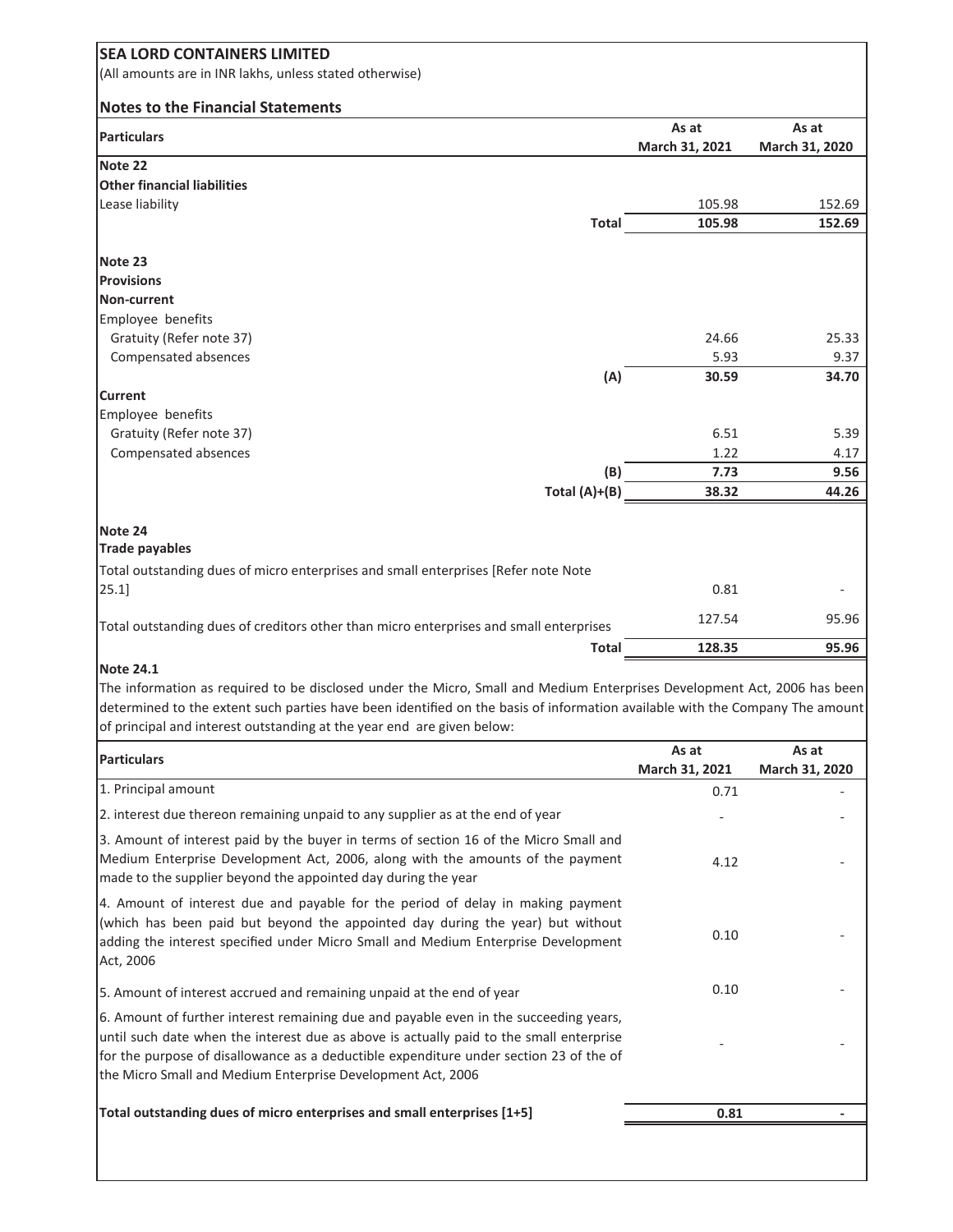| <b>SEA LORD CONTAINERS LIMITED</b>                                                                   |                |                |
|------------------------------------------------------------------------------------------------------|----------------|----------------|
| (All amounts are in INR lakhs, unless stated otherwise)                                              |                |                |
| <b>Notes to the Financial Statements</b>                                                             |                |                |
| <b>Particulars</b>                                                                                   | As at          | As at          |
|                                                                                                      | March 31, 2021 | March 31, 2020 |
| Note 25                                                                                              |                |                |
| <b>Other financial liabilities</b>                                                                   |                |                |
| Amount payable under Capital contracts                                                               |                | 4.23           |
| Lease Liability                                                                                      | 60.00          | 60.00          |
| Commission payable to-Director                                                                       |                | 128.24         |
| Other                                                                                                | 2.00           | 2.00           |
| <b>Total</b>                                                                                         | 62.00          | 194.47         |
|                                                                                                      |                |                |
| Note 26                                                                                              |                |                |
| <b>Other current liabilities</b>                                                                     |                |                |
| Advance Storage Rentals                                                                              | 141.58         | 57.57          |
| Advance from customers                                                                               | 32.13          | 42.53          |
| Statutory dues                                                                                       | 78.90          | 126.78         |
| Unclaimed cheques under exit offer*                                                                  | 358.83         | 363.50         |
| <b>Total</b>                                                                                         | 611.44         | 590.38         |
| *Represents amount payable pursuant to exit offer given to other shareholders by the Parent Company. |                |                |
| Note 27                                                                                              |                |                |
| Current tax liabilities (net)                                                                        |                |                |
| Provision for Tax (Net of Advance Tax)                                                               | 28.05          |                |
| <b>Total</b>                                                                                         | 28.05          |                |
|                                                                                                      |                |                |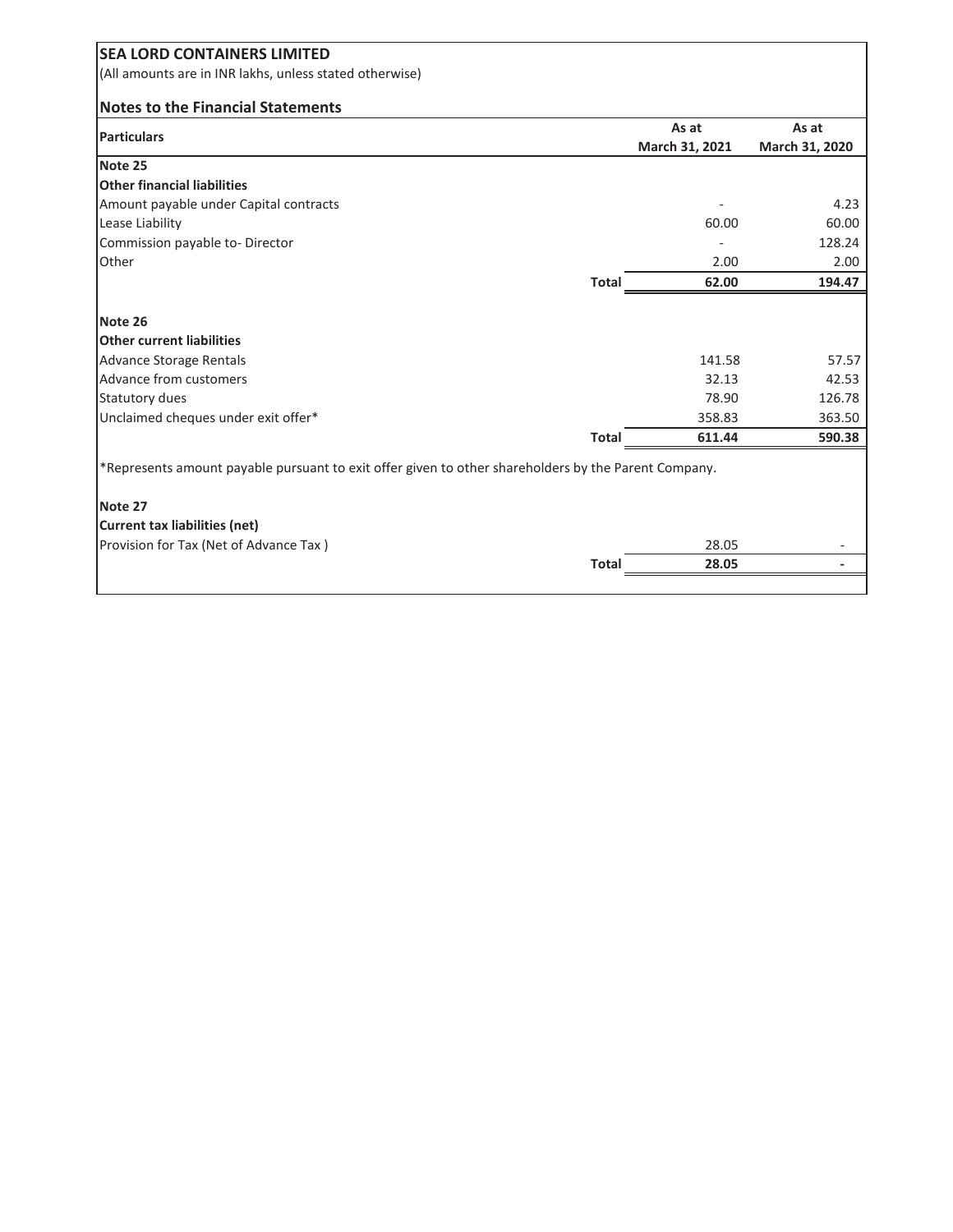| <b>SEA LORD CONTAINERS LIMITED</b>                      |              |                                      |                                      |
|---------------------------------------------------------|--------------|--------------------------------------|--------------------------------------|
| (All amounts are in INR lakhs, unless stated otherwise) |              |                                      |                                      |
| <b>Notes to the Financial Statements</b>                |              |                                      |                                      |
| <b>Particulars</b>                                      |              | For the year ended<br>March 31, 2021 | For the year ended<br>March 31, 2020 |
| Note 28                                                 |              |                                      |                                      |
| <b>Revenue from operations</b>                          |              |                                      |                                      |
| Service Revenue:                                        |              |                                      |                                      |
| - Liquid Terminal Division                              |              | 4,885.16                             | 3,941.28                             |
| Other operating revenue                                 |              |                                      |                                      |
| - Scrap Sales                                           |              | 0.59                                 | 5.17                                 |
|                                                         | <b>Total</b> | 4,885.75                             | 3,946.45                             |
| Note 29                                                 |              |                                      |                                      |
| <b>Other Income</b>                                     |              |                                      |                                      |
| Interest income from fixed deposits                     |              | 18.96                                | 5.10                                 |
| Dividend on Investments                                 |              | 11.47                                | 11.18                                |
| Other non-operating income                              |              | 6.56                                 | 7.29                                 |
|                                                         | <b>Total</b> | 36.99                                | 23.57                                |
| Note 30                                                 |              |                                      |                                      |
| <b>Employee benefits expense</b>                        |              |                                      |                                      |
| Salaries and wages                                      |              | 71.51                                | 94.45                                |
| Contribution to provident and other funds               |              | 8.83                                 | 9.33                                 |
| Staff welfare expenses                                  |              | 13.29                                | 13.15                                |
|                                                         | <b>Total</b> | 93.63                                | 116.93                               |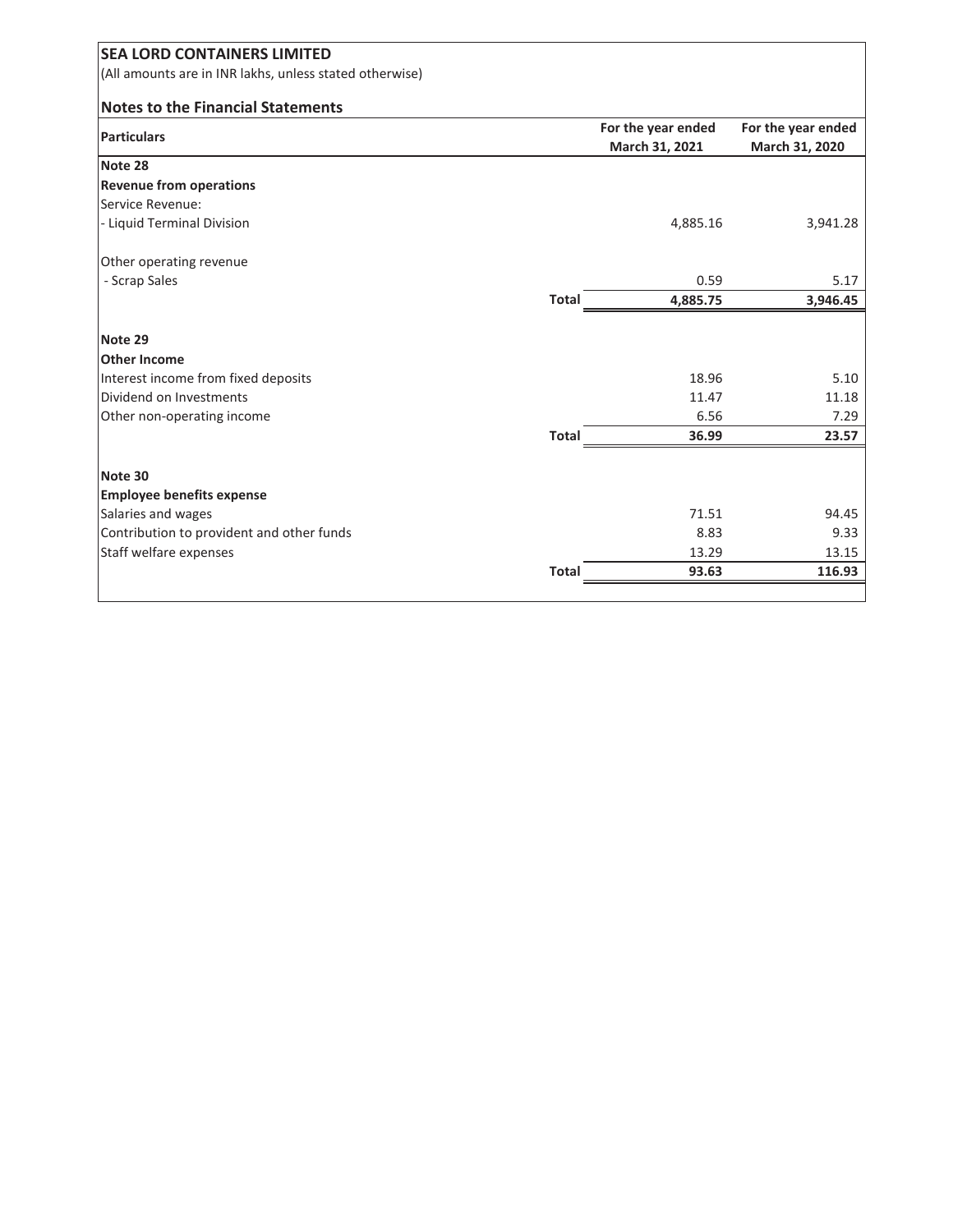| <b>SEA LORD CONTAINERS LIMITED</b>                                                                                                     |              |                                      |                                      |
|----------------------------------------------------------------------------------------------------------------------------------------|--------------|--------------------------------------|--------------------------------------|
| (All amounts are in INR lakhs, unless stated otherwise)                                                                                |              |                                      |                                      |
|                                                                                                                                        |              |                                      |                                      |
| <b>Notes to the Financial Statements</b>                                                                                               |              |                                      |                                      |
| <b>Particulars</b>                                                                                                                     |              | For the year ended<br>March 31, 2021 | For the year ended<br>March 31, 2020 |
| Note 31                                                                                                                                |              |                                      |                                      |
| <b>Finance costs</b>                                                                                                                   |              |                                      |                                      |
| Interest costs                                                                                                                         |              | 10.58                                | 0.94                                 |
| Interest on Lease Liability                                                                                                            |              | 13.28                                | 17.02                                |
| Other borrowing costs                                                                                                                  |              | 1.00                                 | 1.45                                 |
|                                                                                                                                        | <b>Total</b> | 24.86                                | 19.41                                |
|                                                                                                                                        |              |                                      |                                      |
| Note 32                                                                                                                                |              |                                      |                                      |
| <b>Other expenses</b>                                                                                                                  |              |                                      |                                      |
| Rent                                                                                                                                   |              | 0.01                                 | 0.06                                 |
| Lease Rentals<br>Fair value loss on Investment                                                                                         |              | 188.13                               | 181.68                               |
| Rates and taxes                                                                                                                        |              | 31.78                                | 30.64                                |
|                                                                                                                                        |              | 15.20                                | 16.20                                |
| Professional fees (Refer note 32.1)                                                                                                    |              | 147.62                               | 216.03                               |
| Printing and Stationery                                                                                                                |              | 1.74                                 | 2.87                                 |
| <b>Traveling expenses</b>                                                                                                              |              | 2.14<br>6.75                         | 2.86                                 |
| <b>Communication Expenses</b>                                                                                                          |              | 57.57                                | 4.34                                 |
| Labour and Other Charges                                                                                                               |              |                                      | 60.90                                |
| Way Leave Fees                                                                                                                         |              | 115.34                               | 110.90                               |
| <b>Tankage Charges</b><br>Provision for doubtful debts                                                                                 |              | 96.00                                | 96.00                                |
| <b>Commission on Sales</b>                                                                                                             |              | 14.13<br>0.32                        | 5.62                                 |
|                                                                                                                                        |              |                                      | 200.00                               |
| <b>Commission to Directors</b>                                                                                                         |              | 4.60                                 | 4.40                                 |
| <b>Directors' Sitting Fees</b><br><b>Electricity expenses</b>                                                                          |              | 55.34                                | 70.01                                |
| Consumables                                                                                                                            |              | 21.47                                | 32.11                                |
| Repair- Buildings                                                                                                                      |              |                                      | 0.57                                 |
| Repair- Machinery                                                                                                                      |              | 20.95                                | 38.27                                |
| Repair-Others                                                                                                                          |              | 28.79                                | 17.30                                |
| Insurance                                                                                                                              |              | 41.67                                | 56.38                                |
| CSR expenses (Refer note 32.2)                                                                                                         |              | 59.48                                | 4.14                                 |
| Miscellaneous operating expenses                                                                                                       |              | 38.27                                | 28.58                                |
|                                                                                                                                        | <b>Total</b> | 947.30                               | 1,179.86                             |
|                                                                                                                                        |              |                                      |                                      |
| <b>Note 32.1</b>                                                                                                                       |              |                                      |                                      |
| <b>Payment to auditors</b>                                                                                                             |              |                                      |                                      |
| <b>As Auditors</b>                                                                                                                     |              | 4.50                                 | 4.50                                 |
| For Other services- Limited Review, taxation matters etc.                                                                              |              | 7.00                                 | 2.85                                 |
| Goods and Services Tax on above                                                                                                        |              | 2.07                                 | 1.32                                 |
|                                                                                                                                        | Total        | 13.57                                | 8.67                                 |
|                                                                                                                                        |              |                                      |                                      |
| <b>Note 32.2</b>                                                                                                                       |              |                                      |                                      |
| Expenditure towards Corporate Social Responsibility as per Section 135 of the Companies Act, 2013 (read with Schedule VII)<br>thereof: |              |                                      |                                      |
|                                                                                                                                        |              | For the year ended                   | For the year ended                   |
| <b>Particulars</b>                                                                                                                     |              | March 31, 2021                       | March 31, 2020                       |
| (a) Gross amount required to be spent by the company during the year                                                                   |              | 59.48                                | 69.48                                |
| (b) Amount spent during the year on:                                                                                                   |              |                                      |                                      |
| Construction/acquisition of any asset<br>(i)                                                                                           |              |                                      |                                      |
| On purpose other than (i) above*<br>(ii)                                                                                               |              | 3.27                                 | 4.13                                 |

Further, the Company has made provision of Rs. 56.21 Lakhs towards unspent CSR account as this pertains to ongoing projects.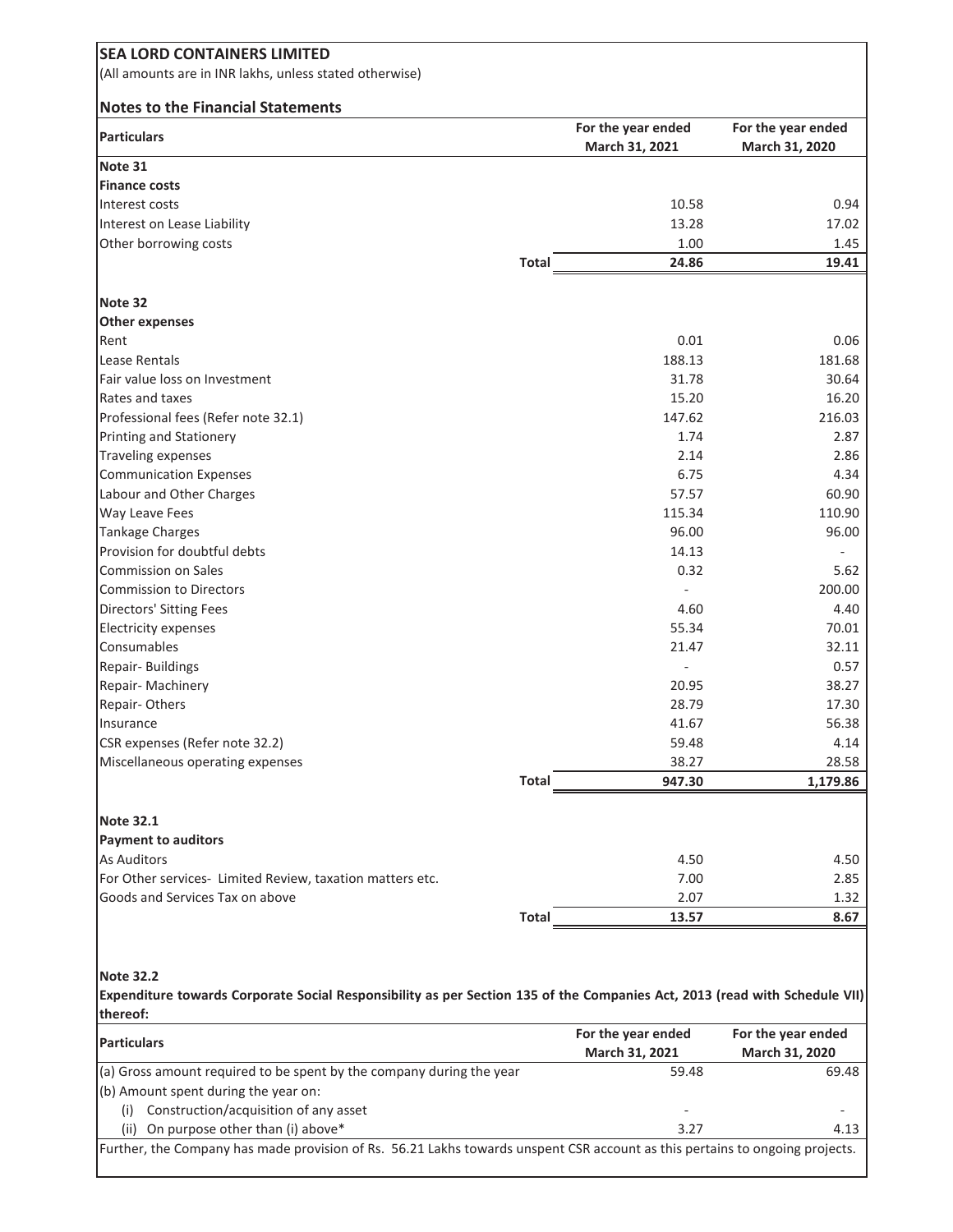(All amounts are in INR lakhs, unless stated otherwise)

#### **Notes to the Financial Statements**

#### **Note 33**

#### **Earnings per share**

Basic and diluted earnings per share is calculated by dividing the profit attributable to equity holders of the Company by the weighted average of equity shares outstanding during the year.

| <b>Particulars</b> |                                                                                  | For the year ended | For the year ended |
|--------------------|----------------------------------------------------------------------------------|--------------------|--------------------|
|                    |                                                                                  | March 31, 2021     | March 31, 2020     |
|                    | Profit for basic and diluted earnings per share                                  | 3,091.31           | 1,452.52           |
|                    | Weighted average number of equity shares                                         | 1,250,000          | 1,250,000          |
|                    | Basic and diluted earnings per share (Rs.)                                       |                    | 116.20             |
| Note 34            |                                                                                  |                    |                    |
|                    | <b>Contingent Liabilities and commitments:</b>                                   |                    |                    |
| Sr.                | <b>Particulars</b>                                                               | As at              | As at              |
| No.                |                                                                                  | March 31, 2021     | March 31, 2020     |
| 1                  | In respect of matters pending before Supreme Court                               | 20.00              | 266.15             |
|                    | Note:                                                                            |                    |                    |
|                    | Future Cashflows in respect of above are determinable only on receipt of         |                    |                    |
|                    | Judgements / decision pending with Supreme Court. The company is hopeful         |                    |                    |
|                    | of succeeding & as such does not expect any significant liability to crystalize. |                    |                    |
| 2                  | Estimated amount of contracts remaining to be executed on Capital Account        |                    | 1.68               |
|                    | and not provided for (Net of capital advances)                                   |                    |                    |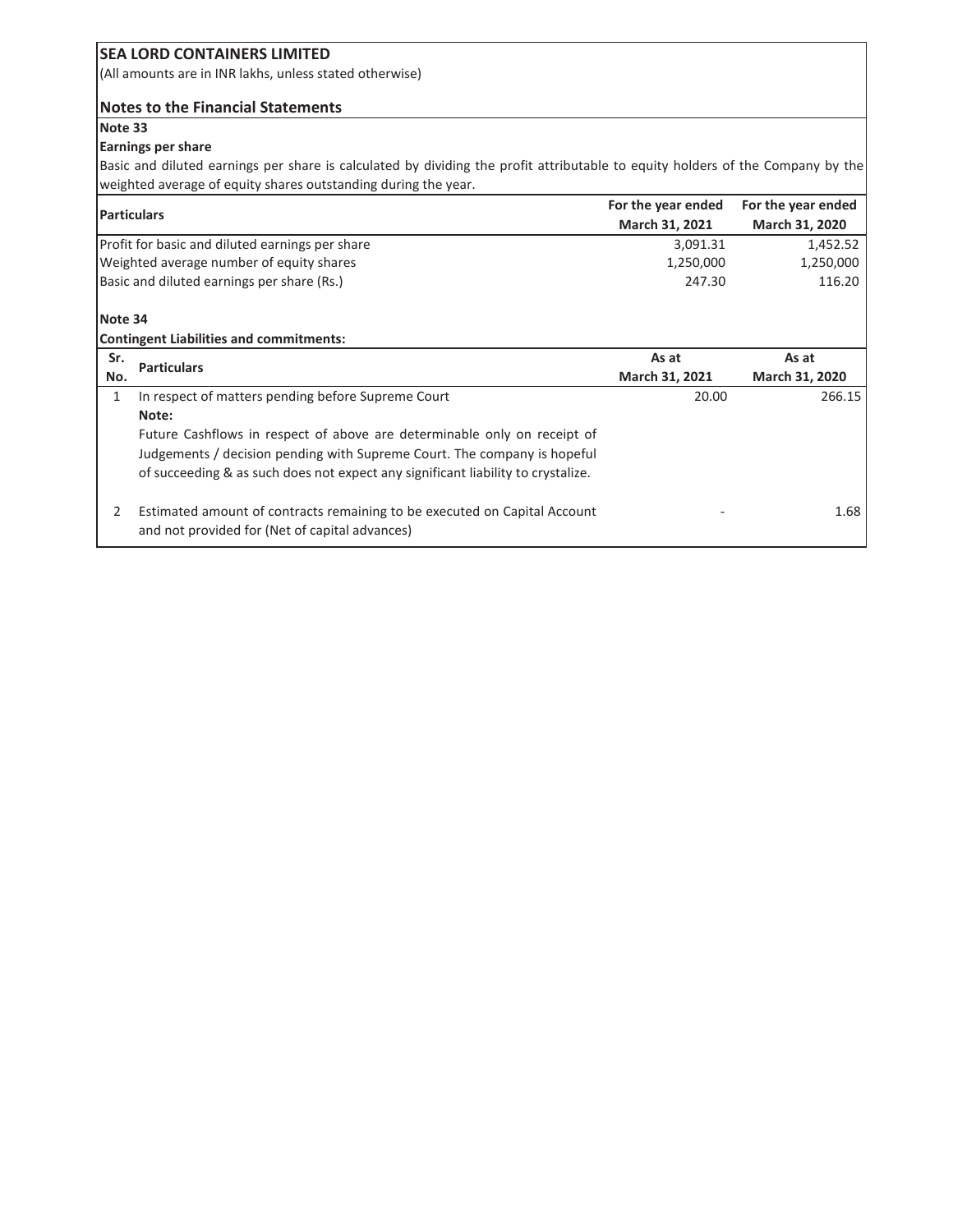| SEA LURD CONTAINERS LIMITED<br>(All amounts are in INR lakhs, unless stated otherwise) |                          |                |                |
|----------------------------------------------------------------------------------------|--------------------------|----------------|----------------|
| <b>Notes to the Financial Statements</b>                                               |                          |                |                |
| Note 35                                                                                |                          |                |                |
| <b>Related party disclosures:</b>                                                      |                          |                |                |
| a) Names of related parties and description of relationship where control exists       |                          |                |                |
| <b>Name of the Related Party</b>                                                       | Relationship             |                |                |
| Aegis Logistics Limited                                                                | <b>Holding Company</b>   |                |                |
| b) Name of related parties with whom transactions taken placed                         |                          |                |                |
| <b>Name of the Related Party</b>                                                       | Relationship             |                |                |
| Aegis Logistics Limited                                                                | <b>Holding Company</b>   |                |                |
| Konkan Storage Systems (Kochi) Pvt. Ltd.                                               | <b>Fellow Subsidiary</b> |                |                |
| Mr. R.K Chandaria                                                                      | Key Management Personnel |                |                |
| Mr. K. S. Nagpal                                                                       | Key Management Personnel |                |                |
| c) Details of transactions with related parties:                                       |                          |                |                |
| Name of the related party                                                              | Relationship             | March 31, 2021 | March 31, 2020 |
| <b>Aegis Logistics Limited</b>                                                         | <b>Holding Company</b>   |                |                |
| Lease Rent Paid/ Expenses recovered                                                    |                          | 60.00          | 60.00          |
| Storage Revenue/ Tankage Charges Received                                              |                          | 158.50         | 158.50         |
| Storage Revenue/ Tankage Charges paid                                                  |                          | 96.00          | 96.00          |
| Dividend paid                                                                          |                          | 3,982.00       | 1,881.25       |
| Capital advances given (net)                                                           |                          | 2,823.32       |                |
| Reimbursement of expenses                                                              |                          | 11.55          | 8.06           |
| Purchase of Goods/ Spares                                                              |                          |                | 20.96          |
| Closing balances as at the year end - (Debit)                                          |                          | 2,823.32       | 33.18          |
| Konkan Storage Systems (Kochi) Pvt. Ltd.                                               | <b>Fellow Subsidiary</b> |                |                |
| Redemption of investments in preference shares                                         |                          | 100.00         | 400.00         |
| Mr. R.K Chandaria                                                                      | Key Management Personnel |                |                |
| <b>Commission to Directors</b>                                                         | (Chairman (Non executive |                | 200.00         |
| Closing balances as at the year end - (Credit)                                         | director))               |                | (128.24)       |
|                                                                                        |                          |                |                |
| Mr. K. S. Nagpal                                                                       | Key Management Personnel |                |                |
| <b>Directors Sitting Fees</b>                                                          | (Non executive director) | 4.60           | 4.40           |
| Closing balances as at the year end - (Credit)                                         |                          |                |                |
| d) Compensation of key management personnel of the Company:                            |                          |                |                |
| <b>Particulars</b>                                                                     |                          | March 31, 2021 | March 31, 2020 |
| Short-term employee benefits                                                           |                          | 4.60           | 204.40         |
| Total compensation to key management personnel                                         |                          | 4.60           | 204.40         |
|                                                                                        |                          |                |                |

Notes:

1. There are no provisions for doubtful debts or amounts written off or written back in respect of debts due from/ to related parties.

2. All related party contracts / arrangements have been entered on arms' length basis.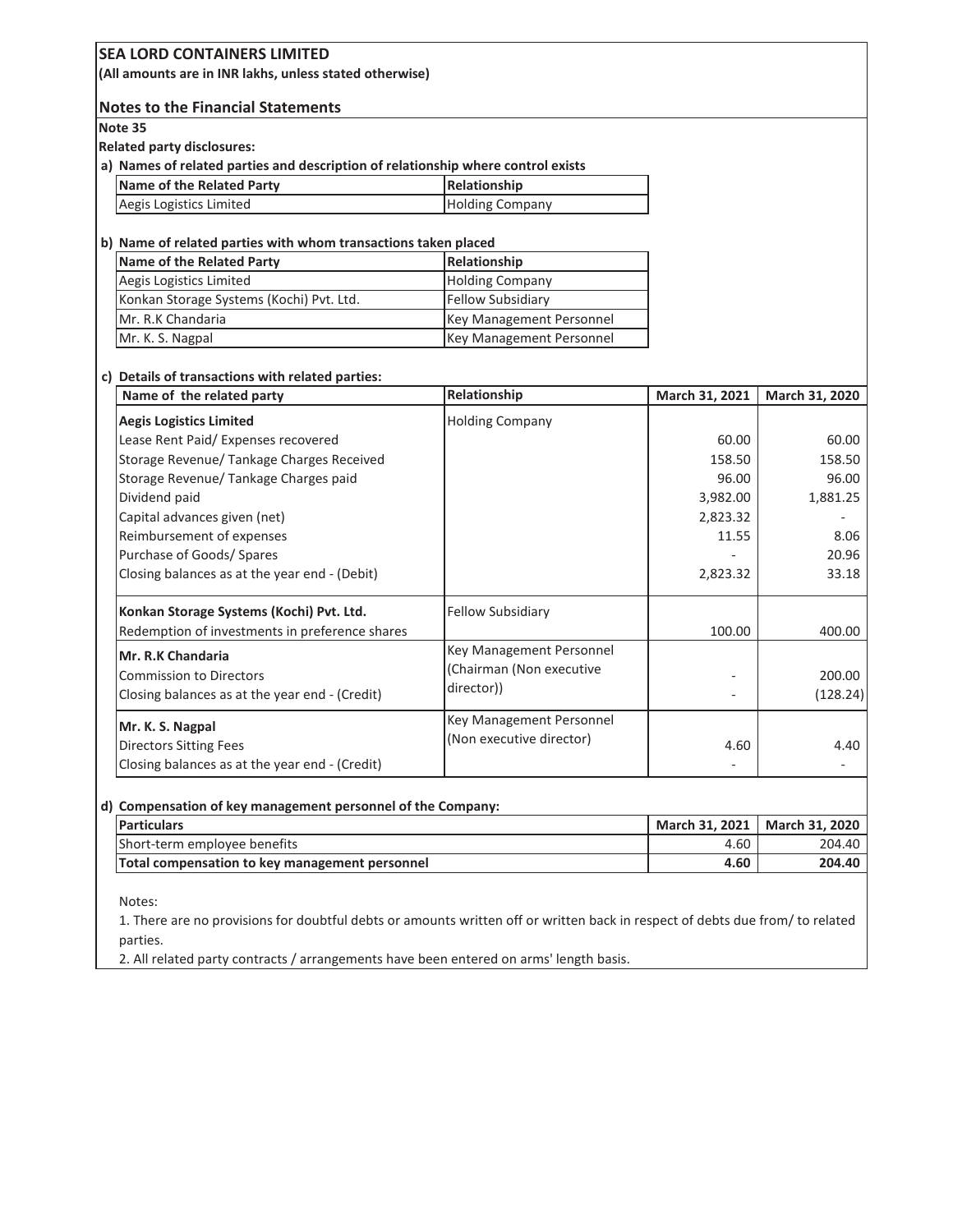(All amounts are in INR lakhs, unless stated otherwise)

#### **Notes to the Financial Statements**

**Note 36**

#### **Segment reporting**

#### a) **Segment information for primary reporting (by Business segment)**

Information reported to the chief operating decision maker (CODM) for the purpose of resource allocation and assessment of segment performance focuses on the types of goods and services delivered or provided. The directors of the Company have chosen to organise the segments around differences in products and services.

The Company has only one reportable business segment i.e. Storage and Warehousing service. Hence information for primary business segment is not given. Since the Company does not have more than one business segment, no separate disclosure for segment information is required to be made.

#### b) **Segment information for secondary segment reporting (by geographical segment)**

In view of the fact that customers of the Company are mostly located in India and there being no other significant revenue from customers outside India, there is no reportable geographical information.

c) Segment revenue reported represents revenue generated from external Customers.

#### d) Customers who contributed 10% or more of the revenue for the year are:

| <b>Particulars</b> | March 31, 2021 | March 31, 2020 |
|--------------------|----------------|----------------|
| <b>Customer A</b>  | 16.54%         | 13.79%         |
| <b>Customer B</b>  | 11.96%         | 11.42%         |
| Customer C         | 11.19%         | 11.09%         |
| Customer D         | 10.27%         | 5.76%          |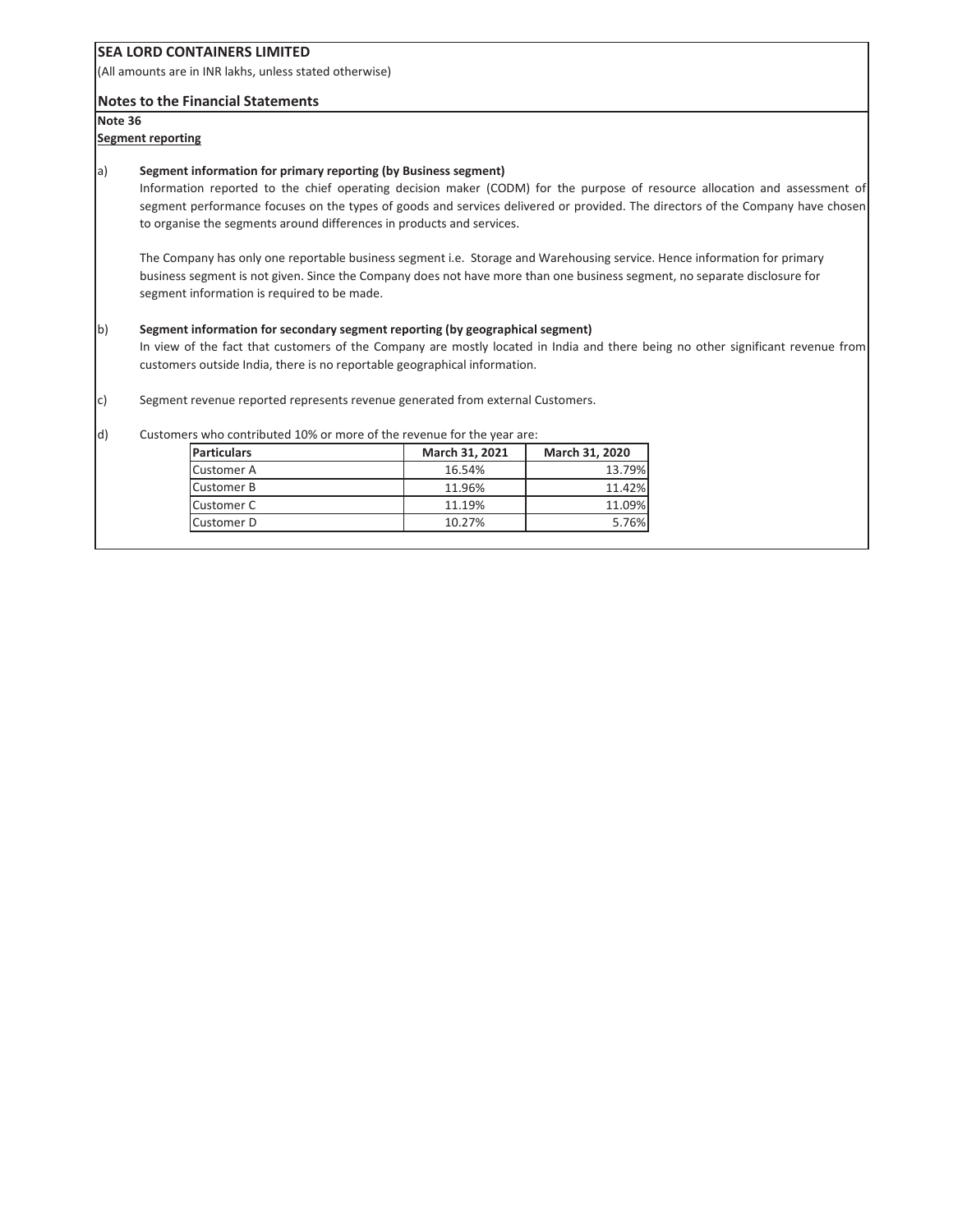(All amounts are in INR lakhs, unless stated otherwise)

#### **Notes to the Financial Statements**

**Note 37 Employee Benefits**

#### **Defined contribution plan**

The Company makes provident fund and pension fund contributions to defined contribution retirement benefit plans for eligible employees. Under the schemes, the Company is required to contribute a specified percentage / fixed amount of the payroll costs to fund the benefits. The contributions as specified under the law are paid to the provident fund set up by the government authority. Contribution made during the year to provident and pension fund is Rs. 8.83 lakh (Previous year 9.33 lakh)

#### **Defined benefit plan - Gratuity**

The Company has non-funded defined benefit plan for eligible employees. The scheme provides payment to vested employees at retirement, death or on resignation/termination of employment of an amount equivalent to 15 days salary for each completed year of service or part thereof in excess of six months. Vesting occurs upon completion of five years of service.

#### **Leave plan**

This scheme provides payment to all eligible employees can carry forward and avail / encash leave as per Companyís rules subject to a maximum accumulation of 90 days in case of privileged leave as per Company's rules.

The present value of the defined benefit plans and the related current service cost were measured using the Projected Unit Credit Method, with actuarial valuations being carried out at each balance sheet date.

The following table sets out unfunded status of the gratuity plan and the amounts recognised in the statement of profit and loss.

| <b>Particulars</b>                                        | For the year ended | For the year ended |
|-----------------------------------------------------------|--------------------|--------------------|
|                                                           | March 31, 2021     | March 31, 2020     |
| Present value of unfunded defined benefit obligation      | 31.16              | 30.72              |
| Net deficit are analysed as:                              |                    |                    |
| Net defined benefit liability recognized in balance sheet | 31.16              | 30.72              |
| Net defined benefit liability is bifurcated as follows:   |                    |                    |
| Current                                                   | 6.51               | 5.39               |
| Non-current                                               | 24.66              | 25.33              |
|                                                           |                    |                    |

#### **Fair value of the plan assets and present value of the defined benefit liabilities**

The amount included in the Balance sheet arising from the Company's obligations and plan assets in respect of its defined benefit schemes is as follows:

|                                                             | For the year ended | For the year ended |  |
|-------------------------------------------------------------|--------------------|--------------------|--|
| <b>Particulars</b>                                          | March 31, 2021     | March 31, 2020     |  |
| Movement in defined benefit obligations:                    |                    |                    |  |
| At the beginning of the year                                | 30.72              | 34.60              |  |
| Current service cost                                        | 2.63               | 2.32               |  |
| Interest cost                                               | 1.72               | 1.92               |  |
| Remeasurements:                                             |                    |                    |  |
| Loss from change in financial assumptions                   | 0.17               | 1.45               |  |
| Experience (gains)                                          | (1.93)             | (2.81)             |  |
| Benefits paid                                               | (2.15)             | (6.77)             |  |
| At the end of the year                                      | 31.16              | 30.72              |  |
| The components of defined benefit plan cost are as follows: |                    |                    |  |
|                                                             | For the year ended | For the year ended |  |
| <b>Particulars</b>                                          | March 31, 2021     | March 31, 2020     |  |
| <b>Recognised in Income Statement</b>                       |                    |                    |  |
| Current service cost                                        | 2.63               | 2.32               |  |
| Interest cost                                               | 1.72               | 1.92               |  |
| Total                                                       | 4.35               | 4.25               |  |
|                                                             |                    |                    |  |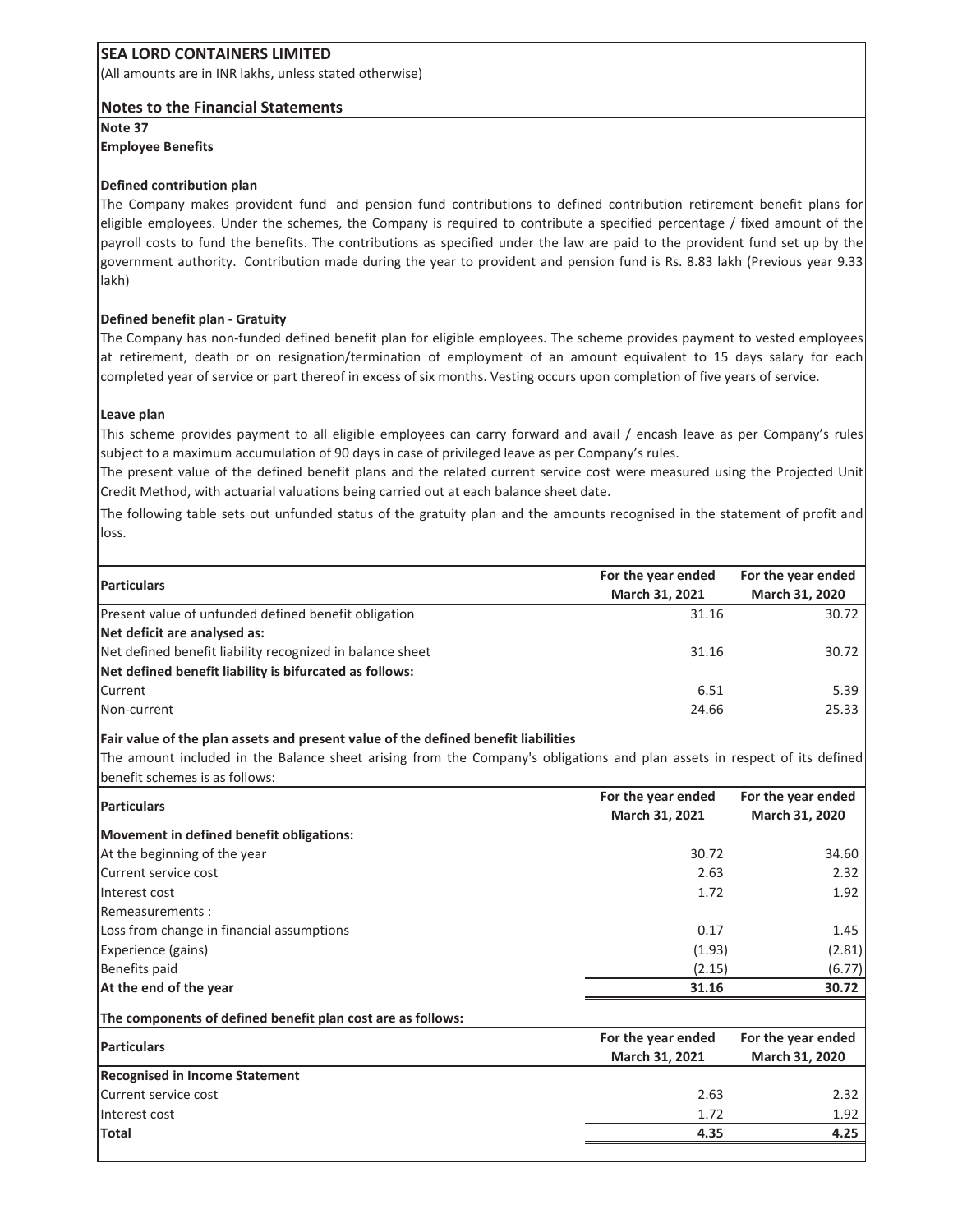#### **SEA LORD CONTAINERS LIMITED** (All amounts are in INR lakhs, unless stated otherwise) **Notes to the Financial Statements Note 37 Employee Benefits Particulars For the year ended March 31, 2021 For the year ended March 31, 2020 Recognised in Other Comprehensive Income** Remeasurement of net defined benefit (asset)/liability (1.36) (1.76)

The principal actuarial assumptions used for estimating the Companyís benefit obligations are set out below (on a weighted average basis):

|                              | As at               | As at               |  |
|------------------------------|---------------------|---------------------|--|
| <b>Particulars</b>           |                     |                     |  |
|                              | March 31, 2021      | March 31, 2020      |  |
| Rate of increase in salaries | 6.00%               | 6.00%               |  |
| Discount rate                | 6.05%               | 6.15%               |  |
| <b>Attrition rates</b>       | 6% to 19%           | 6% to 19%           |  |
| Mortality Table.             | IALM (2012-14) Ult. | IALM (2012-14) Ult. |  |
| Notes:                       |                     |                     |  |

#### **1. Discount rate**

The discount rate is based on the prevailing market yields of Indian government securities for the estimated term of the obligations.

#### **2. Salary escalation rate**

The estimates of future salary increases considered takes into account the inflation, seniority, promotion and other relevant factors.

3. Assumptions regarding future mortality experience are set in accordance with the statistics published by the Life Insurance Corporation of India.

#### **Sensitivity of the defined benefit obligation :**

| <b>Particulars</b>           | <b>Change in Assumption</b> | <b>Effect of Gratuity Obligation (Liability)</b><br>Increase/(Decrease) |                |  |
|------------------------------|-----------------------------|-------------------------------------------------------------------------|----------------|--|
|                              |                             | As at                                                                   | As at          |  |
|                              |                             | March 31, 2021                                                          | March 31, 2020 |  |
| Discount rate                | Minus 50 basis points       | 0.87                                                                    | 0.87           |  |
| Discount rate                | Plus 50 basis points        | (0.83)                                                                  | (0.82)         |  |
| Rate of increase in salaries | Minus 50 basis points       | (0.83)                                                                  | (0.83)         |  |
| Rate of increase in salaries | Plus 50 basis points        | 0.87                                                                    | 0.86           |  |

The above sensitivity analyses have been calculated to show the movement in defined benefit obligation in isolation and assuming there are no other changes in market conditions at the reporting date. In practice, generally it does not occur. When we change one variable, it affects to others. In calculating the sensitivity, project unit credit method at the end of the reporting period has been applied.

The weighted average duration of the defined benefit obligation is 5.45 years.

The Company makes payment of liabilities from its cash balances whenever liability arises.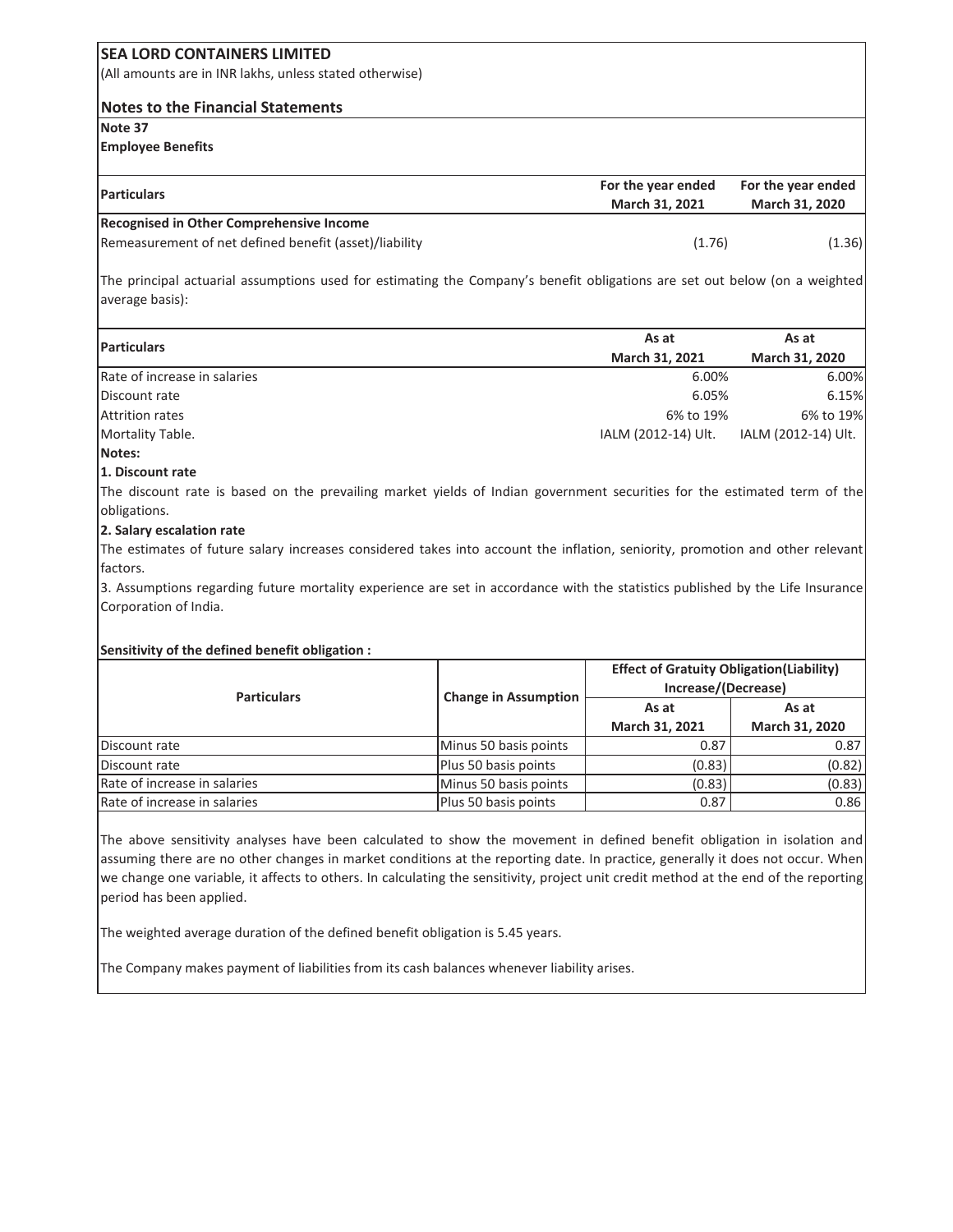(All amounts are in INR lakhs, unless stated otherwise)

#### **Notes to the Financial Statements**

#### **Note 38**

#### **Capital Management**

The Company manages its capital to ensure that the Company will be able to continue as going concern while maximizing the return to stakeholders through the optimization of the debt and equity balance.

For the purpose of the Company's capital management, capital includes issued capital and other equity reserves . The primary objective of the Companyís Capital Management is to maximize shareholders value. The Company manages its capital structure and makes adjustments in the light of changes in economic environment and the requirements of the financial covenants.

The Company monitors capital using Adjusted net debt to equity ratio. For this purpose, adjusted net debt is defined as total debt less cash and bank balances.

|                                                                | As at<br>March 31, 2021 | As at<br>March 31, 2020 |
|----------------------------------------------------------------|-------------------------|-------------------------|
| Current borrowings                                             |                         |                         |
| <b>Gross debt</b>                                              |                         |                         |
| Less - Cash and cash equivalents<br>Less - Other bank deposits | (645.91)<br>(352.10)    | (3,452.52)<br>(271.79)  |
| Adjusted net debt                                              |                         |                         |
| Total equity<br>Adjusted net debt to equity ratio              | 20,070.96               | 20,960.40               |

In order to achieve this overall objective, the Company's capital management, amongst other things, aims to ensure that it meets financial covenants attached to the interest bearing loans and borrowings that define capital structure requirements. Breaches in financial covenants would permit the bank to immediately call loans and borrowings.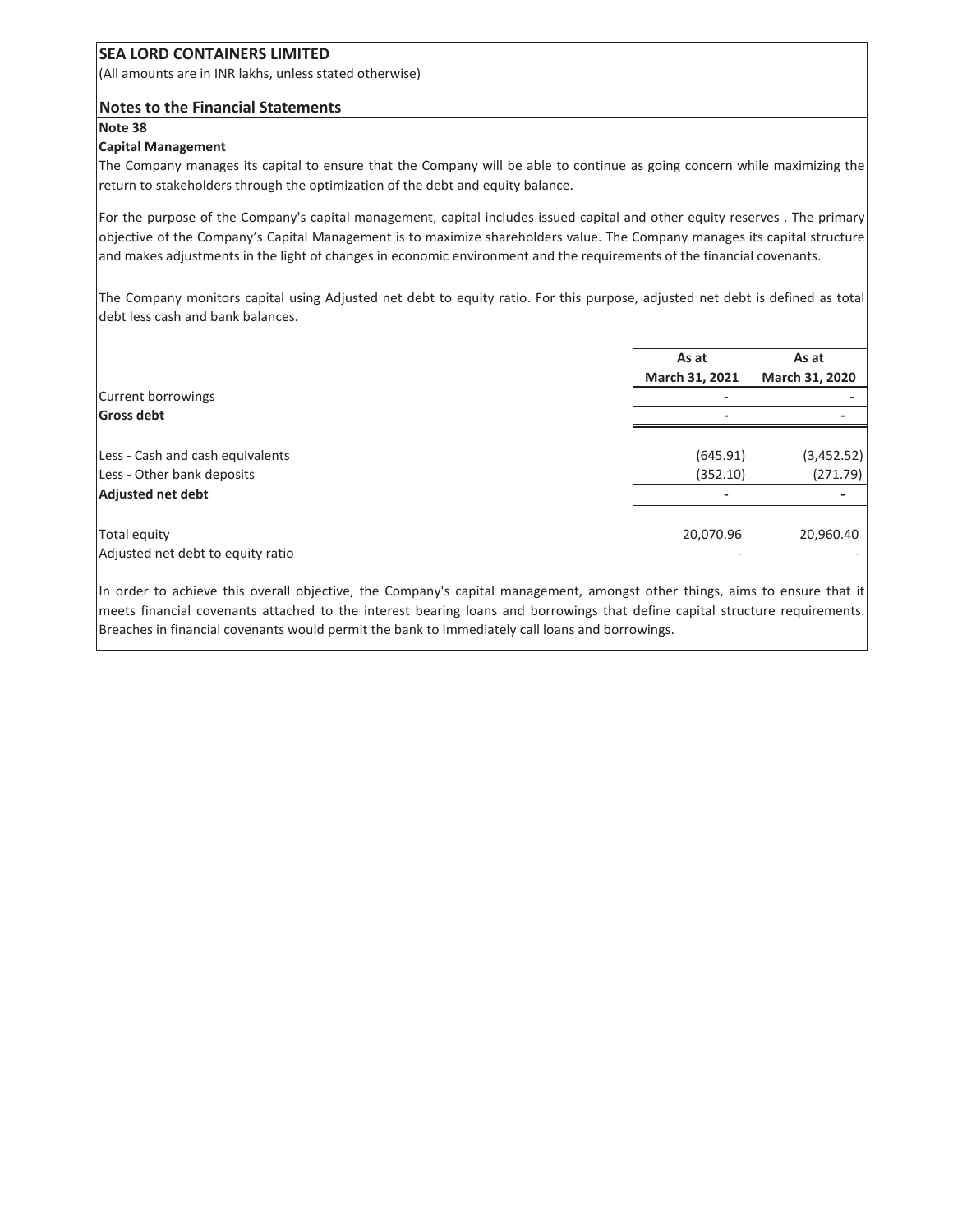(All amounts are in INR lakhs, unless stated otherwise)

#### **Notes to the Financial Statements**

#### **Note 39**

#### **Financial instruments - Fair values and risk management**

Set out below, is a comparison by class of the carrying amounts and fair value of the Company's financial instruments, other than those with carrying amounts that are reasonable approximations of fair values:

#### **A. Accounting classification and fair values**

|                                         | Carrying amount          |                          | <b>Fair value</b> |                          |                          |                          |          |
|-----------------------------------------|--------------------------|--------------------------|-------------------|--------------------------|--------------------------|--------------------------|----------|
| As at March 31, 2021                    | <b>FVTPL</b>             | <b>Amortised Cost</b>    | <b>Total</b>      | Level 1                  | Level 2                  | Level 3                  | Total    |
| <b>Financial assets</b>                 |                          |                          |                   |                          |                          |                          |          |
| Cash and cash equivalents               |                          | 645.91                   | 645.91            | $\overline{\phantom{a}}$ |                          | $\overline{\phantom{a}}$ |          |
| Non-current investments                 | 2,248.07                 | $\overline{\phantom{a}}$ | 2,248.07          |                          | 2,248.07                 | -                        | 2,248.07 |
| Trade receivables                       |                          | 966.62                   | 966.62            |                          | $\overline{\phantom{a}}$ | -                        |          |
| Other Non-current financial asset       |                          | 253.12                   | 253.12            | ٠                        | $\overline{\phantom{a}}$ | $\overline{\phantom{a}}$ |          |
| <b>Other bank balances</b>              | $\overline{\phantom{a}}$ | 352.10                   | 352.10            | $\overline{\phantom{a}}$ | $\overline{\phantom{a}}$ | $\overline{\phantom{a}}$ |          |
| Total                                   | 2,248.07                 | 2,217.75                 | 4,465.82          | ٠                        | 2,248.07                 | -                        | 2,248.07 |
| <b>Financial liabilities</b>            |                          |                          |                   |                          |                          |                          |          |
| Non-current Other financial liabilities |                          | 105.98                   | 105.98            |                          |                          |                          |          |
| Trade payables                          |                          | 127.54                   | 127.54            | -                        | $\overline{\phantom{a}}$ | $\overline{\phantom{0}}$ |          |
| Other Current financial liabilities     |                          | 62.00                    | 62.00             |                          | ٠                        | -                        |          |
| Total                                   |                          | 295.52                   | 295.52            |                          |                          | -                        |          |

|                                         |              | Carrying amount          |              |                          |                          | <b>Fair value</b>        |              |
|-----------------------------------------|--------------|--------------------------|--------------|--------------------------|--------------------------|--------------------------|--------------|
| As at March 31, 2020                    | <b>FVTPL</b> | <b>Amortised Cost</b>    | <b>Total</b> | Level 1                  | Level 2                  | Level 3                  | <b>Total</b> |
| <b>Financial assets</b>                 |              |                          |              |                          |                          |                          |              |
| Cash and cash equivalents               |              | 3,452.52                 | 3,452.52     |                          |                          |                          |              |
| Non-current investments                 | 2,315.24     | $\overline{\phantom{a}}$ | 2,315.24     | $\overline{\phantom{0}}$ | 2,315.24                 | $\overline{\phantom{a}}$ | 2,315.24     |
| Current Investments                     | 729.81       | $\overline{\phantom{a}}$ | 729.81       | ٠                        | 729.81                   |                          | 729.81       |
| Trade receivables                       |              | 988.94                   | 988.94       |                          |                          |                          |              |
| Other Non-current financial asset       |              | 251.18                   | 251.18       |                          |                          |                          |              |
| Other bank balances                     | ٠            | 271.79                   | 271.79       |                          | $\overline{\phantom{0}}$ | $\overline{\phantom{a}}$ | -            |
| Total                                   | 3,045.05     | 4,964.43                 | 8,009.48     |                          | 3,045.05                 |                          | 3,045.05     |
| <b>Financial liabilities</b>            |              |                          |              |                          |                          |                          |              |
| Non-current Other financial liabilities |              | 152.69                   | 152.69       |                          |                          |                          |              |
| Trade payables                          |              | 95.96                    | 95.96        |                          |                          |                          |              |
| Other Current financial liabilities     |              | 194.47                   | 194.47       |                          |                          |                          |              |
| <b>Total</b>                            |              | 443.12                   | 443.12       |                          |                          |                          |              |

#### **B. Measurement of fair values**

The following tables show the valuation techniques used in measuring Level 2 fair values as well as the significant unobservable inputs used.

#### **Financial instruments measured at fair value**

| Type                                        | Valuation technique and key inputs                                                        |
|---------------------------------------------|-------------------------------------------------------------------------------------------|
| Non-current investments - preference shares | Discounted cash flow at a discount rate that reflects the issuer's current borrowing rate |
|                                             | at the end of the reporting period                                                        |
| Current Investment - Mutual fund            | Based on NAV declared by the fund                                                         |

#### **C. Financial risk management**

The Company has exposure to the following risks arising from financial instruments:

- " Credit risk ;
- " Liquidity risk ; and

" Market risk (including currency risk and interest rate risk)

#### **Risk management framework**

The Board of Directors is responsible for developing and monitoring the Company's risk management policies.

The Company's risk management policies are established to identify and analyse the risks faced by the Company, to set appropriate risk limits and controls and to monitor risks and adherence to limits. Risk management policies and systems are reviewed regularly to reflect changes in market conditions and the Companyís activities. The Company, through its training and management standards and procedures, aims to maintain a disciplined and constructive control environment in which all employees understand their roles and obligations.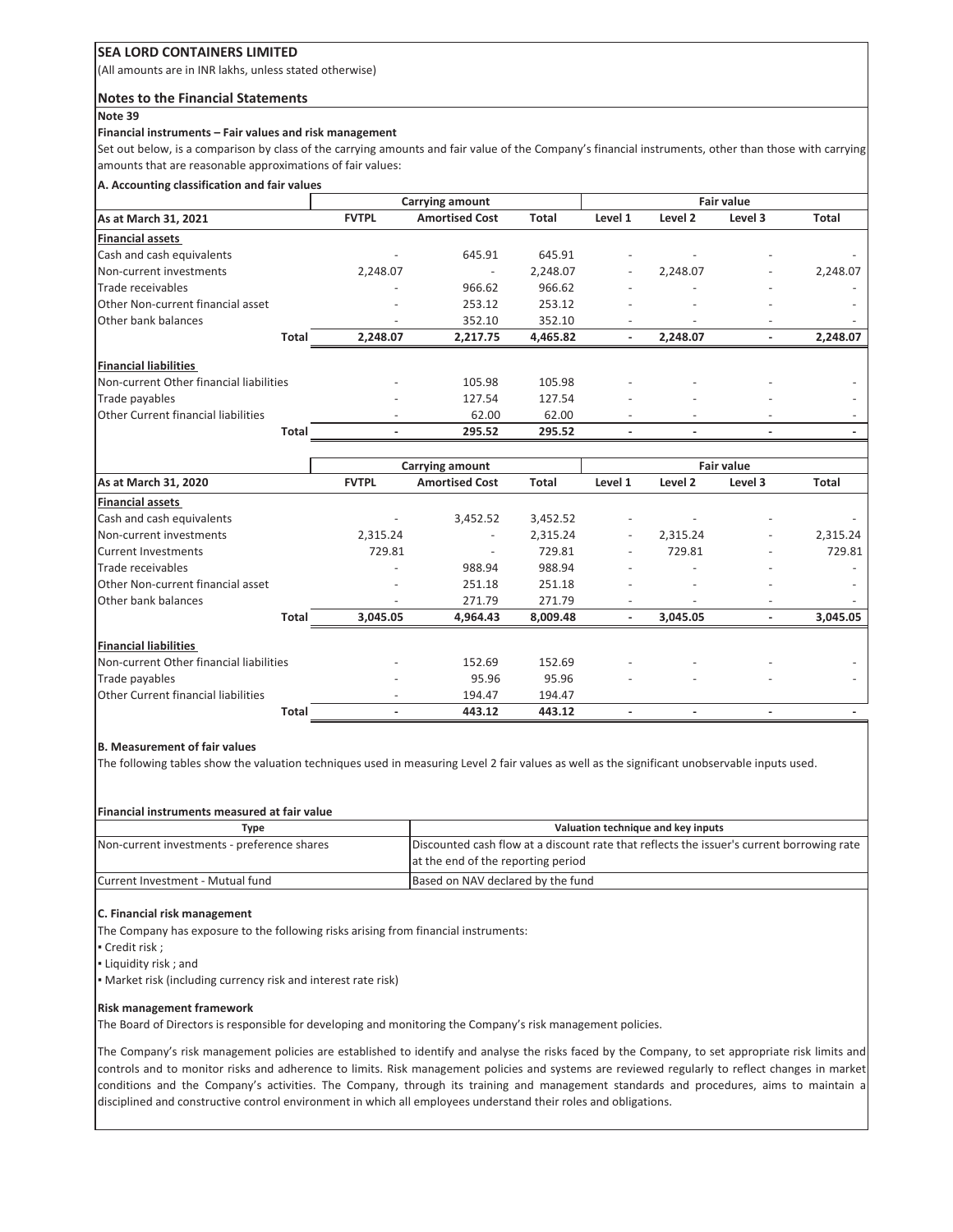(All amounts are in INR lakhs, unless stated otherwise)

#### **Notes to the Financial Statements**

#### **Credit risk**

Credit risk is the risk of financial loss to the Company if a customer or counterparty to a financial instrument fails to meet its contractual obligations, and arises principally from the Company's receivables from customers.

The carrying amount of following financial assets represents the maximum credit exposure.

#### **Trade and other receivables**

The Companyís exposure to credit risk is influenced mainly by the individual characteristics of each customer. However, management also considers the factors that may influence the credit risk of its customer base, including the default risk of the industry and country in which customers operate.

The average credit period on sale of goods ranges from 1 to 60 days. No interest is charged on trade receivables which are overdue. The Company has a credit management policy for customer onboarding, evaluation, credit assessment and setting Credit risk on its receivables is recognised on the statement of financial position at the carrying amount of those receivable assets, net of any provisions for doubtful debts. Receivable balances and deposit balances are monitored on a monthly basis with the result that the Companyís exposure to bad debts is not considered to be material. The Company reviews the recoverable amount of each individual trade debt at the end of the reporting period to ensure that adequate impairment losses are made for irrecoverable amounts.

#### **Impairment**

The ageing of trade and other receivables that were not impaired was as follows:

|                                       | March 31, 2021 | <b>March 31, 2020</b> |
|---------------------------------------|----------------|-----------------------|
| Not past due                          | 491.84         | 497.94                |
| Past due 1-180 days                   | 217.13         | 185.48                |
| More than 180 days                    | 257.65         | 305.52                |
| <b>Carrying amount of receivables</b> | 966.62         | 988.94                |

Management believes that the unimpaired amounts that are past due by more than 180 days are collectible in full, based on historical payment behaviour and extensive analysis of customer credit risk, including underlying customersí credit ratings wherever available.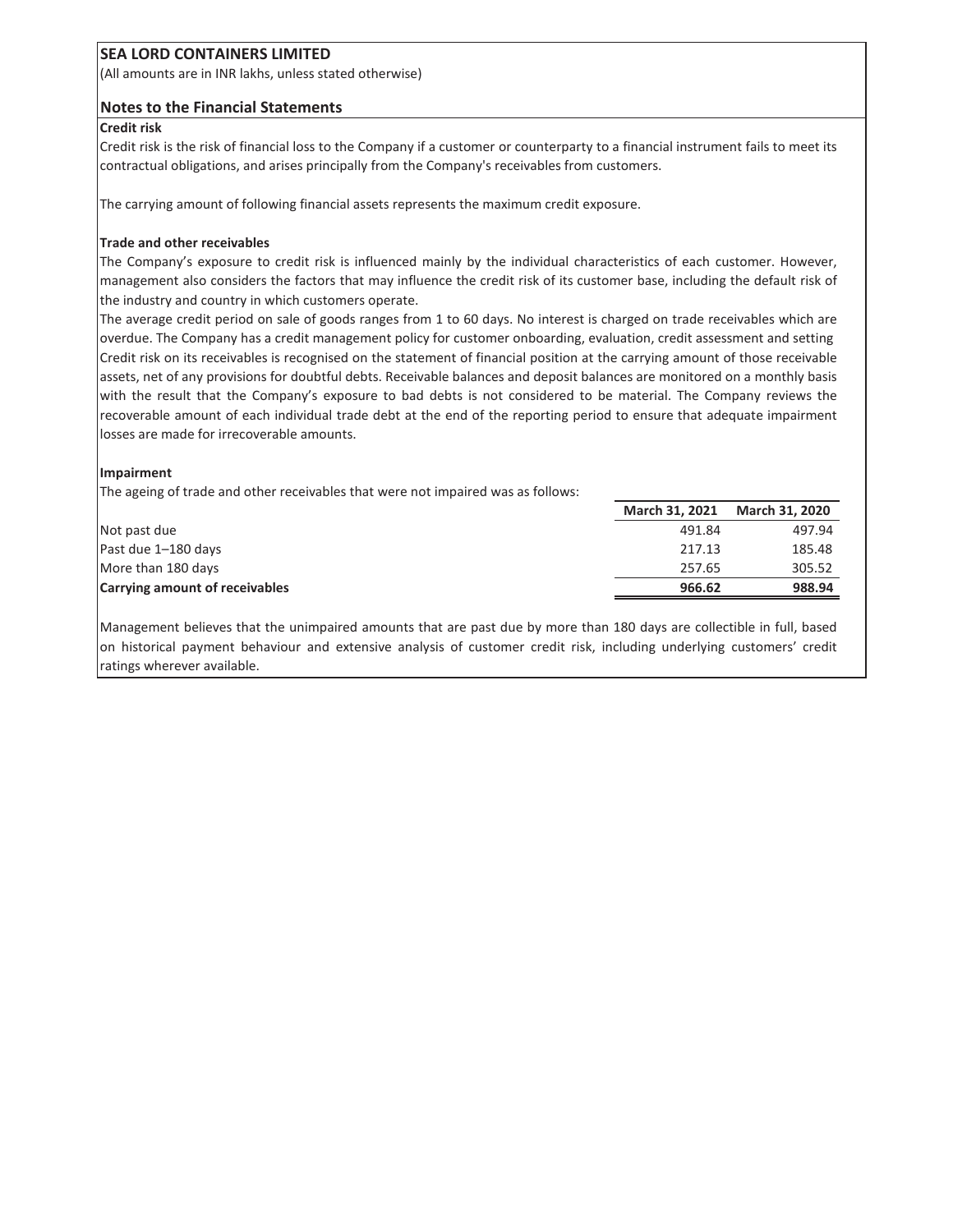(All amounts are in INR lakhs, unless stated otherwise)

#### **Notes to the Financial Statements**

#### **Liquidity risk**

Liquidity risk is the risk that the Company will encounter difficulty in meeting the obligations associated with its financial liabilities that are settled by delivering cash or another financial asset. The Companyís approach to managing liquidity is to ensure, as far as possible, that it will have sufficient liquidity to meet its liabilities when they are due, under both normal and stressed conditions, without incurring unacceptable losses or risking damage to the Company's reputation.

Ultimate responsibility for liquidity risk rest with the management, which has established an appropriate liquidity risk framework for the management of the Company's short term, medium-term and long term funding and liquidity management requirements. The Company manages liquidity risk by maintaining adequate reserves, banking facilities and reserve borrowing facilities, by continuously monitoring forecast and actual cash flows, and by matching the maturity profiles of financial assets and liabilities.

#### **Exposure to liquidity risk**

The following table details the Company's remaining contractual maturity for its financial liabilities. The table has been drawn up to reflect the undiscounted cash flows of financial liabilities based on the earliest date on which the Company can be required to pay.

The following are the remaining contractual maturities of financial liabilities at the reporting date. The amounts are gross and undiscounted, and include estimated interest payments and exclude the impact of netting agreements.

|                                         |              |                    |              |            | <b>Contractual cash flows</b> |           |                      |
|-----------------------------------------|--------------|--------------------|--------------|------------|-------------------------------|-----------|----------------------|
| March 31, 2021                          |              | Carrying<br>amount | <b>Total</b> | 0-1 year   | 1-2 years                     | 2-5 years | More than 5<br>years |
| <b>Financial Assets</b>                 |              |                    |              |            |                               |           |                      |
| Cash and cash equivalents               |              | 645.91             | 645.91       | 645.91     |                               |           |                      |
| <b>Trade Receivables</b>                |              | 966.62             | 966.62       | 966.62     |                               |           |                      |
| Other Non-current financials asset      |              | 253.12             | 253.12       |            |                               |           | 253.12               |
| Other bank balances                     |              | 352.10             | 352.10       | 352.10     |                               |           |                      |
|                                         | Total        | 2,217.75           | 2,217.75     | 1,964.63   |                               |           | 253.12               |
| Non-derivative financial liabilities    |              |                    |              |            |                               |           |                      |
| Non interest bearing                    |              |                    |              |            |                               |           |                      |
| Trade payables                          |              | 127.54             | 127.54       | 127.54     |                               |           |                      |
| Other current financial liabilities     |              | 62.00              | 62.00        | 62.00      |                               |           |                      |
| Non-current Other financial liabilities |              | 105.98             | 105.98       |            | 60.00                         | 45.98     |                      |
|                                         | <b>Total</b> | 295.52             | 295.52       | 189.54     | 60.00                         | 45.98     |                      |
|                                         |              |                    |              |            | <b>Contractual cash flows</b> |           |                      |
| March 31, 2020                          |              | Carrying<br>amount | <b>Total</b> | $0-1$ year | 1-2 years                     | 2-5 years | More than 5<br>years |
| <b>Financial Assets</b>                 |              |                    |              |            |                               |           |                      |
| Cash and cash equivalents               |              | 3,452.52           | 3,452.52     | 3,452.52   |                               |           |                      |
| <b>Current investments</b>              |              | 729.81             | 729.81       | 729.81     |                               |           |                      |
| <b>Trade Receivables</b>                |              | 988.94             | 988.94       | 988.94     |                               |           |                      |
| Other Non-current financials asset      |              | 251.18             | 251.18       |            |                               |           | 251.18               |
| Other bank balances                     |              | 271.79             | 271.79       |            | 271.79                        |           |                      |
|                                         |              | 5.694.24           | 5.694.24     | 5.171.27   | 271.79                        |           | 251.18               |

### **Non-derivative financial liabilities**

| Non interest bearing                    |       |        |        |                          |                          |       |  |
|-----------------------------------------|-------|--------|--------|--------------------------|--------------------------|-------|--|
| Trade payables                          |       | 95.96  | 95.96  | 95.96                    | $\overline{\phantom{0}}$ | -     |  |
| Other current financial liabilities     |       | 194.47 | 194.47 | 194.47                   | -                        |       |  |
| Non-current Other financial liabilities |       | 152.69 | 152.69 | $\overline{\phantom{0}}$ | 60.00                    | 92.69 |  |
|                                         | Total | 443.12 | 443.12 | 290.43                   | 60.00                    | 92.69 |  |

The gross inflows/(outflows) disclosed in the above table represent the contractual undiscounted cash flows relating to financial liabilities held for risk management purposes and which are not usually closed out before contractual maturity.

#### **Market risk**

The Company does not have significant market risk.

#### **Currency risk**

The Company has no transactions denominated in foreign currencies.

#### **Interest rate risk**

The Company has no borrowings and so is not exposed to interest risk.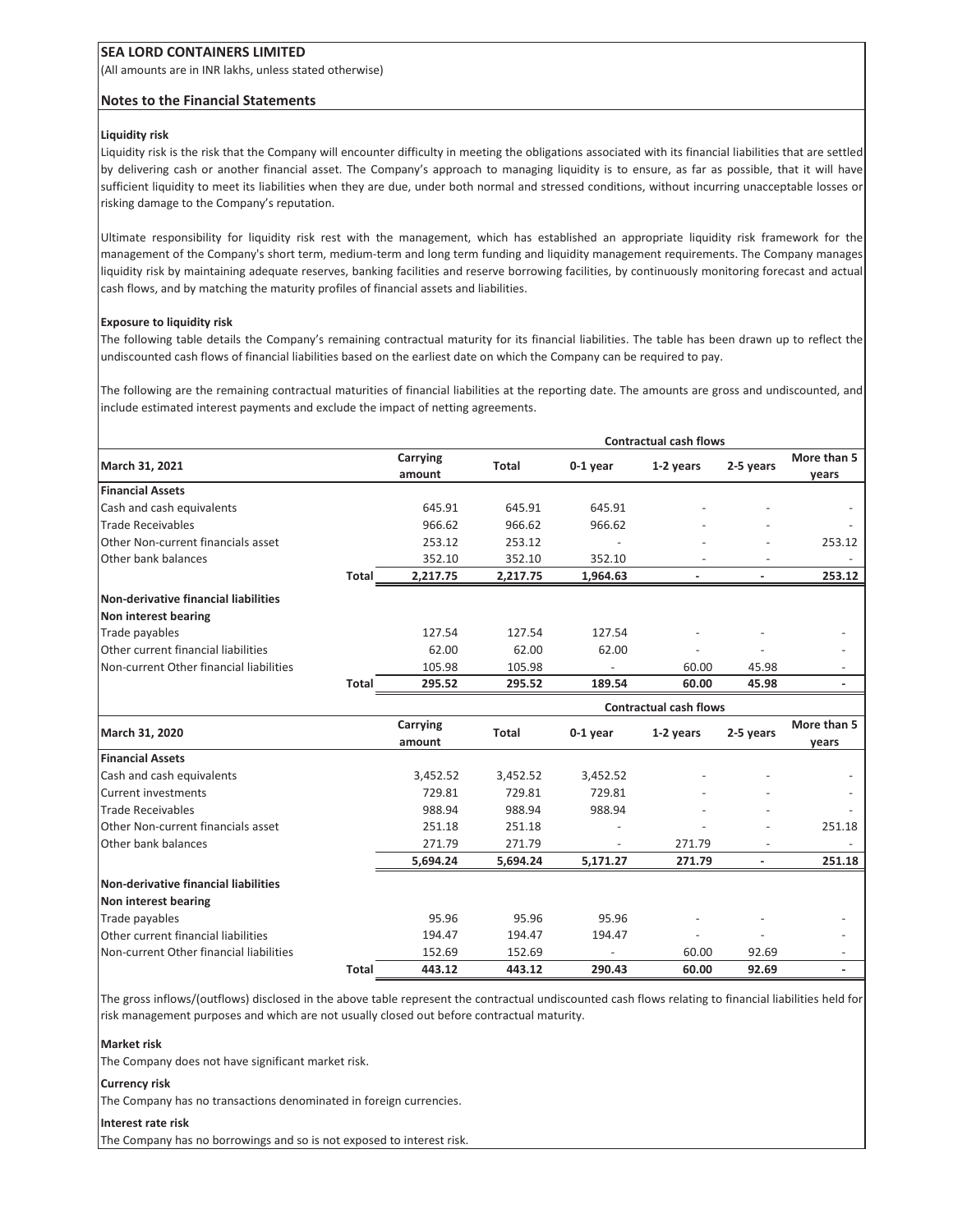(All amounts are in INR lakhs, unless stated otherwise)

#### **Notes to the Financial Statements**

**Note 40**

#### **Lease Transactions**

Effective April 1, 2019, the Company has adopted Ind AS 116 "Leases" and applied the standard to all lease contracts existing on April 1, 2019 using modified retrospective method. Accordingly, the Company has not restated comparative information, instead, the cumulative effect of initially applying this standard has been recognised as an adjustment to the opening balance of retained earnings as on 1st April, 2019. The Company recorded the lease liability at the present value of the lease payments discounted at the incremental borrowing rate and right-of-use assets at its carrying amount as if the Standard had been applied since the commencement date, but discounted using the lessee's incremental borrowing rate at the date of initial application.

On the date of initial application i.e. April 1, 2019, the adoption of the new standard resulted in recognition of right-of-use asset of Rs. 255.67 lakhs and a corresponding lease liability of Rs. 255.67 lakhs. The discount rate applied to lease liabilities as at April 1, 2019 is 8.70%.

| <b>Category</b>                  |                     | <b>Gross Block</b> |                                                       |                     |                    | <b>Accumulated depreciation</b> |                  |                    |                     |  |  |
|----------------------------------|---------------------|--------------------|-------------------------------------------------------|---------------------|--------------------|---------------------------------|------------------|--------------------|---------------------|--|--|
| <b>of</b><br><b>ROU</b><br>asset | As at<br>01-04-2020 | <b>Addition</b>    | <b>Deduction</b>                                      | As at<br>31-03-2021 | Upto<br>31-03-2020 | Charge for<br>the year          | <b>Deduction</b> | Upto<br>31-03-2021 | As at<br>31-03-2021 |  |  |
| Land                             | 255.67              |                    | ۰                                                     | 255.67              | 51.13              | 51.13                           |                  | 102.26             | 153.41              |  |  |
| Total                            | 255.67              |                    | ۰.                                                    | 255.67              | 51.13              | 51.13                           | ۰                | 102.26             | 153.41              |  |  |
|                                  |                     |                    |                                                       |                     |                    |                                 |                  |                    |                     |  |  |
| <b>Category</b>                  |                     |                    | <b>Accumulated depreciation</b><br><b>Gross Block</b> |                     |                    |                                 | <b>Net Block</b> |                    |                     |  |  |
|                                  |                     |                    |                                                       |                     |                    |                                 |                  |                    |                     |  |  |
| οf<br><b>ROU</b>                 | As at               |                    |                                                       | As at               | Upto               | Charge for                      |                  | Upto               | As at               |  |  |
|                                  | 01-04-2019          | <b>Addition</b>    | <b>Deduction</b>                                      | 31-03-2020          | 01-04-2019         | the year                        | <b>Deduction</b> | 31-03-2020         | 31-03-2020          |  |  |
|                                  |                     | 255.67             | ۰                                                     | 255.67              |                    | 51.13                           |                  | 51.13              | 204.54              |  |  |
| lasset<br>Land<br>Total          |                     | 255.67             | ۰                                                     | 255.67              |                    | 51.13                           |                  | 51.13              | 204.54              |  |  |

Following are the changes in the carry value of the right of use assets:

he aggregate depreciation expenses on ROU assets is included under depreciation and amortization expens and Loss.

Table showing contractual maturities of lease liabilities on an undiscounted basis:

| Sr. No. | <b>Particulars</b> | As at<br>March 31, 2021 | As at<br>March 31, 2020 |
|---------|--------------------|-------------------------|-------------------------|
|         |                    |                         |                         |
| a       | Less than One year | 60.00                   | 60.00                   |
|         | One to Five years  | 120.00                  | 180.00                  |
|         | Total              | 180.00                  | 240.00                  |
|         |                    |                         |                         |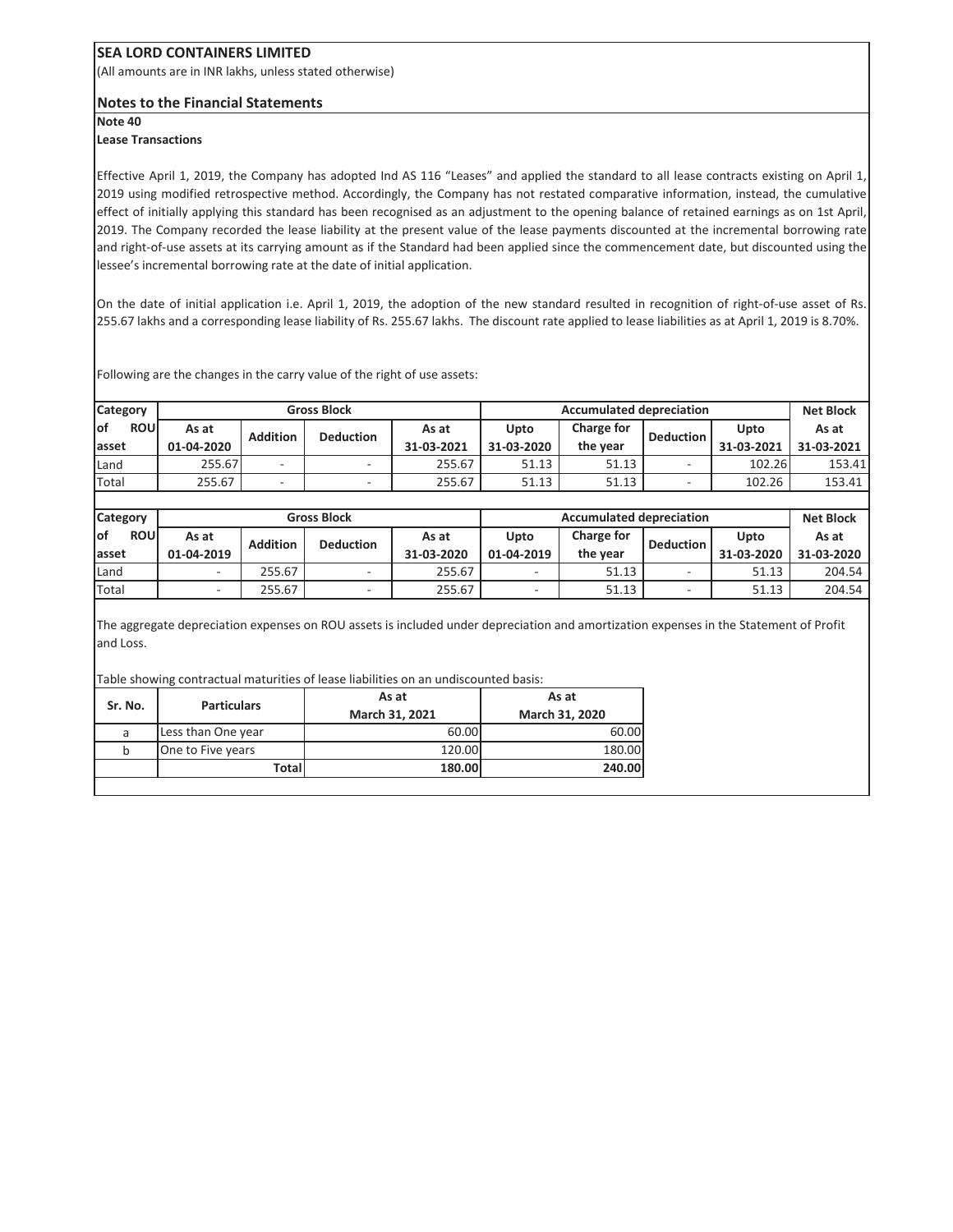(All amounts are in INR lakhs, unless stated otherwise)

#### **Notes to the Financial Statements**

**Note 41 Taxation:**

| Taxation.                                                                 |                    |                    |
|---------------------------------------------------------------------------|--------------------|--------------------|
| <b>Particulars</b>                                                        | For the year ended | For the year ended |
|                                                                           | March 31, 2021     | March 31, 2020     |
| Current tax                                                               |                    |                    |
| For the year                                                              | 596.12             | 380.00             |
| For earlier years                                                         | 0.23               | 10.82              |
| Deferred tax                                                              | (332.77)           | 307.11             |
| Total income tax expenses recognised in the current year                  | 263.58             | 697.93             |
| Income tax expense for the year reconciled to the accounting profit:      |                    |                    |
| <b>Profit before tax</b>                                                  | 3,354.89           | 2,150.45           |
| Income Tax Rate                                                           | 26.00%             | 26.00%             |
| Income tax expense                                                        | 872.27             | 559.12             |
| Tax Effect of:                                                            |                    |                    |
| Effect of income that is exempt from tax                                  |                    | (2.91)             |
| Effect of expenses that are not deductible in determining taxable profits | 26.11              | 9.97               |
| Adjustment on account of tax holiday under Income Tax Act                 | (641.82)           | 117.93             |
| Adjustment in respect of earlier years (net)                              | (0.00)             | 10.82              |
| <b>Others</b>                                                             | 7.03               | 3.00 <sub>1</sub>  |
| Income tax expense recognised in profit and loss                          | 263.58             | 697.93             |

#### **For the year ended March 31, 2021**

| Deferred tax Asset / (Liability)      | <b>Opening</b><br>balance | <b>Recognised in</b><br>profit or loss<br>(Expense) /<br>Income | Recognised in<br>other<br>comprehensive<br>income | Recognised in equity     | <b>Closing balance</b> |
|---------------------------------------|---------------------------|-----------------------------------------------------------------|---------------------------------------------------|--------------------------|------------------------|
| Fiscal allowance on fixed assets      | (1,309.87)                | (258.58)                                                        |                                                   |                          | (1,568.45)             |
| Fiscal allowance on expenditure, etc. | 11.03                     | 2.89                                                            |                                                   |                          | 13.92                  |
| Remeasurement of defined benefit      |                           |                                                                 |                                                   |                          |                        |
| obligations                           | 1.86                      |                                                                 | (0.51)                                            | -                        | 1.35                   |
| <b>MAT Credit</b>                     | 4,932.36                  | 588.45                                                          |                                                   | ۰                        | 5,520.81               |
| Total                                 | 3,635.38                  | 332.77                                                          | (0.51)                                            | $\overline{\phantom{a}}$ | 3,967.63               |

#### **For the year ended March 31, 2020**

| Deferred tax Asset / (Liability)        | <b>Opening</b><br>balance | <b>Recognised in</b><br>profit or loss<br>(Expense) /<br>Income | Recognised in<br>other<br>comprehensive<br>income | Recognised in equity     | <b>Closing balance</b> |
|-----------------------------------------|---------------------------|-----------------------------------------------------------------|---------------------------------------------------|--------------------------|------------------------|
| <b>Fiscal allowance on fixed assets</b> | (631.45)                  | (678.42)                                                        |                                                   |                          | (1,309.87)             |
| Fiscal allowance on expenditure, etc.   | 18.12                     | (7.09)                                                          |                                                   |                          | 11.03                  |
| Remeasurement of defined benefit        |                           |                                                                 |                                                   |                          |                        |
| obligations                             |                           |                                                                 | 1.86                                              | $\overline{\phantom{a}}$ | 1.86                   |
| <b>MAT Credit</b>                       | 4,553.96                  | 378.40                                                          |                                                   |                          | 4,932.36               |
| Total                                   | 3,940.62                  | (307.11)                                                        | 1.86                                              |                          | 3,635.38               |
|                                         |                           |                                                                 |                                                   |                          |                        |